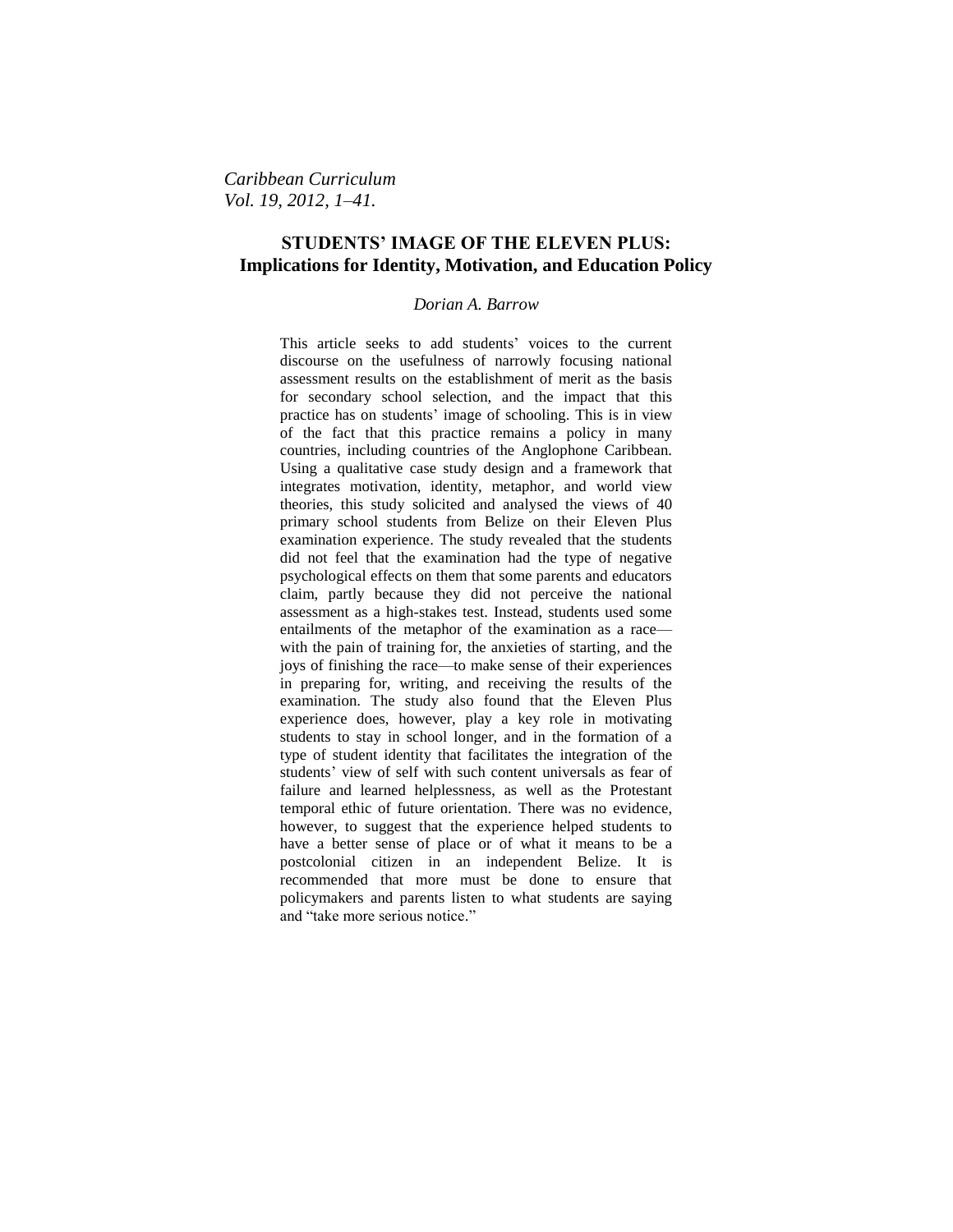# **Introduction**

The Eleven Plus  $(11+)$  is an examination administered to students in the last year of primary school, which governs admission to various types of secondary school. The use of the examination as a policy tool for secondary school selection, and as a source of motivation for meaningful learning, has been controversial On the one hand, policymakers claim that the examination is a fair test since it levels the playing field for all students and so motivates more students to become meaningfully engaged in the learning process On the other hand, parents and some educators have criticized it for being restrictive, invalid, and unreliable, and for having overall negative psychological effects on students' identity or world view formation (Payne & Barker, 1986). De Lisle (2008) defines the Eleven Plus as an examination administered to some students in the last year of primary education, governing admission to various types of secondary schools, which significantly impacts on classroom curricular activities, especially in the last two years of primary schooling. At the heart of the controversy are students, whose views on the nature of the test, and of the experiences they have had in preparing for it, are hardly ever sought. Few stories have been told of the selfdefining lived experiences that students have had with respect to coping in an educational environment with these conflicting claims while preparing for the Eleven Plus examination, and the part the experience plays in motivating students in meaningful learning or in identity formation—student identity being the students' sense of self and how that sense is influenced by their understandings and beliefs about schooling (Reeve, 2009).

Furthermore, when the stories of students' lived experiences are told, they are from the perspectives of "the Other," who are usually education researchers. Until recently, the voices of students simply have not been heard, even to describe what school really means to them, or the way in which their views of schooling in general differ from that of educators, policymakers, or their parents (Barone, 2001; Bennett de Marrias & LeCompte, 1999; Dryfoos, 1996; Marsh & Willis 2003; Nolan & Anyon, 2004). Seeking the views of students is important if we are going to better understand the conditions that prevent the attainment of acceptable quality in the education endeavour, or if we are going to be successful in improving the existing conditions in order to upgrade the quality of schooling.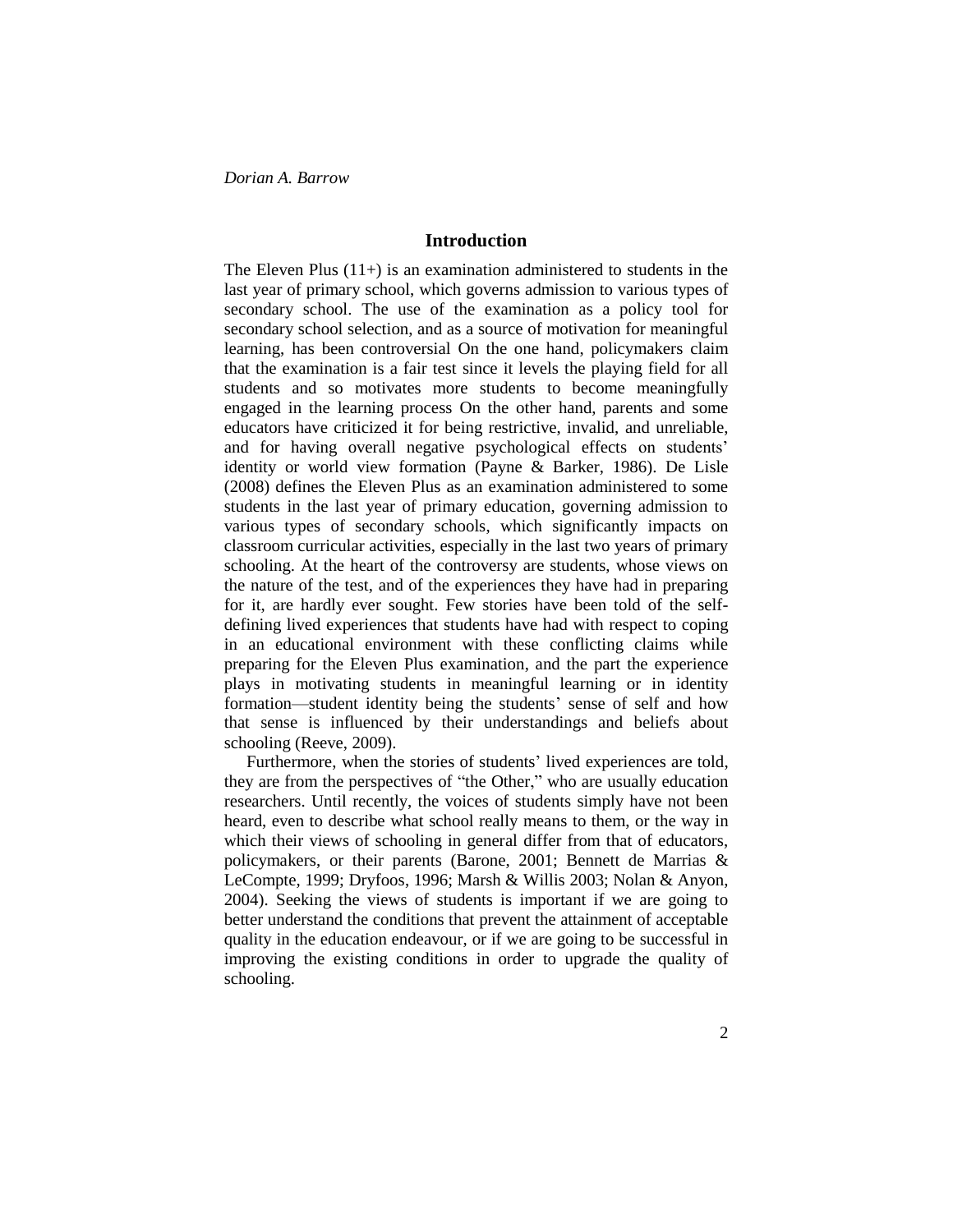My interest in hearing more from students on these matters was reignited recently following initial work done, in collaboration with a colleague, on a supplementary tutoring project in Trinidad and Tobago. We found that how students actually feel about national assessments, which are sometimes high-stakes examinations, often differs widely from what educators, policymakers, or even parents would prefer (Lochan & Barrow, 2008). National assessments in the Anglophone Caribbean are administered to serve different purposes, including (a) to measure student achievement on country-specific standardized tests such as obtains with the National Tests in Trinidad and Tobago; (b) to hold schools accountable for the implementation of the national curriculum by year level, where the main priority is on closing the achievement gap of underperforming schools, such as obtains with the Junior Assessment Standardized Test in Belize; and (c) to establish merit as the basis for access to, or selection of, secondary schools, that is, some national tests are administered to determine, on the basis of merit, who gets access to a limited number of five-star secondary schools to which more students and parents would wish to have access than spaces are available (De Lisle, 2008). The Common Entrance Examination (CEE), or the Eleven Plus, was adopted across the region mainly to establish merit as the basis of student access to secondary schooling, and so functions as a highstakes test for students in most of the countries of the Anglophone Caribbean. This paper is written from the perspective of someone who is an advocate for a greater student voice in education research, suggesting that I bring, as Donna Haraway  $(1996)$  says, "an optics [that] is a politics of positioning" (p. 257).

In this study there are three important potential questions that need our understanding in order to improve the quality of the learning experiences students have in primary schools, and to better align national curricular development goals with the teaching-learning activities in the primary school classroom:

- 1. What are students' perceptions of these national assessments, including the high-stakes examinations, and how meaningful are the examinations to them?
- 2. What overall purpose do these national examinations serve in motivating students to develop an appreciation for meaningful learning, and to what extent is this purpose being achieved?
- 3. What personal constraints do primary students face while receiving education in a school context that emphasizes national standardized assessments, including high-stakes testing; and how do these constraints impact on the logico-structural integration of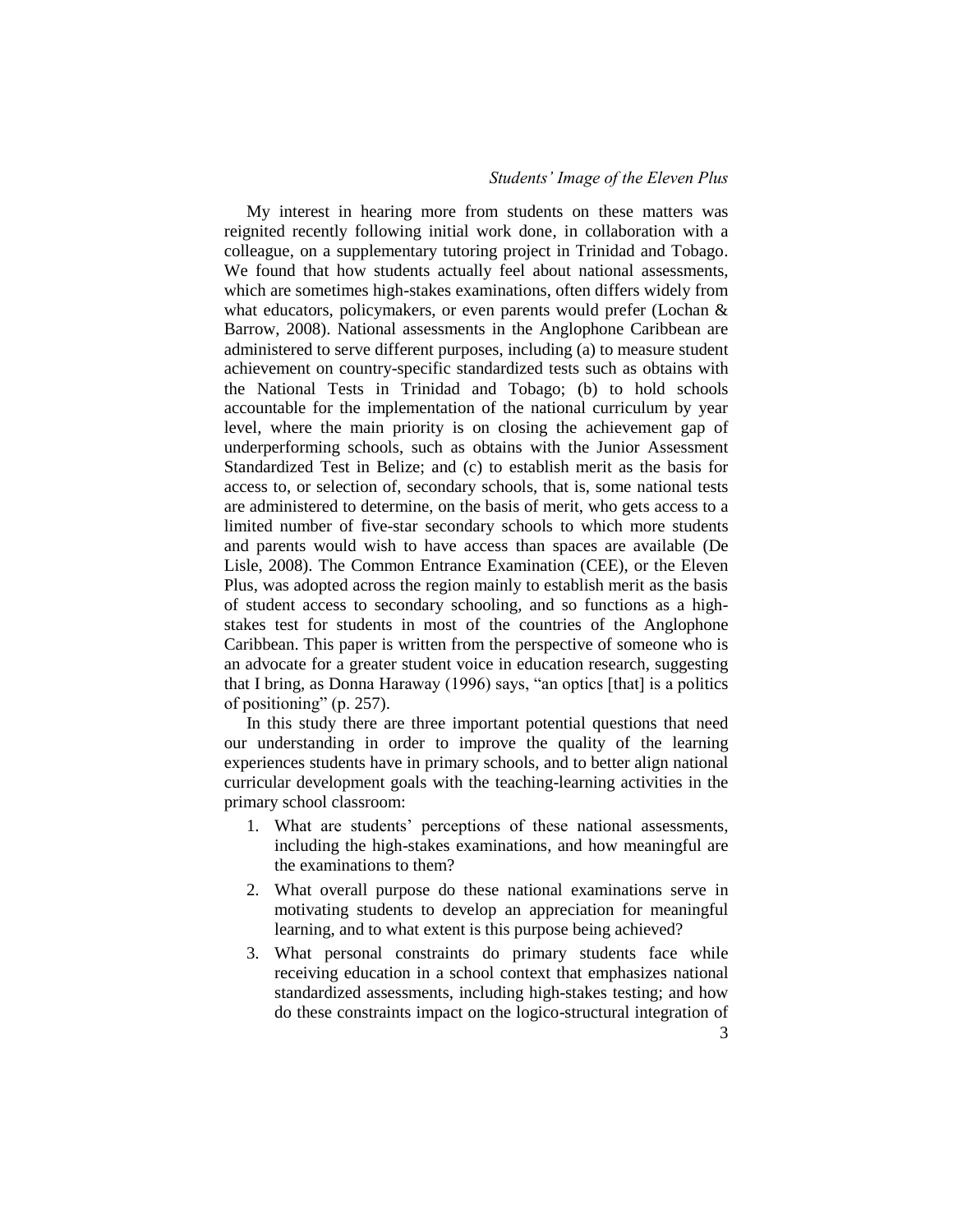self, or the students' personal identity, with views of national development as presented to them by teachers in the primary schools?

Using self-determination theory of motivation (Reeve, 2009), Kearney's (1984) world view theory, and metaphor analysis as theoretical lenses, this article reports on a qualitative case study in which 40 Belizean students gave their views on the Eleven Plus examination experience. These views may reflect issues and problems which exist in other countries that use this form of national assessment. The article seeks to add student voices to the current discourse on the usefulness of national assessment examination results as a criterion for secondary school selection, since this remains a policy in many countries, including countries of the Anglophone Caribbean. It also seeks to explore the impact the experience has on students' education identity formation and their motivation to learn in meaningful ways. The article begins with a brief description of the Belizean society and school system, followed by a brief review of the literature on the Eleven Plus examination as an instrument of secondary school selection—a significant external motivator that guides classroom curricular praxis and student identity formation. Specific research methods are then considered, and a brief explanation of the theoretical frameworks of motivation, Kearney's world view, and metaphor analysis is provided. This is followed by the students' image of their experiences with the examination, and, finally, an epilogue of the author's reflections on the students' world view and a presentation of the impact this national examination seems to have had on students' motivation for meaningful learning.

# **A Glimpse at Belizean Society, Education System, and Decolonization Project**

Belize, like Jamaica and Trinidad and Tobago, is one of the 17 member states of the Caribbean Community (CARICOM). Like Guyana and Suriname, Belize is not an island-state, being situated on the Central American isthmus, east of Guatemala, north of Honduras, and south of Mexico. Its land mass is twice the size of Jamaica's, or about the size of the State of Maine, with a population of about 350,000 people. The population is comprised of two major ethnic groups, Creole and Mestizo; and two minor ones, Maya and Garifuna. The Creole and Garifuna peoples are ascendants<sup>1</sup> of the African diaspora; the former brought to Belize as slaves by the British to extract hardwood from the land for export to Europe, beginning in the mid-17<sup>th</sup> century. The latter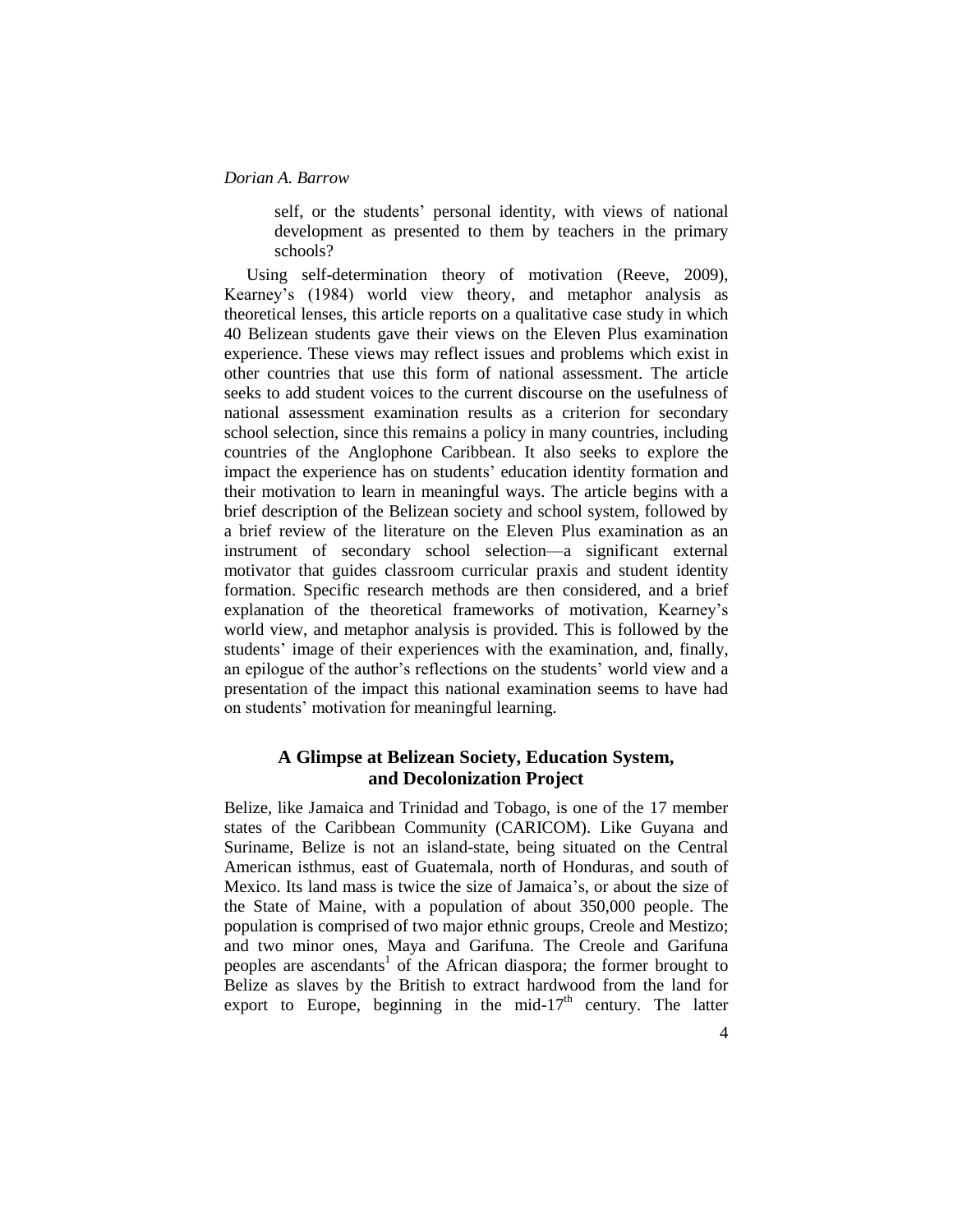immigrated to Belize as free Blacks from the island of St. Vincent, beginning around 1798. The Maya are the indigenous peoples of Belize, who are part of the indigenous peoples of southern Mexico and Central America. They were the first that the British forcibly engaged in the forest extraction enterprise, and though many died from diseases such as small pox and cholera, many also died from the exhausting nature of the forestry work; many also fled their British captors into neighbouring Guatemala. The Mestizos immigrated into Belize when their uprising against the Spanish conquistadores in southern Mexico in 1850 failed, after being defeated in what is known as the Caste Wars of Yucatan. Bolland (1997) has characterized the modern Belize society as follows:

> The pluralistic society of Belize more closely resembles the unranked ethnic system in which "ethnic coexistence" has characterized the relations between ethnic groups through most of their history. Encapsulated within a colonial territory, these groups were subordinate to the British but remained virtual strangers in relation to each other and with decolonization no single group has attained hegemony over the others. (p. 513)

The decolonization project in Belize began at about the same time that it did in the rest of the Anglophone Caribbean—in the mid-1940s following World War II. According to Bennett (2008), decolonization implies that "there is an existing state of colonization in which a territory is controlled from a distance by a metropolitan country" and "at the middle of the twentieth century, Belize was still such a territory" (p. 128). The decolonization movement was an attempt to break away from a state of dependency on Great Britain, not only politically and economically, but also culturally and educationally. In the process of educational decolonization, the educational policy of an internally self– governing Belize (which was achieved in 1961) became increasingly focused on education for national development, notwithstanding the socio-economic and traditional deterrence "which tended to prevent real reform" (Bennett, 2008, p. 128). Though there was encouragement for innovation within the existing structures, many problems remained to be dealt with "in the final two decades of the twentieth century" (Bennett, 2008, p. 128). These included the issue of quality in Belizean education and educational infrastructure. But arguably the most salient missing link was an education policy framework consistent with the overall decolonization project, which would guide the formulation of an Education Act that would legally bind the education sector to national development.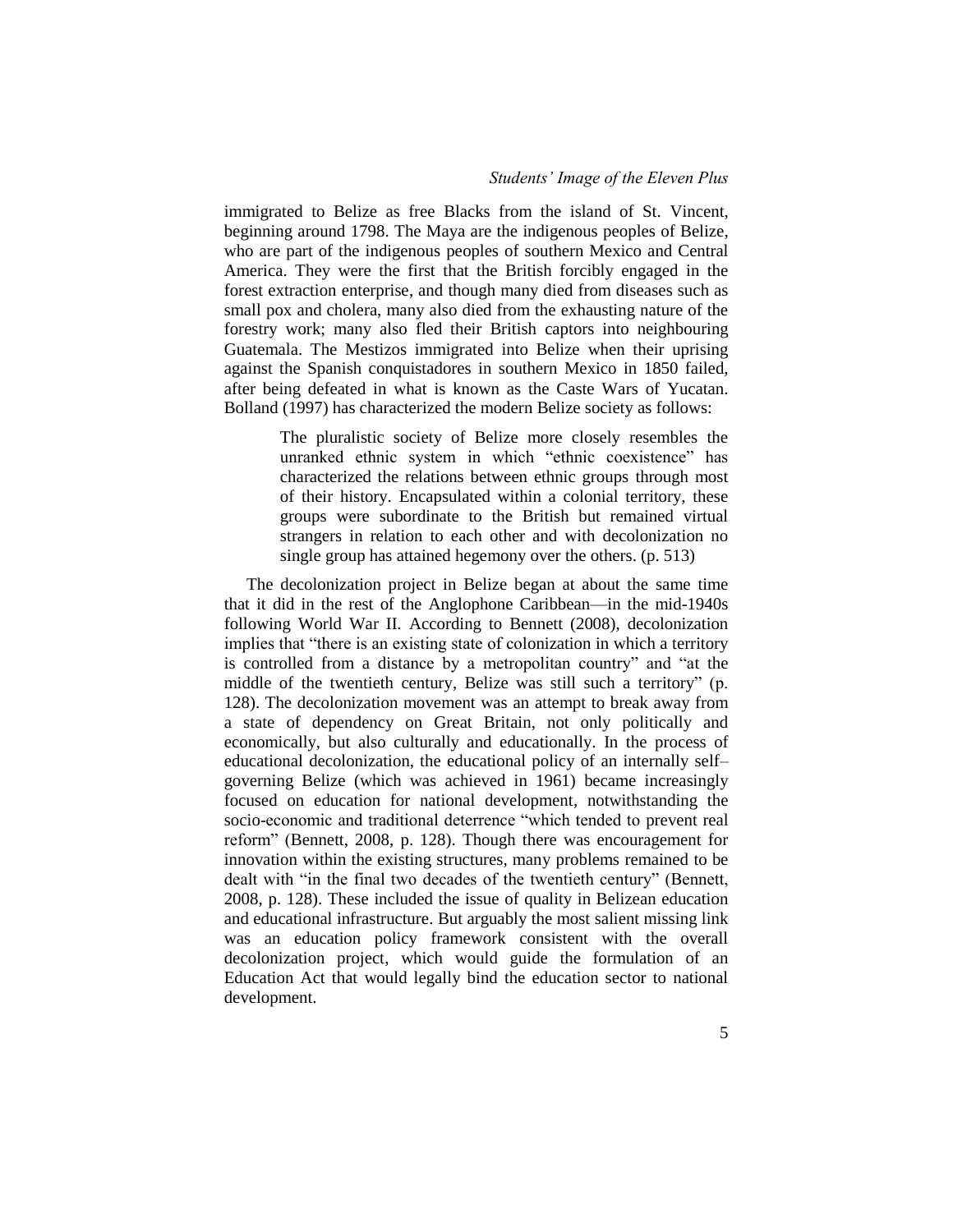As part of the decolonization project, the people and government of Belize strove to put in place the infrastructure to enable the nation to become self-sustaining and to progress in the political, economic, social, and cultural spheres. After 1962, formal education was given an important place in the development process. It was within this context that the Education Ordinance of 1962 was drafted and made the legal instrument to guide educational development in Belize. The ordinance was the legal manifestation of an education policy document that was built on the following three principles:

- Education is an investment and not merely expenditure on a service.
- The development process requires that efforts be made to provide a wide variety of human skills and knowledge.
- There should be equal opportunity for education for all the youth.

Out of these three principles the five pillars of the education policy document were constructed:

- 1. Determination to uphold the denominational school system and, within this framework, to speed up the primary school building programme.
- 2. Assistance, through loans, with the building of secondary schools, thus making secondary education available to a larger number of primary school students.
- 3. Adaptation of secondary education to the abilities and aptitudes of students.
- 4. Promotion of agricultural, technical, and vocational education.
- 5. Increasing training for technicians, artisans, and professionals so that the people of the country might play their rightful part in its development.

Armed with this policy framework and the accompanying legislation (Education Act 1962), in 1963 the Government of Belize approached Unesco to develop a model of schooling that would be a best fit to help Belize achieve its policy goals. The model was to take account of what existed in the country at the time. In 1964, this model was presented to the Parliament. It comprised six years of primary education providing basic compulsory education to students 5 to 11 years of age, followed by a three-cycle secondary system of varying lengths, which would be accessed according to the ability, aptitude, and interest of students, determined by their performance in appropriate national selection tests. The first cycle was a three-year junior secondary course of general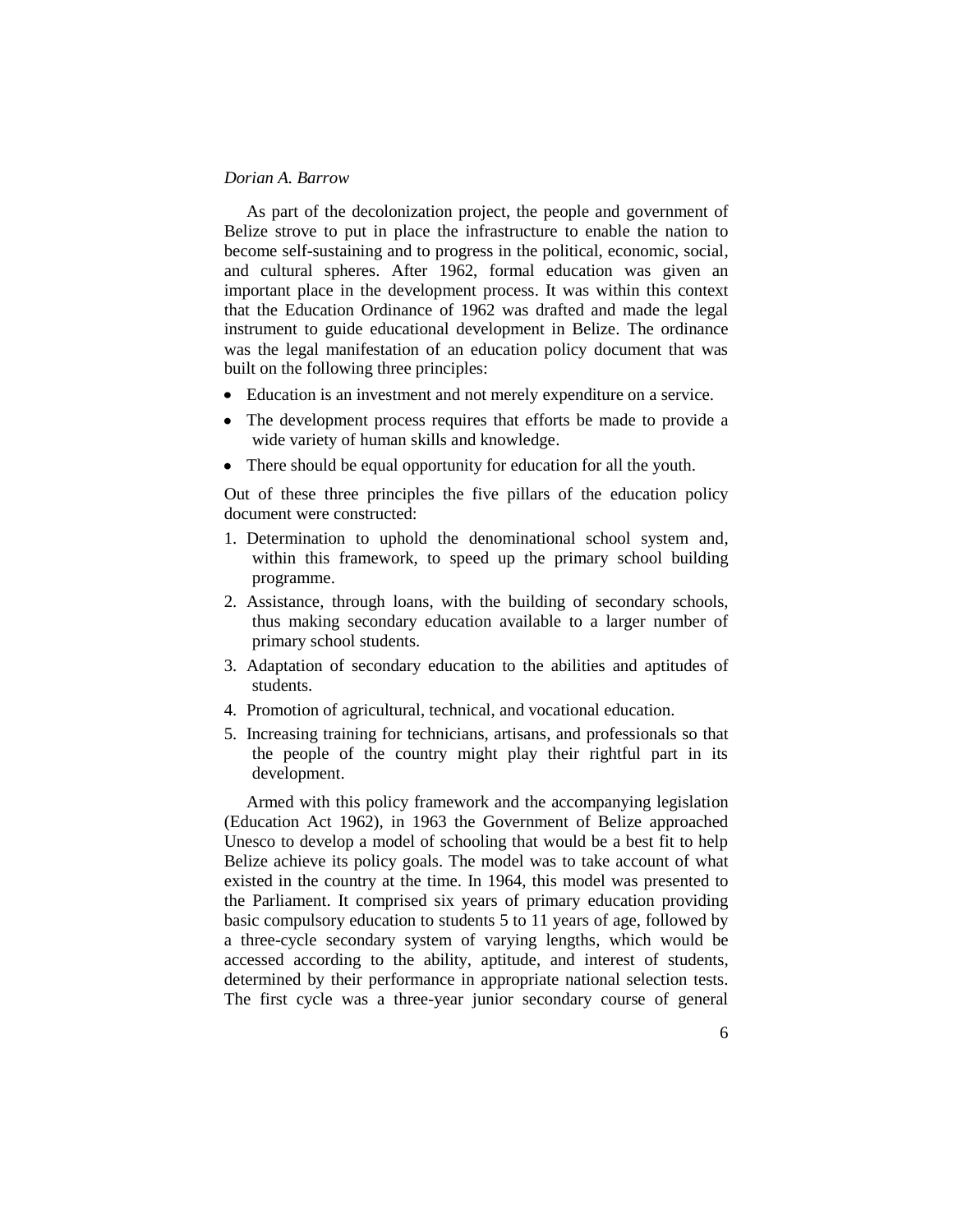education with some prevocational offering; the second cycle was a twoyear senior secondary course during which instruction would become more specialized; and the third was a two-year post-secondary cycle that would offer sixth form/junior college studies. The Unesco model was adopted by the Parliament with some modifications. For example, the Government of Belize retained the 6- to 14-year-old primary school system that had been in place for over a century.

At the time the new system of schooling was adopted, however, there were no national tests in place to determine placement in secondary schools. Each secondary school conducted its own entrance examination and set its own criteria for entry. In Belize, the term *Eleven Plus* was never adopted for the secondary entrance examination, because the initial purposes of the examination, and the age at which students wrote it, were different from what obtained in Britain or elsewhere in the Anglophone Caribbean. Students' views of the examination and how they have responded to it over the years have therefore been very different from their counterparts elsewhere. J. Alexander Bennett (2008) claims that the original purpose of the examination in Belize was "to measure the academic achievement of primary school pupils upon their completion of the eight years of primary schooling" (p. 151). Over the period 1944– 1978, the examination serving this purpose was called the Primary School Leaving Certificate Examination (PSLCE), and comprised three papers in English, Mathematics, and General Knowledge. The reporting was pass/fail so that the standards achieved by students were not known. This led to changes in the structure and reporting on the examination in 1979. Students were then examined in English, Mathematics, Social Studies, and Science and the reporting was done via a student subject profile using norm referencing  $(A = top 10\%; B = next 20\%; C = next$ 40%; D = next 20%; and  $E =$  last 10%).

Except for a name change in 1983 from Primary Education Certificate Examination (PECE) to the Belize National Selection Examination (BNSE), and a mandate from the Ministry of Education (MOE) for this examination to be the sole one for the certification of primary school leavers, the determination of scholarship winners, and the partial determination of secondary school entrance eligibility, this PECE structure and reporting format remained intact until 2000 when the examination was changed to a criterion-referenced examination. With this new configuration, the raw scores by subject constituted the student profiles, and the name was changed to the Primary School Examination (PSE). Students sit the PSE after eight years of primary schooling in order to transition from primary to the secondary level. The examination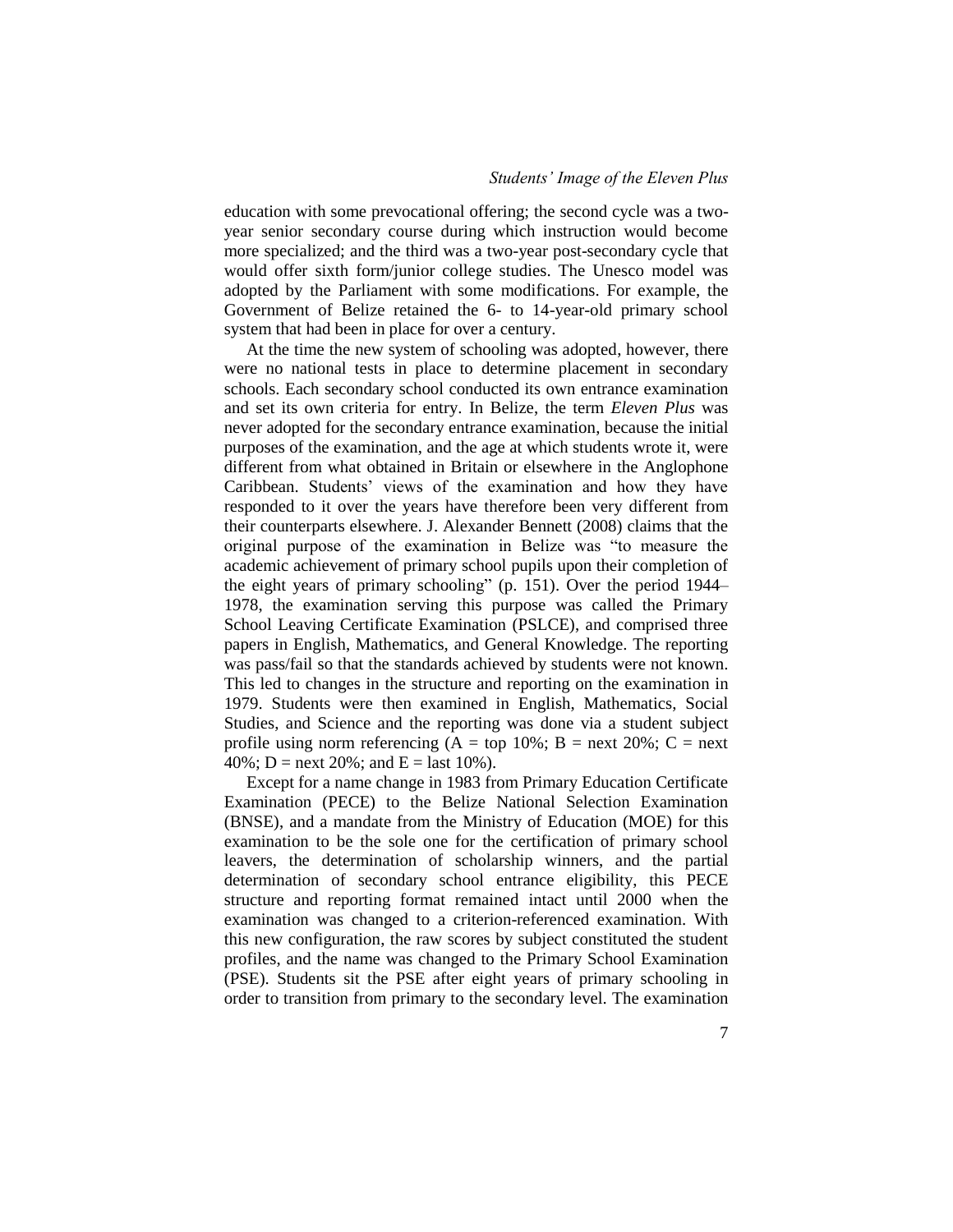is administered over two days and tests students' achievement in four content areas, namely, language arts, mathematics, social studies, and science. Two papers are administered for the mathematics and language arts examinations and one for science and social studies. The language arts Paper I tests grammar and comprehension in English at the Grade 6 level, while the Paper II assesses students' creative writing competencies against some Grade 6 level standards. The mathematics Paper I is a multiple-choice paper, which surveys students' algorithmic competences, and Paper II is a problem-solving (word problems) paper.

The admission policy for most secondary schools comprises three criteria: a cut-off PSE score, a positive evaluation of the applicant's primary school transcript, and a written recommendation from the primary school principal on the applicant's ability to cope at the secondary level. Because of this admission policy, the PSE, as a national assessment tool, is not a high-stakes test, since the student's score on the examination is not the sole determining factor for secondary school selection.

### **Literature Review**

# **The Eleven Plus Exam Experience: History and Impact**

The Eleven Plus examination, which was first administered in the Anglophone Caribbean almost two decades after it was introduced in Britain following the 1944 Butler Education Act (Taggart, 2008), has undergone several radical transformations, including changes in nomenclature, structure, function, the manner in which students' results are reported, how students perceive their grades, and the impact the experience has had on students' identity formation, that is, how students view themselves as educated citizens living in a postcolonial society, their sense of place in it, and how they view development. Criticisms during its 32 years (1944–1976) of dominance as a key feature of the British education system have taken several forms. Known from its early years as the Eleven Plus examination in England, it was an examination administered to some students in their last year of primary education, governing admission to various types of secondary schools. The name was derived from the age group for secondary entry: 11–12 years. The Eleven Plus examination was once used throughout the UK, but is now only used in a number of counties and boroughs in England and Northern Ireland, and was associated with a now abandoned tripartite system of secondary education (Taylor, 2005). The prevailing educational ideology at the time was that high-stakes testing was an effective way to identify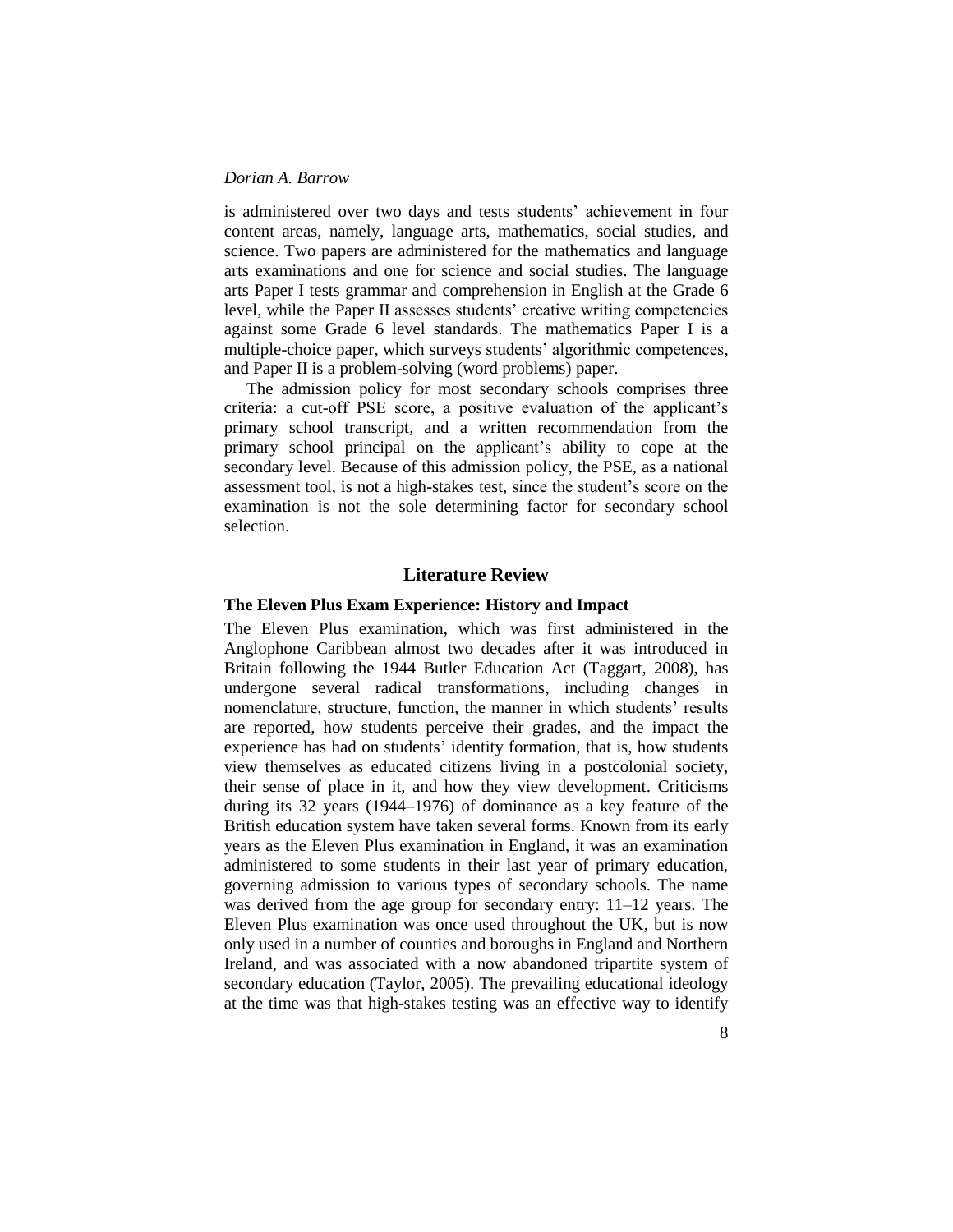the strand to which a child was most suited. The results of the examination were used to match a child's secondary school to his or her abilities and future career needs.

Critics of the Eleven Plus claimed that the proportions of students gaining places at a grammar school in England varied by location and gender, and that there was a strong class bias in the examination favouring male students coming from middle-class households (Szreter, 2004). These and other criticisms eventually contributed to the demise of the Eleven Plus examination as an integral part of the education system in England in 1976, and in Northern Ireland in 2008 (The Sutton Trust, 2008). It has, however, remained as a critical component of the education system in the Anglophone Caribbean, including Belize, and continues to impact significantly on the educational world view of the region's student population in ways that undermine the region's decolonization agenda; an agenda that, in part, requires teachers to (a) provide students with the type of education that would be relevant to both societal and personal needs, by guiding them to an understanding of the significance of their new postcolonial citizenship; (b) relate the world of work to the world of study; and (c) help to democratize education by embracing a policy of nurturing open and inquiring minds in students. The highly pressurized nature of the Eleven Plus examination, however, has made it difficult for teachers to embrace this aspect of the decolonization agenda in the ways intended by the political leadership of the region. As the Minister of Education of Belize made explicit to teachers at a 1990 teachers' convention:

> For too long the approach to education in our schools has been authoritarian. The teachers have traditionally been the fountain of all wisdom, knowledge and understanding. The students did not dare to disagree. The call to democratize education and the policy to nurture open and enquiring minds in our children mean [sic] that freedom and the culture of inquisitiveness, discovery, dialogue and debate must grow in our schools. This is how we will build confidence and promote new and creative leadership in the future. This is how our children and our people will be motivated to become an active, enlightened citizenry imbued with national consciousness and positive attitude. (Bennett, 2008, p. 133)

Evidently, the processes and the product of Belize's educational system were not meeting the criteria against which to judge whether the country's youth were benefiting from the delivery of quality education in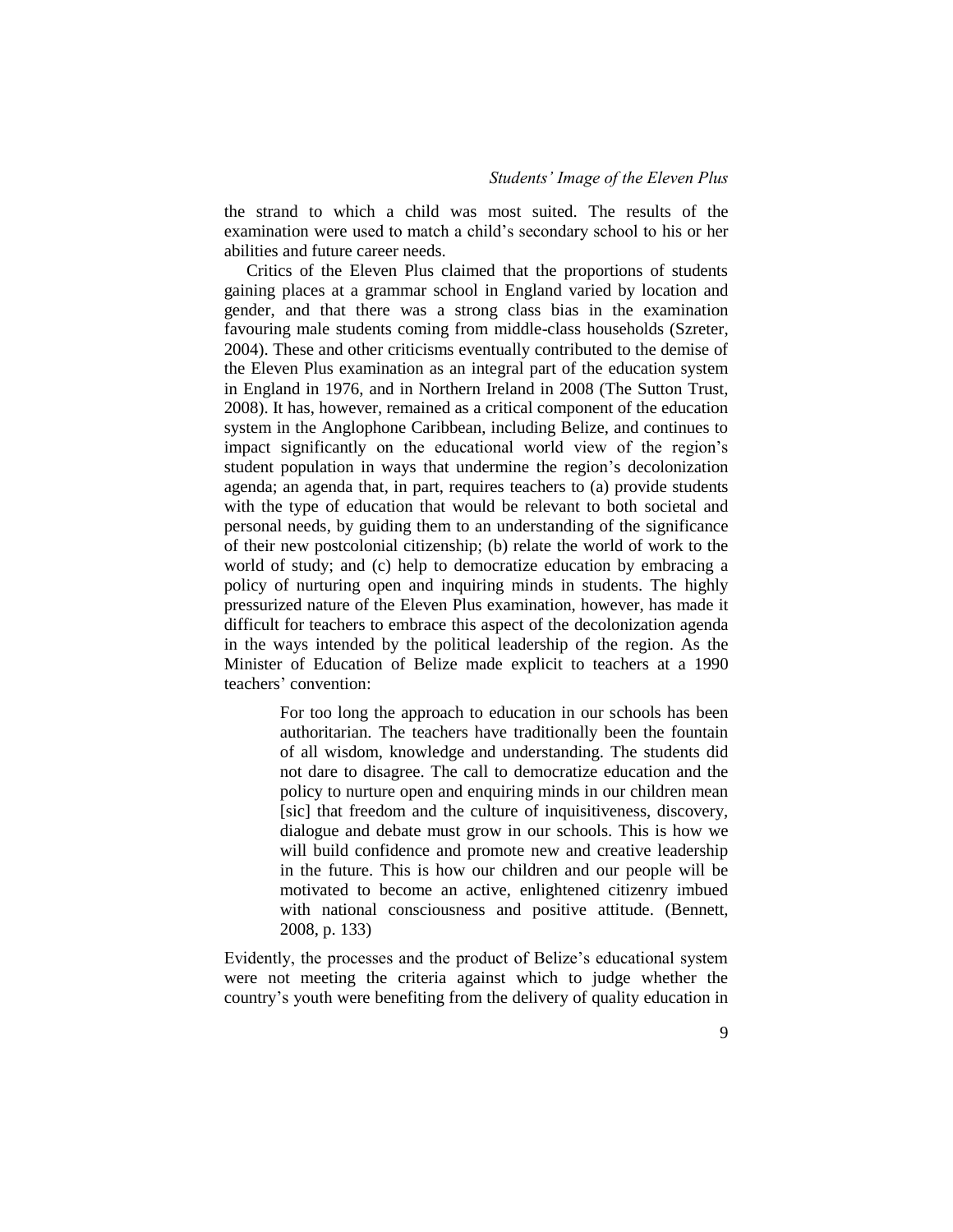the schools. Parallel patterns have been observed in many countries in the region (Jules, 2011) and, as Bennett (2008) has pointed out, 20 years after the Belize Education Minister's 1990 speech, "the question of quality remains persistent"  $(p. 130)$ .

Despite these concerns "primary schooling in most English-speaking Caribbean territories culminates at eleven in the Common Entrance examination (CEE)" (Payne & Barker 1986, p. 314). Though, in the region, the results of this examination are used primarily in the secondary school selection process, De Lisle  $(2008)$  points out that "by 2000, [national] assessments designed to monitor achievement standards were still relatively rare in the region, [and that] in the absence of such measures some policy makers have resorted to using data from highstakes public examinations to evaluate achievement standards" (p. 72). The use of the Eleven Plus examination results by policymakers has therefore been expanded over the years to establish merit as the basis of access to secondary schooling; yet, students' views of the examination, and how they have responded to it, have not been queried.

In Belize, the purposes of and the age at which students write the Eleven Plus are different from other parts of the Commonwealth. Bennett (2008) claims that the original purpose of the examination in Belize was to measure the academic achievement of students upon completion of primary school. Belizean students' views of the examination were never sought in any systematic scholarly manner. This has contributed to a naïve perception of the impacts of this colonial legacy on the national consciousness, and on the country's education reform agenda over the past four decades (Hitchen, 2005).

In Barbados, the CEE was adopted in 1959 as an improvement on the existing uncoordinated system of secondary school admission. In Barbados, where 100% of Year 6 students write the CEE each year, securing a place at one of the nine older prestige secondary schools ―remains a goal to which many children and most of their parents, fervently aspire" (Payne & Barker, 1986, p. 314). A wide gap in status and prestige exists between the nine older, formerly grammar, schools and the 12 newer comprehensive schools. However, the older schools offer only one-third of secondary places each year. The CEE was adopted mainly to establish merit as the basis of access to secondary schooling, and remains a highly pressurized assessment mechanism whose negative effects on schooling as a whole, "and on the individual children and their families" (Payne & Barker, 1986, p. 315), remain a source of serious concern to many educators (Jules, 2011).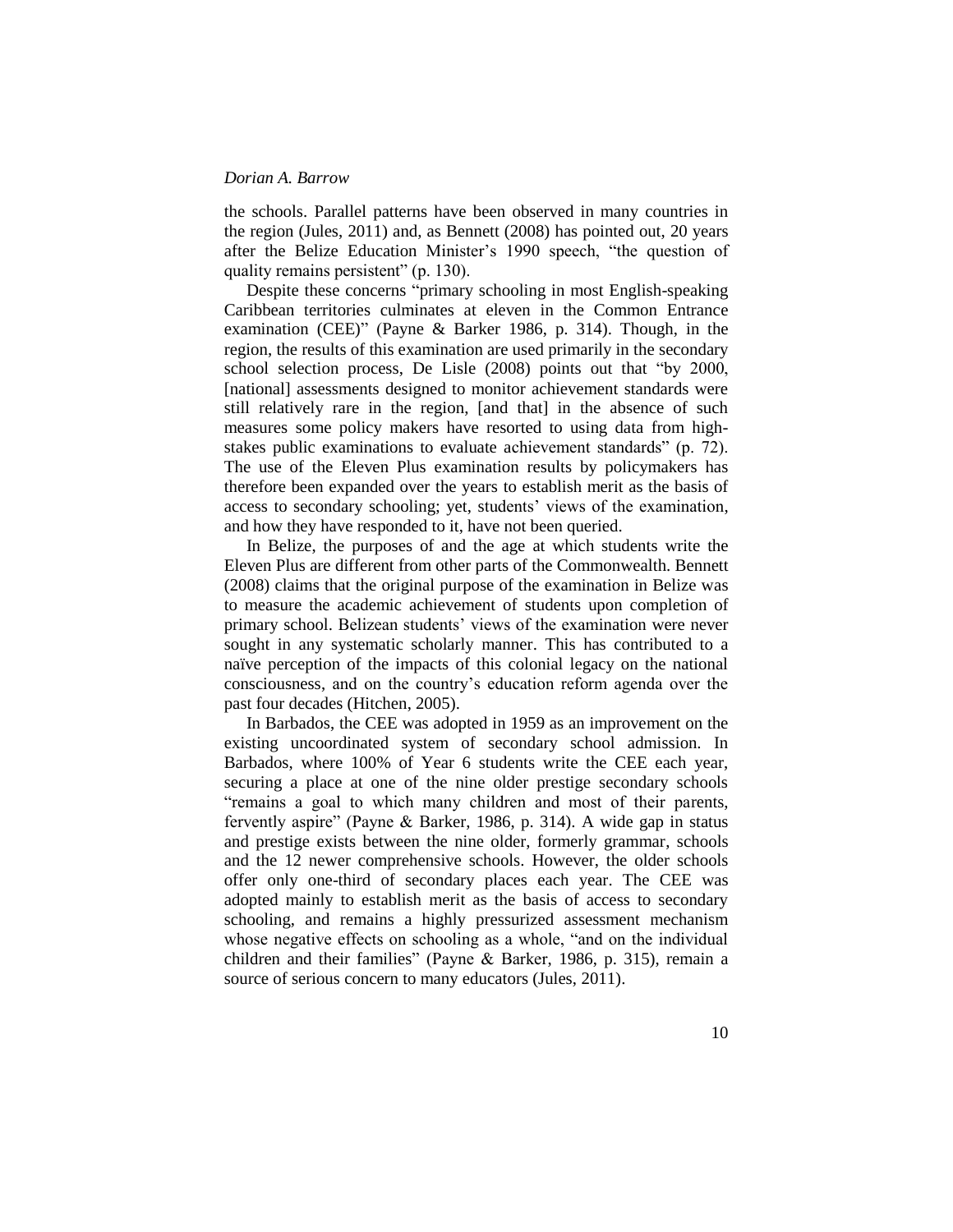In Trinidad and Tobago, the CEE was replaced by another high-stakes examination, the Secondary Entrance Assessment (SEA), in 2000, which has remained as highly selective and pressurized an assessment mechanism as the CEE it replaced. Its negative effects on individual children and their families are similar to those experienced in Barbados (De Lisle, Keller, Jules, & Smith, 2008). In this twin-island state where 100% of Year 5 students write the SEA each year, securing a place in one of the 42 prestige, mostly single-sex, denominational secondary schools is the goal to which many secondary school-aged children and their parents aspire (Campbell, 1992). A wide gap in status and prestige is perceived to exist between the 42 mostly denominational schools and the 101 newer government schools, which further adds to the attractiveness of these 42 schools. As in Barbados, these schools have the capacity to accommodate only 28% of the SEA pool. The SEA was also adopted mainly to establish merit as the basis of access to the prestige denominational secondary schools. Parallel patterns have been observed in Jamaica (Barnes, 2000), Guyana (Teelucksingh, 2008), and St. Lucia (Jules, 2011).

The Anglophone Caribbean's experience is common in Commonwealth countries that were former colonies of Britain, where there is a status hierarchy among post-primary institutions (Foodun, 1992). For example, in Malta, in Year 6, an Eleven Plus examination is given to students at age 11 to determine placement in secondary schools. In 2010, 73% of the 11-year-olds in Malta sat the Eleven Plus exam, but only 54% of them passed (Malta, 2010). Students achieving success in the Eleven Plus examination go on to attend prestigious junior lyceums during their secondary years, while those who do not pass attend area secondary schools.

But even in Britain, the victory of replacing the tripartite system by a comprehensive system of secondary schooling in the 1970s might have been pyrrhic, in the sense that grammar schools in England still persist today, as has the Eleven Plus examination selection test (The Sutton Trust, 2008), even though "grammars [today] have a widespread, lowlevel, impact on pupil enrollments across the sector" (p. 3). However, a recent promotion for the "Summit Saturday School Eleven Plus online Summer Courses" described the current demand for the examination in England differently:

> For decades various governments have attempted to abolish or discredit the eleven plus examination system but it remains as popular as ever. Parents are desperate for their child to have access to the level of traditional teaching, exemplary facilities,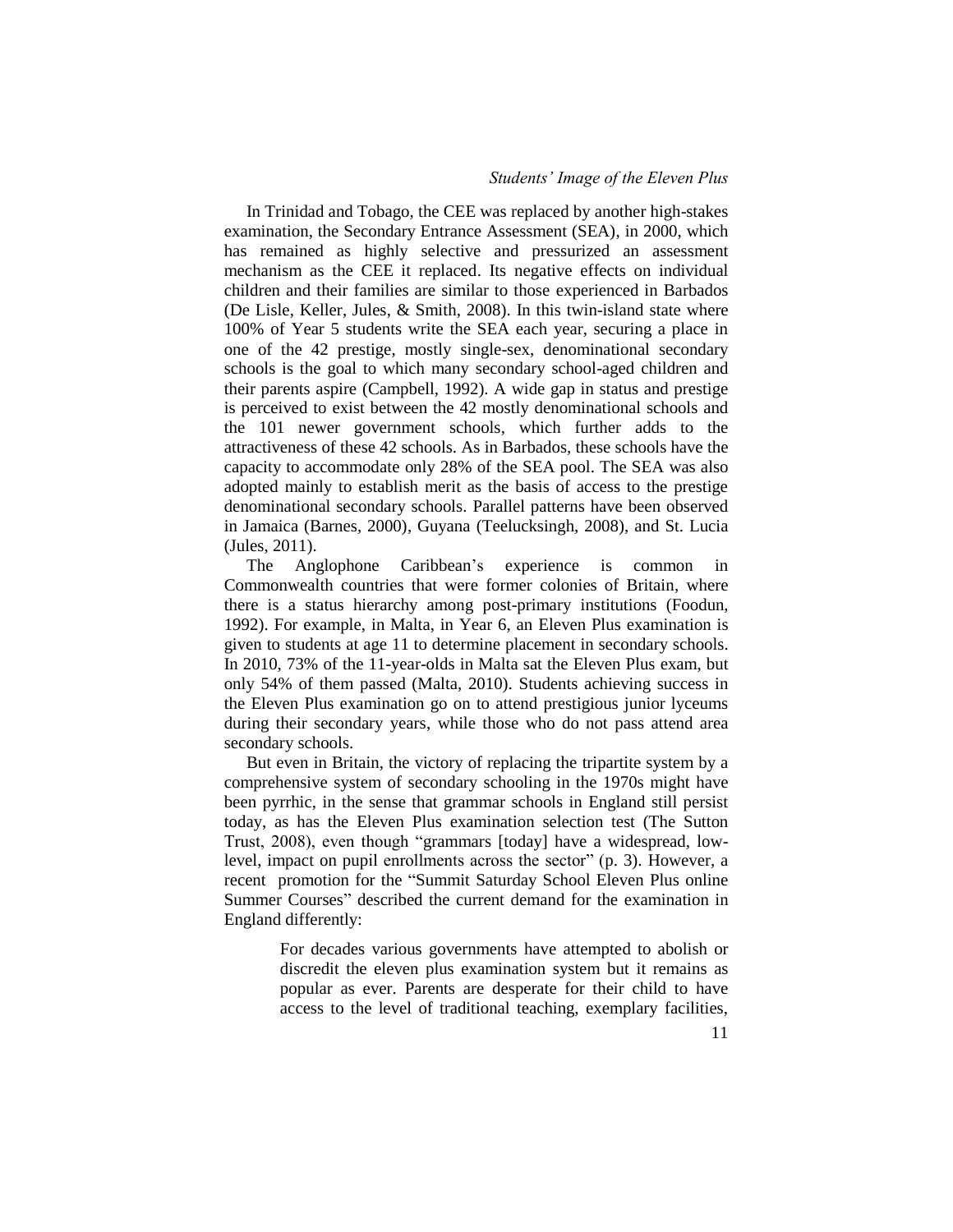controlled environment and opportunities that this level of education at a top grammar school or private school can bring. (Summit Saturday School, 2011)

It might be fair to say that the Eleven Plus examination has ballooned, not only in England, but also into a global online assessment industry on a scale comparable to the Scholastic Aptitude Test (The Sutton Trust, 2008). The results of the test continue to be used as part of the selection process by grammar and private schools in Britain, as well as in many other countries in the world, including Nigeria, South Africa, Hong Kong, and Australia. Because of the high-stakes nature of the Eleven Plus examination, obtaining a high score on the test is more important than a critical deep understanding of the curricular materials presented. Therefore, there is a high incidence of tutors "teaching to the test," thereby contributing to washback effects in the scores (De Lisle, 2008). Furthermore, as Tobin and McRobbie (1996) point out in the case of Australia, in these high-stakes classroom learning environments, the cultural myths about the nature of education that the teachers share, not only constrain the enacted classroom curriculum, but also impact significantly on the students' education identity formation.

## **Student Identity**

The notion of identity as conceptualized by George, Mohammed, and Quamina-Aiyejina (2003) was used as a framework to conceptualize student identity in this study. George et al. (2003), based on propositions from Bullough and Gitlin (1994), Crow (1987), and Weinstein (1989), contend that "teachers' perceptions of their roles are likely to be shaped by their core beliefs and images of teaching. These beliefs and images have been referred to as the *identity of the teacher*…, and they are said to be 'biographically embedded private theories which are generally taken for granted" (p. 191). They go on to say that the beginning teacher identity is portrayed as images and metaphors. In this article, student identity is defined as the students' perceptions of their roles as these have been shaped by their core beliefs and images of primary schooling. The article explores the extent to which the experience of preparing for the Eleven Plus examination helped to shape students' core beliefs and images of schooling and meaningful learning. The principal analytic tool used to guide this exploration was Michael Kearney's (1984) world view theory. This theory was selected as the theoretical lens in this study for several reasons, including the fact that it has been used extensively to guide researchers, in recent related studies, with their analysis of logicostructural integration of self, time, and students' indigenous knowledge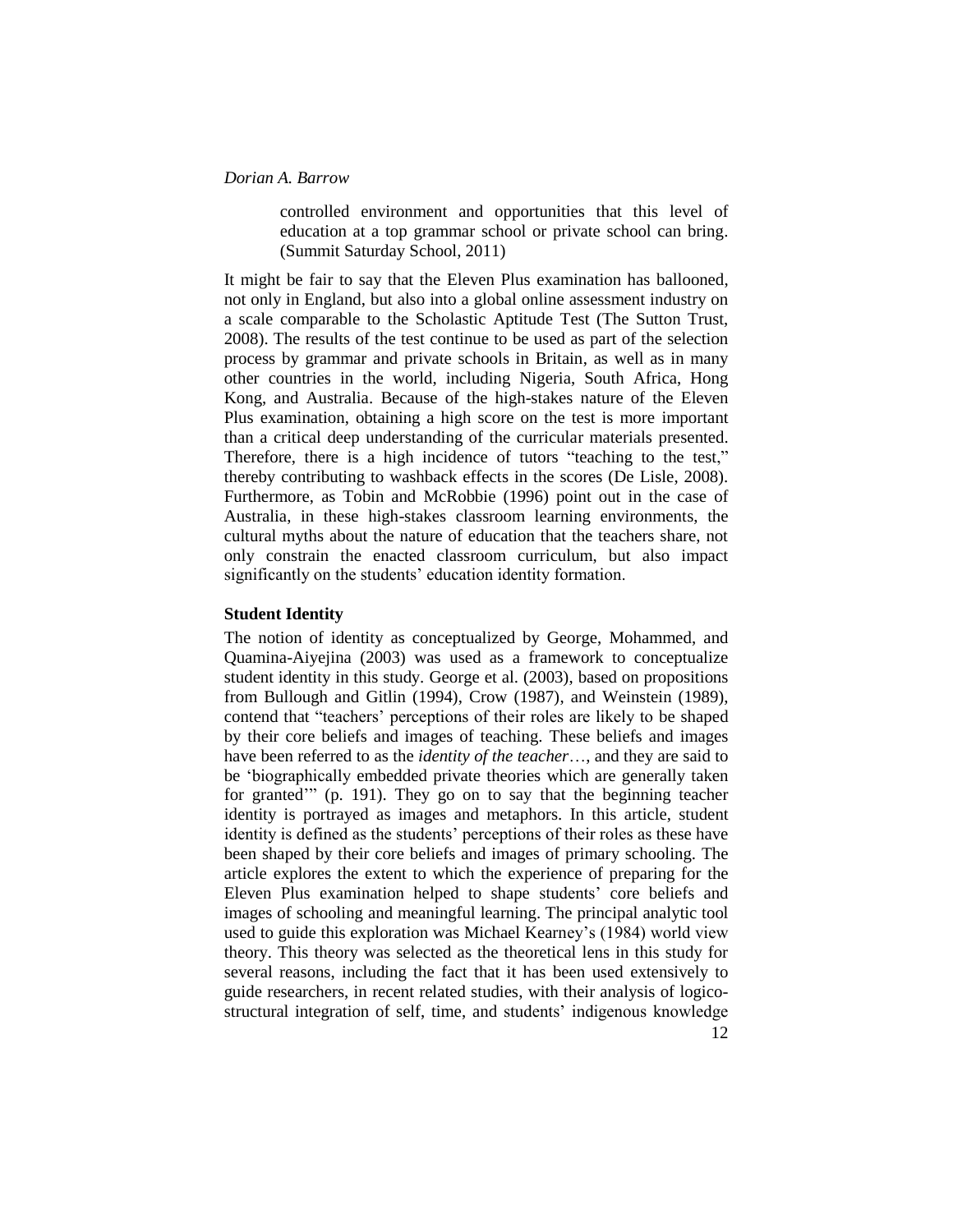in classrooms where modern western science is taught. Some of these studies include those carried out by Cobern (1991), Cobern and Aikenhead (1998), George (1995), and Herbert (2008).

# **Motivation: The Self-Determination Theory**

The component of the theoretical framework used in this study contends that the motivating styles used by teachers have strong implications for the subsequent motivation, engagement, development, and psychological well-being of the students they try to motivate (Reeve, 2009). One's motivating style is a typology that situates one on a continuum between the extremes of autonomy motivating and control motivating styles. It essentially describes one's approach to motivating others in terms of the type of support one lends in the motivation activity. Motivation support is categorized in four ways, namely, 1) the extent to which you nurture the inner motivational resources of the other; 2) the extent to which you rely on informal language; 3) the extent to which you provide explanatory rationales for the need of the other to embrace the task; and 4) the extent to which you acknowledge and accept negative criticism, since this will affect others working on the task. The theory holds that there are three types of motivation, namely, 1) a-motivation, that is, no motivation at the non-self-determination end of the spectrum; 2) extrinsic motivation in the middle region; and 3) intrinsic motivation at the selfdetermination end of the spectrum. Interest, being a topic-specific motivational state, is a salient construct in this theory.

### **World View: Structure, Content, and Integration**

Like motivation, the world view construct forms a significant component of the theoretical framework utilized in this study. Cultural anthropologists contend that how people think about themselves, about their environment, space, time, and so forth, is their world view (Cobern, 1991). There are several world view models in the literature that address the major issues related to the nature and role of culturally organized macro-thought, that is, "those dynamically interrelated basic cognitive assumptions about a people that determine much of their behavior and decision making" (Kearney, 1984, p. 1). Kearney's model, as used in this paper, comprises of what he calls world view universals (Self**,** Other, Relationship, Classification, Causality, Space, and Time), which, he argues, are necessary aspects of any human world view. According to this model, there are two aspects of a world view—content and structure. The structure of the world view is the basic categories of thought or the universal presuppositions, which are integrated both logically and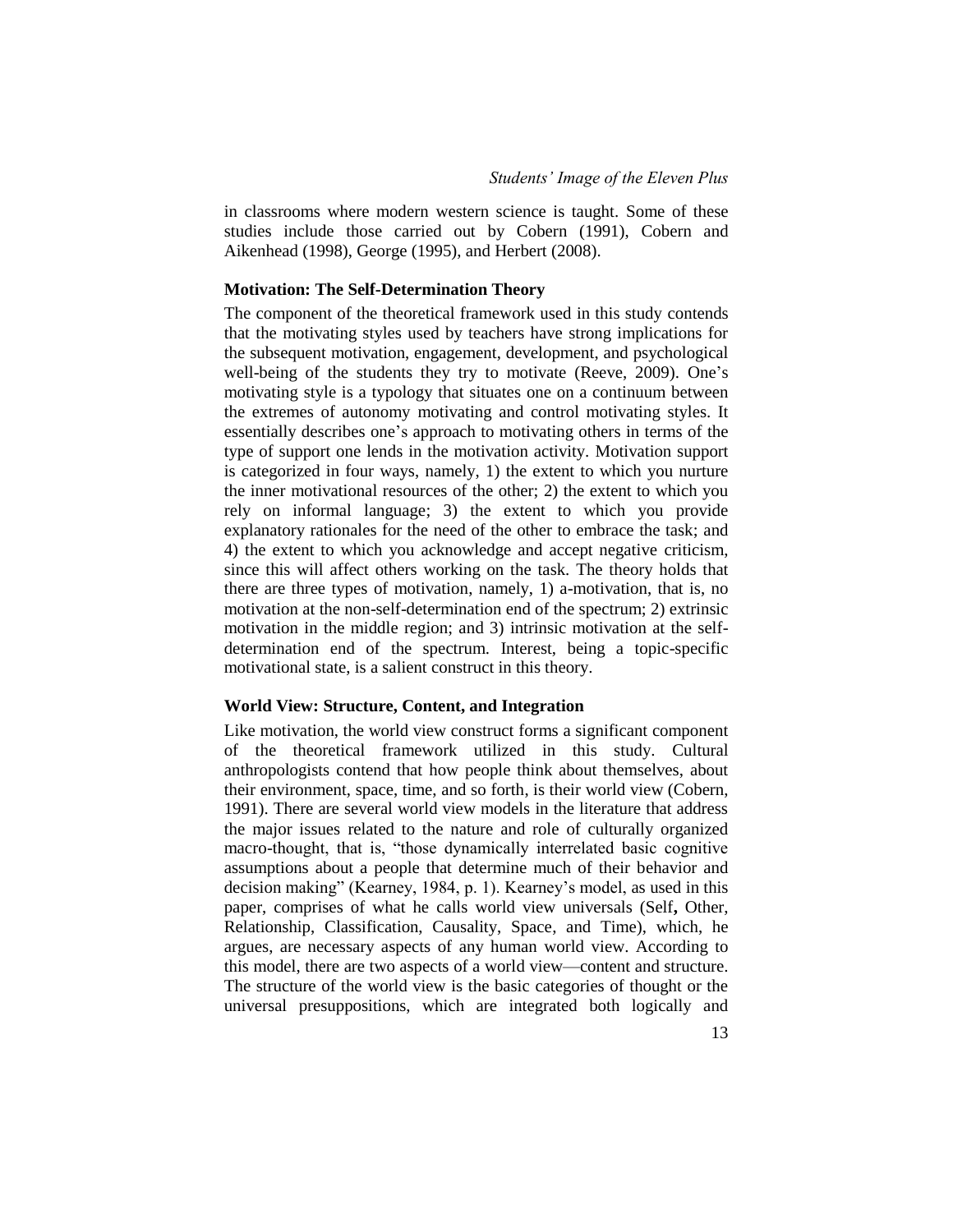structurally, and which are common to all human world views. What then distinguishes different groups is the empirical content of these world view universals, as well as how well the presuppositions are integrated. Based on this model, the world view structures of a British physician and a Tobago medicine woman are the same, but the content of their world views are different, as well as how the universals are integrated. They would attribute causes [Causality] of the common cold to different external agents; the British physician would attribute it to a virus, while the Tobago medicine woman would attribute it to the exposure of the body to a rapid change in temperature, such as getting out of bed in the morning and going straight to the shower.

The content of the world view universals can be sourced from another culture according to some principles of intercultural borrowing (Cobern & Aikenhead, 1998). Autonomous acculturation is the process of intercultural borrowing of attractive content of another world view and incorporating it into one's own. An example of this is George's (1995) case study of a Trinidadian woman who combined aspects of Western medicine with her indigenous folk medicine. Encapsulation (Zais, 1976), assimilation, and enculturation are multiple avenues of acquiring empirical ideas that comprise the content of one's world view (Cobern, 1991). Enculturation occurs when the newly acquired content integrates smoothly into existing content. Whereas assimilation occurs when the new content conflicts with existing ones, encapsulation occurs when the newly acquired content ideas are only partial or distorted constructs, and are not fully integrated to the point where the student's "outlook on life" is distorted (Cobern, 1991; Kearney, 1984; Zais, 1976).

Furthermore, the philosophical basis of Kearney's world view model is "rationalism modified with a strong dose of what might be called dialectical constructionism or interactionism, which proceeds … by the interaction between subject (Self) and the object (Other)" (Kearney 1984, p. 2). Hence in this model, while the structure of the world view universals are to a great extent systematically and logically integrated, the content of these universals are also in various ways interdependent, making it what Kearney calls a logico-structural model. Though rational and structural in its orientation, Kearney's world view model does not make idealist or nominalist assumptions about the relationships between thought and the environment; however, it does have "a mentalist bias in its pragmatic insistence that the best immediate understanding of behavior is offered by understanding the thoughts that underlie the behavior … In the short run people's behaviors are best explained by the ideas they have in their heads" (p. 4).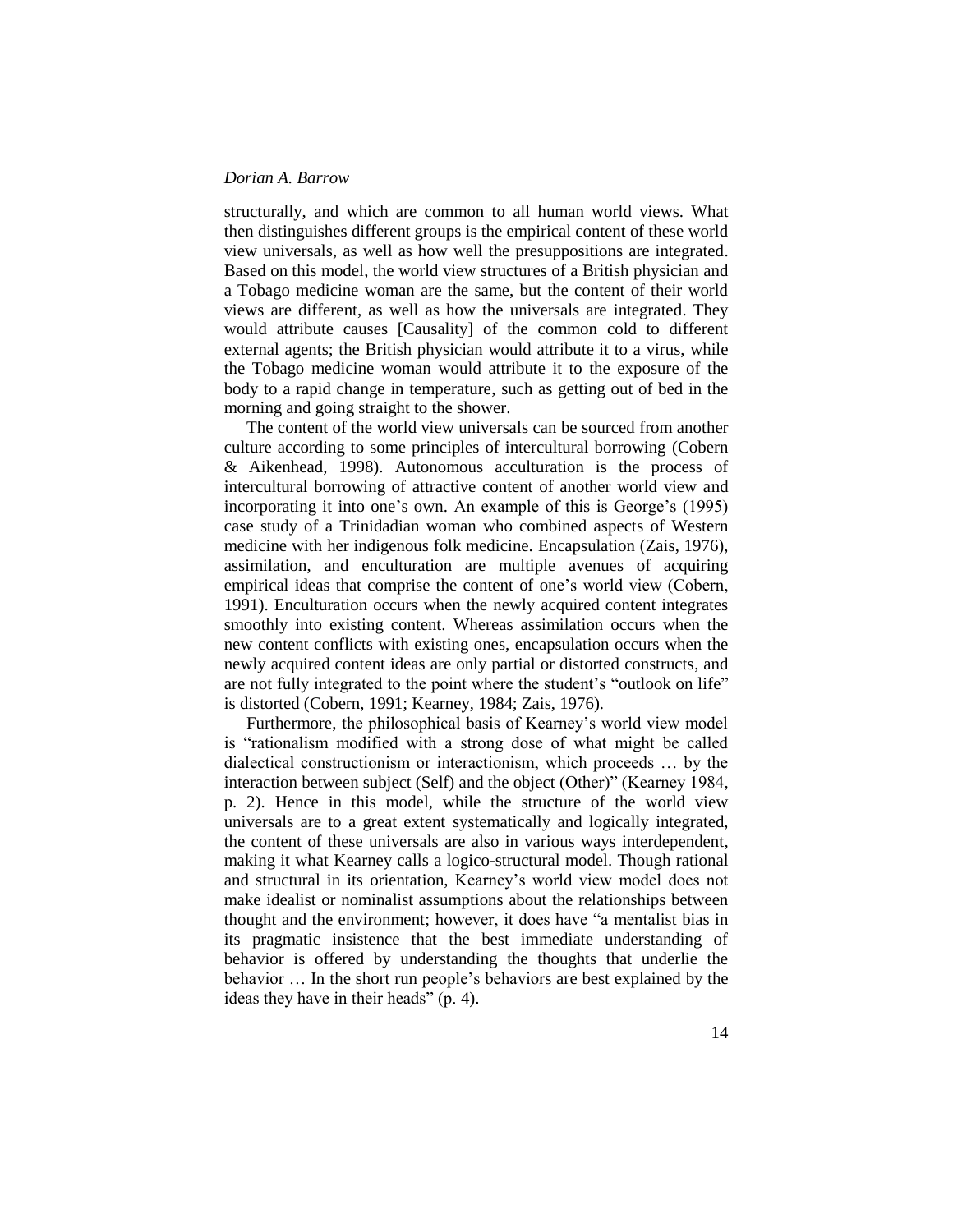The model therefore assumes that the primary forces shaping ideas are non-mental external social and environmental realities that the perceiving mind responds to. According to Kearney (1984), a world view is linked to reality in two ways: "first by regarding it, by forming more or less accurate images of it, images that mirror the world, and second by testing these images through using them to guide action"  $(p. 5)$ . He concludes the description of the model by saying that "this dialectical relation [of forming mental images and testing it by way of action] operates not only at the level of macro-thought and macro-behavior but at the most primary level of perception"  $(p, 5)$ . Hence the model can be used to compare the world view content/structure integration of different societies as well as different groups within a society, such as primary school students and education policymakers.

# **Metaphor Analysis**

Prior to the 1990s, research on thought and action in many developed countries centred mainly on how students were behaving in the classroom and play field, and how well students were learning (Cameron, 2002). Since then, the emphasis has shifted to an exploration of the internal world of students, including their thoughts, perspectives, knowledge, and values (Ornstein, 2003). By the mid-1990s, narrative techniques and storytelling were being used to analyse learning and student thinking (Behar-Horenstein, 1999). The use of narrative analysis techniques to better understand how teachers teach, and how learners learn, revealed that metaphors have been used in guiding the search for best teaching and learning strategies (Cameron, 2002).

A metaphor is a way of thinking, an image that once captured by the mind can guide an action to its completion, that is, it is a way of coming ―to know‖ something (Elliott, 2009). Metaphors can be understood as a way of expressing or conceptualizing something esoteric, abstruse, and/or abstract in terms of things that are well known or familiar (Tobin & Tippins, 1996). Metaphors can therefore make an idea more transparent and easy to understand. A metaphor about learning expresses, in the form of images or analogies, the work that students do, as Gurney (1995) illustrates in this example of a metaphor statement on teaching and learning: "Learning is like a journey that never ends, and teaching is like road signs, maps and other navigational aids, like the guy at the gas station who could make the directions very easy or very difficult" (Gurney, 1995, p. 28). Since metaphors about schooling are used by students to conceptualize what is going on in daily activities,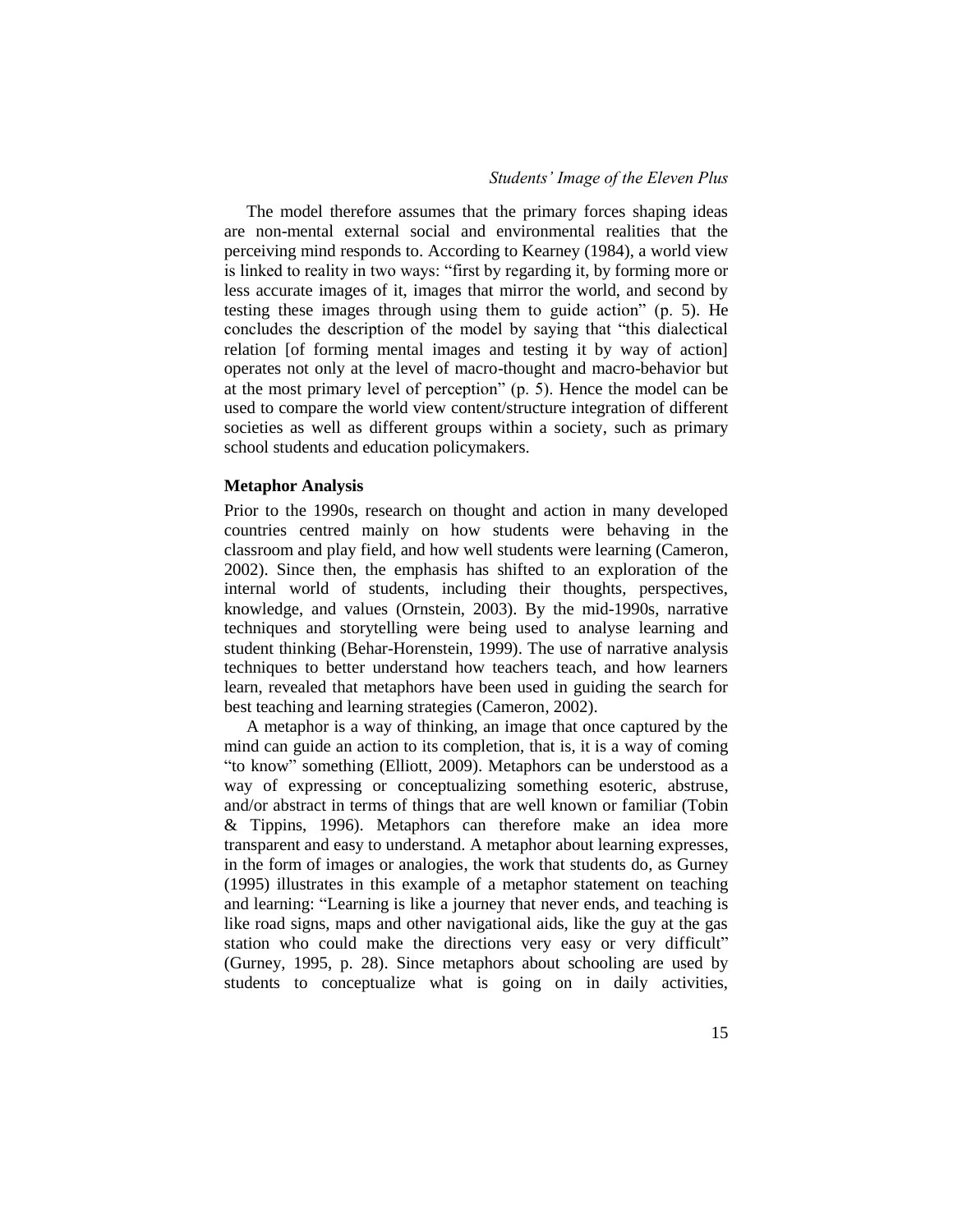understanding the metaphors the student uses offers a glimpse of the ideas of the person (Ornstein, 2003).

There are many critical entailments or attributes of the learning metaphor that students use in their classroom (Lakoff & Johnson, 2003). Gurney (1995) suggests at least three such attributes, namely, image, mood, and theme. *Image* refers to how the mental representation of the metaphor is classified, for example, as "some version of 'journeys' ... 'horticulture' ... 'finding treasure'" (p. 8); *Mood* is the subjective characteristic of a metaphor that requires some interpretation on the part of the reader and has three dimensions, identified as Effort (active/passive), Affect (positive/negative), and Control (teachercentred/learner-centred); and Theme, which refers to "the fundamental and primitive images or root concepts in Wittgenstein's ‗first language' or Dewey's 'original meaning.' A theme is derived, and distilled, from images. In so doing, themes forge the basic common links between diverse metaphoric statements" (p. 12). Gurney uses this pair of metaphoric statements to illustrate:

ABSORPTION (Theme)

- Students and knowledge are like sponges and water respectively.  $\bullet$ Under the right conditions they will soak up everything, but lean on them too hard and it is all lost.
- $\bullet$ Sun rays radiating to the planets where the sun is the teacher and the rays are ideas and concepts being projected to the planets and them being absorbed by each planet. Some planets will absorb more than others. (p. 25)

The image of the learner is that of a received knower, that is, learning seems to occur without any effort on the part of the learner, and the student seems to have no control over it. The absorption theme links the two metaphoric statements in that in both statements knowledge is delivered to the learner. These three attributes of metaphors therefore aid the construction of analytic relationships, and in so doing may help in facilitating a deeper understanding of a reported experience.

Furthermore, Tobin and Tippins (1996) have pointed out that metaphors also serve as a link between what is known and what is unknown, and provide a connection between images and language. These two qualities, they argue, may allow the student to build new knowledge and construct better insights of their lived experiences. Hence the strongest justification for the use of metaphors in an analysis like this one lies in their ability to stimulate critical self-reflection on the lived experiences of others.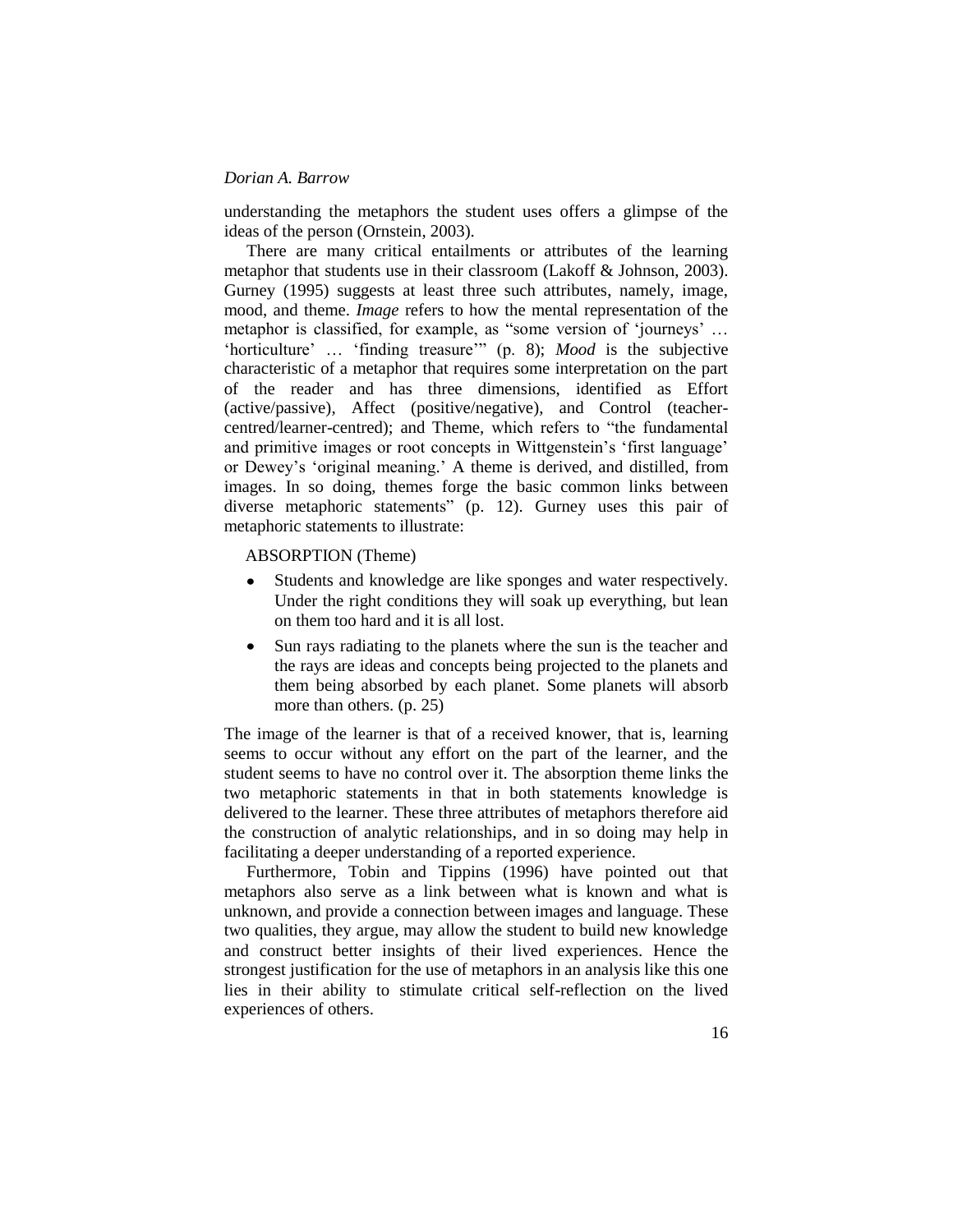**Theoretical Framework**



*Figure 1.* Functional linkages between knowledge domains.

The world view of a people is their way of looking at reality. It consists of basic assumptions and images that provide a more or less coherent, though not necessarily accurate, way of thinking about the world. A world view comprises images of Self and all that is recognized as not-self, plus ideas about relationships between them, as well as other ideas. (Kearney, 1984, p. 40)

An integral part of Schutz's concept of "the paramount reality" in human experience is that of personhood or personal identity, which is comparable to the world-view universal of Self. (Kearney, 1984, p. 135)

Figure 1 diagrammatically summarizes the interconnection between the five domains of the literature reviewed above by using the lines to indicate the main functional linkages between the domains. In one sense, the lines represent just an intuitively logical connection between the various constructs presented in the literature reviewed. But they also represent the main influences at any given point in the life of the metaphor the student is constructing to represent the Eleven Plus experience. The figure depicts how the Eleven Plus experience students have while in primary school helps to sculpture their world view, and how their world view in turn helps, through their image or metaphor, to shape the Eleven Plus classroom environment. As Reeve (2009) Suggests, Alternative motion of a people is their world of the motion of the motion of the motion of the motion of the motion and the motion of the motion of the motion of the motion of the motion of the motion of the mot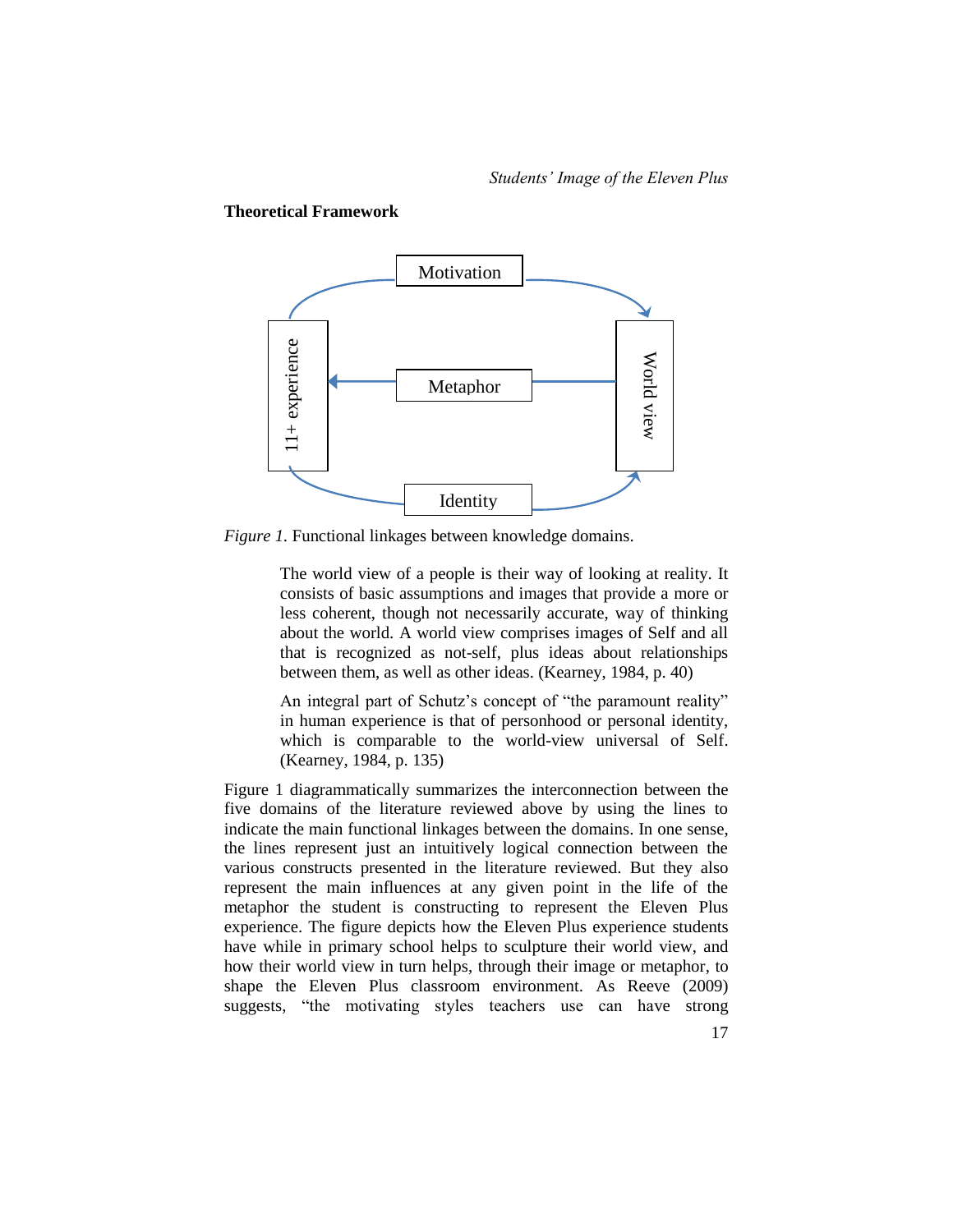implications for the subsequent motivation … [and] learning … of the students they try to motivate" (p. 152). Hence, how teachers teach the primary school curriculum will impact on the students' motivation. Furthermore, as Deci and Ryan (1985) point out, when we engage in a task with a level of difficulty and complexity that is precisely right for our current skills and talents, we feel competent, that is, our competence needs are being met. This suggests that what teachers teach in primary schools will impact on how students view their competence, that is, their personal identities or efficacies. In Kearney's model, "personal identity ... is comparable to the world-view universal of Self." Therefore, this framework has as its backbone the opposition and integration of the Self (world view) and the Other (the Eleven Plus experience) and can be used as a viable lens to gain some insights into how students' school experiences help to shape their view of the world.

In summary, the literature surveyed above suggests that the Eleven Plus examination, which had it origins in Britain in 1944, continues to persist as a national assessment tool and remains a highly pressurized assessment mechanism in many Commonwealth countries, including some countries in the Anglophone Caribbean, where it has been adopted mainly to establish merit as the basis of access to secondary schooling. It was abandoned in most Local Education Authorities in Britain in 1976 under the weight of criticisms about its restricting influence, its validity and reliability, and the overall negative psychological effects it had on teachers, parents, and, ultimately, on students. It has, however, typically persisted most in those countries where there are still insufficient secondary places for those completing primary school. Because of its highly selective nature, success in the examination is viewed as a guarantee of a place in one of the top-quality secondary schools in the country. This has been important to parents as it helps to determine their children's access to higher education and to future careers. A large proportion of the students who prepare for and write the examination, however, do not succeed in scoring above the cut-off mark required for entry into these "five-star" secondary schools. Unsuccessful students are relegated to second and third tier secondary schools of lesser quality than their first choice school. In most cases, the first choice is usually grammar-type secondary schools. There is a dearth of literature on students' perceptions of being a part of these highly selective educational environments or on how these high-stakes learning environments shape their core beliefs and images about schooling. A framework is proposed that infuses elements of world view theory which suggest that the primary forces shaping ideas, including those of students, are "non-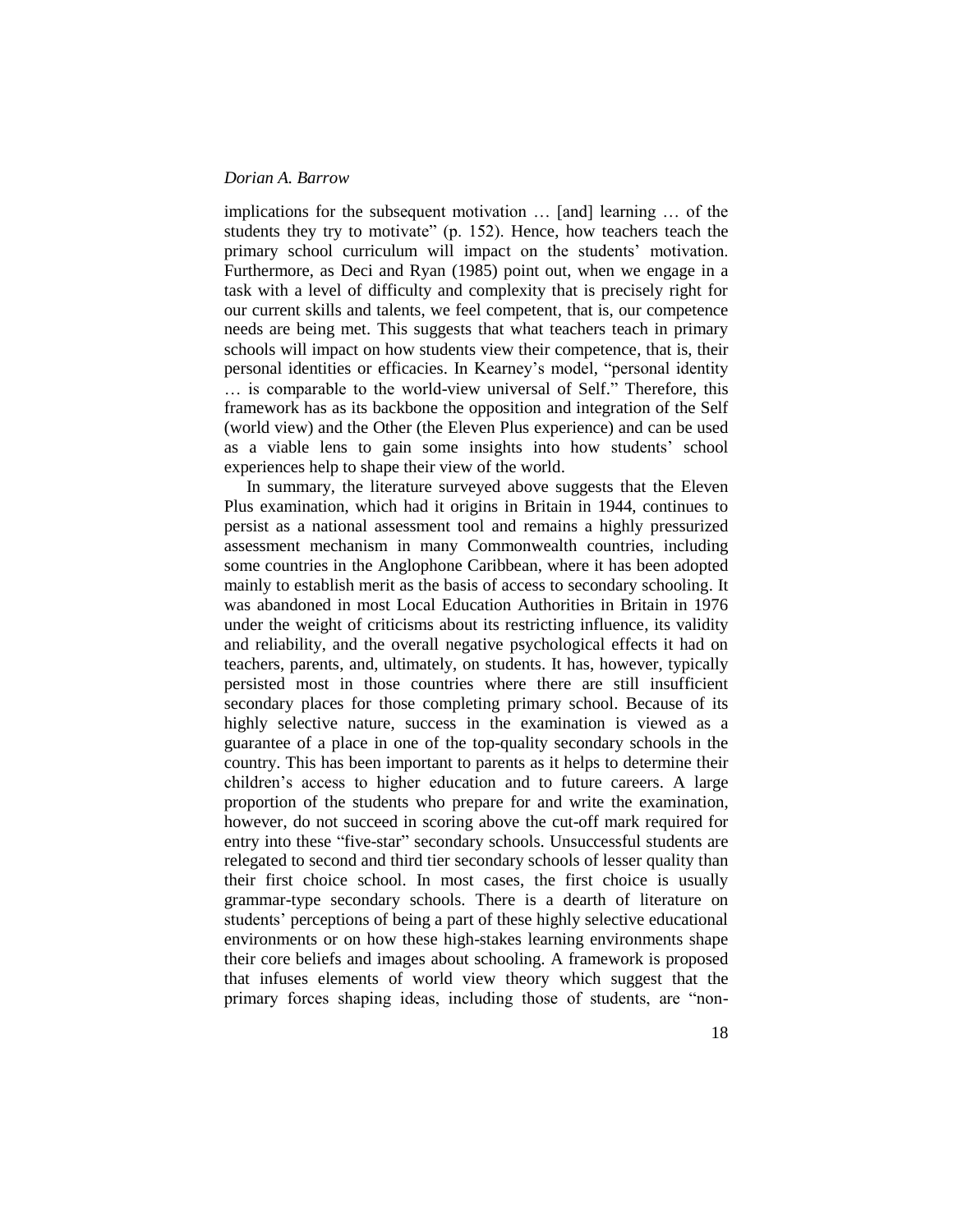mental external social and environmental realities that the perceiving mind responds to" (Kearney, 1984, p. 5). It also includes motivation and identity theories to suggest how metaphors are constructed to concretely represent the ideas formed by the students based on their Eleven Plus experience. The framework is designed to give voice to some students' ideas and images of schooling.

# **Research Methods and Methodology**

# **Data Collection**

Fieldwork was conducted from June through July 2010. Data were collected from 40 students, who had been screened by the school principals for participation in the focus group interviews. Each of the four principals, identified by an Education Officer in the Research Division of the Ministry of Education, selected 10 students using the following screening criteria

- $\bullet$ All students in the sample must have recently sat the PSE examination.
- Students should be chosen only from the Standard 6 class.
- $\bullet$ Only students willing to articulate their views on the PSE programme should be included.
- No more than one student should be selected per household.  $\bullet$
- A proportional mix of male and female students should be included  $\bullet$ in the group.
- Students who had performed at various levels in the examination should be selected.
- As far as practicable, the 10 students selected should be a representation of the racial/ethnic mix of the Standard 6 cohort.

The month of June was chosen to collect data from students because it was the last month of the school year, and students would have already received their Eleven Plus examination results and been placed in a secondary school. It was felt that at that time in the school year students would be in a better position to reflect on their entire Eleven Plus primary school experience, including the preparation phase; their experience with writing the examination; how they felt on receiving their results; and how they went about selecting the secondary school they would attend in the next school year.

The main approach to fieldwork was focus groups interviews (Krueger, 1988), in which conversations were held about the PSE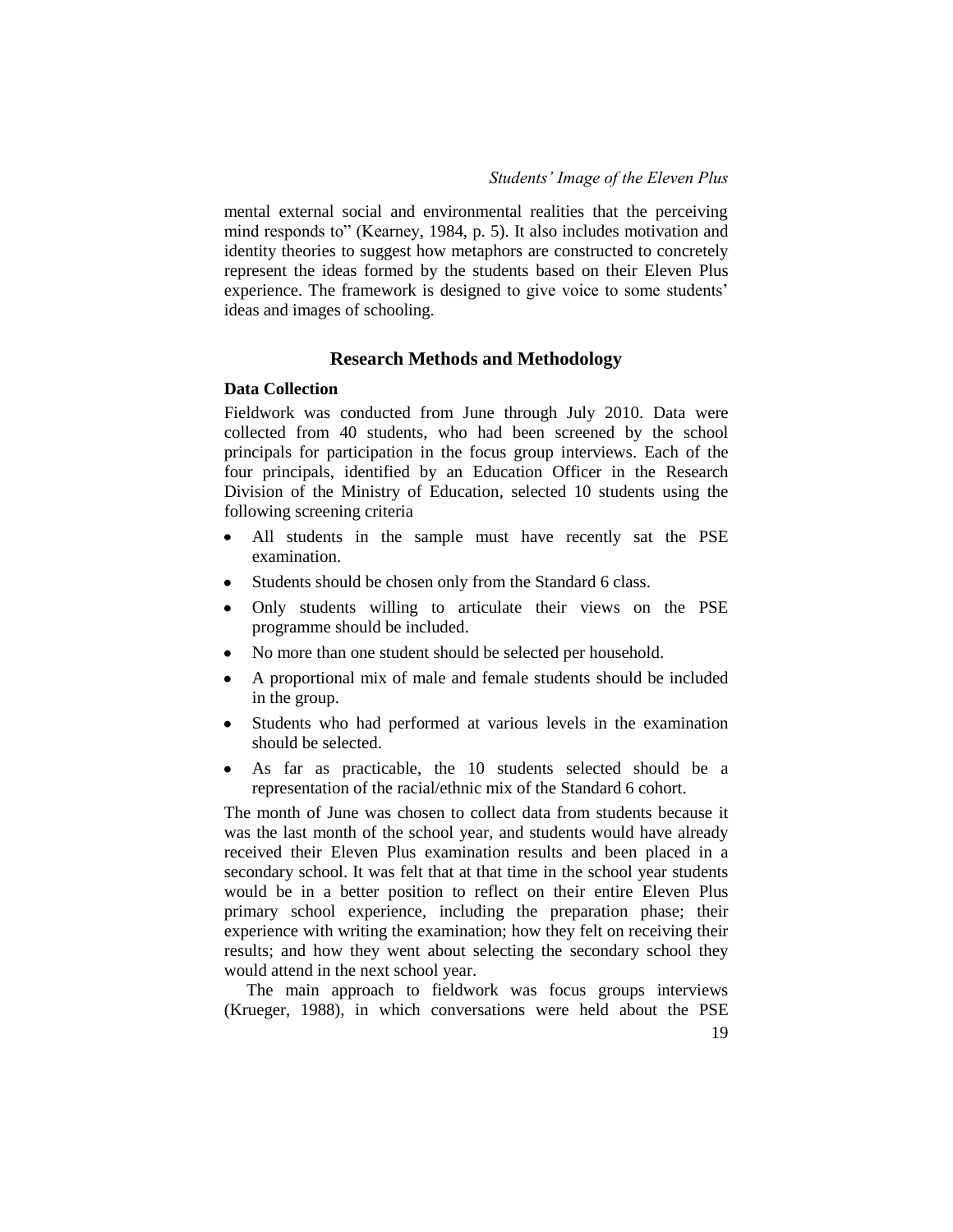experience. The 40 students selected were from primary schools in four of the six education districts in the country—one school each from the northern, southern, eastern, and western education districts. The students were organized into four focus groups with 10 students per group/school, and the students in each focus group had some level of familiarity with each other. The focus group sessions, which were moderated by the researcher, were carried out at each of the four school sites, with each session conducted on a separate day. Sessions ran for about two hours each, with approximately equal time allotted to each member to speak. All interviews were audiotaped and the tapes were reviewed immediately following the interviews. The audio tape recordings were later transcribed.

In terms of research methodology, this study employs the case study inquiry, more specifically the collective case study design (Creswell, 2007; Merriam, 1998; Stake, 1995; Yin, 2003), since one issue was addressed—the Eleven Plus examination experience—and multiple groups were selected—four focus groups with 10 students per group—to show different perspectives on the issue. Using the collective case study inquiry, the researcher interrogated the nature of the dominant lived experiences of students, through which they have shaped their understandings of the purpose and importance of the Eleven Plus examination, and created their world views on schooling. In this study, a holistic analysis (Yin, 2003) of the entire case was undertaken. Beginning with thorough reading and re-reading of each set of transcripts, categories were created from the raw text and quotations that best illustrated the categories were extracted. The data were further reduced by combining categories that had similar meanings and eliminating those categories that were not common to all the cases. From this holistic analysis of the data, a detailed description of the case emerged. After this description, the author focused on some of the key issues, or analysis of themes, to better understand the complexity of the case (Stake, 1995).

### **Data Analysis**

In this article, the students share their views of the PSE examination how they went about preparing for it, its importance and purpose for them, and the role that the examination played in selecting the secondary school they would be attending. Though the structure of the students' image of their Eleven Plus experience is the same as that of policymakers, the empirical content and how the structural presuppositions are integrated can be assumed to be different. In order to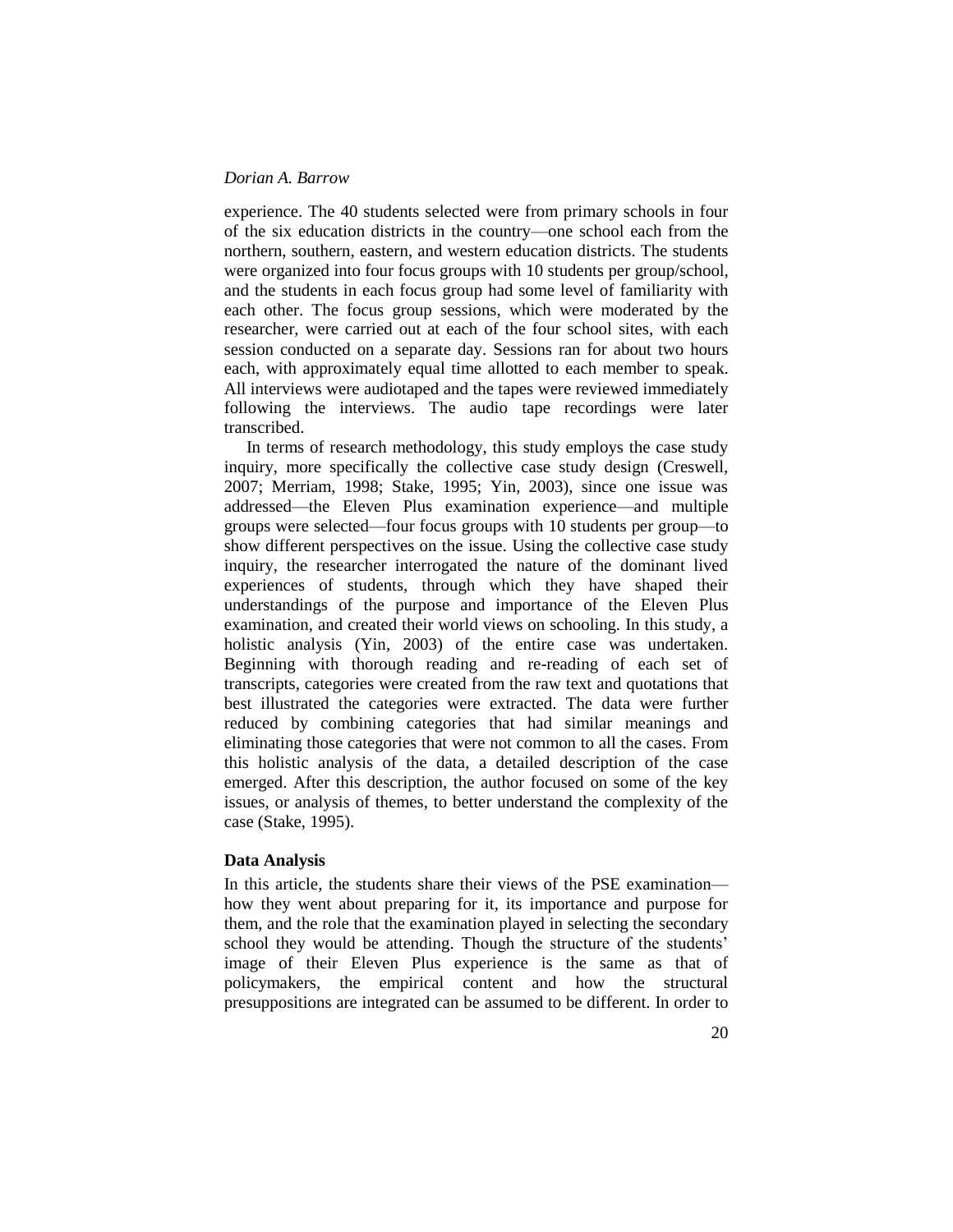describe the content and levels of integration of these presuppositions, the moderator posed five questions to each of the four focus groups. The questions relate to how the Self (the students) perceive various aspects of the Other (the Eleven Plus experience), specifically the preparations for the examination, writing the examination, and the results of their performance. The responses of each group were analysed. In the open coding phase of analysis, significant coded responses were extracted from the transcripts. In phase two of the analysis (axial coding), the coded responses were categorized, and a summary description of the categories established for each question was then generated (Krueger, 1988). The final level of analysis was the interpretation of the category responses in terms of the theoretical framework to distil the students' "outlook" on their Eleven Plus experience, and the labeling of categories using both theoretical and in vivo labels. The three levels of analyses of the responses to the first question are outlined in detail in the results section of the paper.

# **Results:**

# **The Content of Students' Image of the Eleven Plus Experience**

# **What Are Your Perceptions of the PSE (11+) Examinations?**

*Level-one analysis:* Significant statements

Typical significant responses to this question by students from all four focus groups include:

- $\bullet$ *The PSE wasn"t so hard. All that it required was for you to study and do your best on test-day. Those of us who followed this simple formula, I think, found the PSE exams easy.* (Easra, June 23)
- *Well, for me, the PSE was easy, even though the math, the problem solving paper II, was challenging.* (Naim, June 23)
- *The math paper was kind-a hard, but I thought the science was easy, the English paper was ok, and the social studies paper was like the science, easy!* (Julien, June 23)
- *Math was a little shaky and science a little complicated, but other than that it was good. I found the PSE quite easy.* (Larsha, June 21)
- *To me the PSE was easy. The math II was extremely challenging. But overall, I found it was easy.* (Darrell, June 21)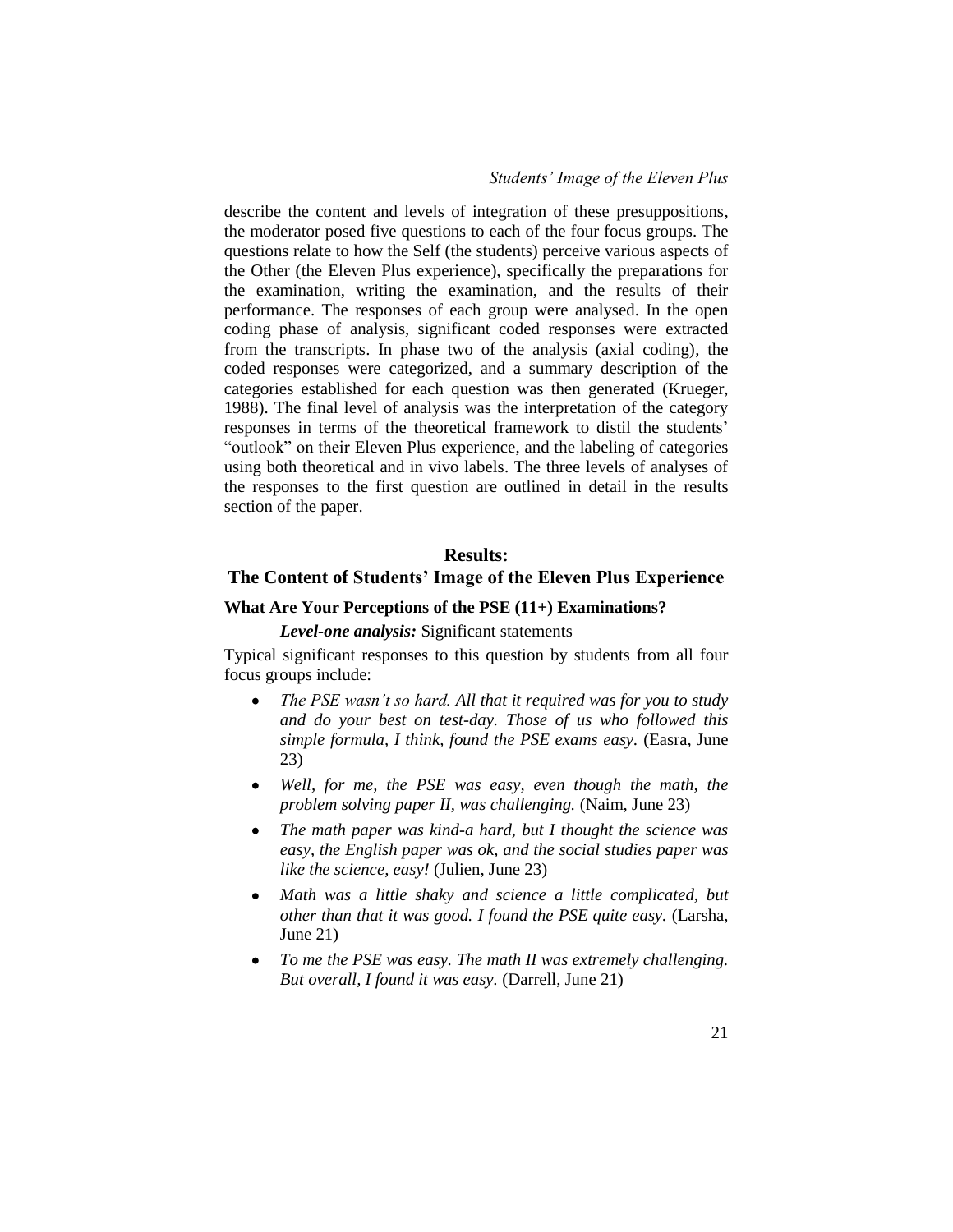*I found the PSE was really easy. It was not complicated at all for me and the easiest one was the math.* (Marsha, June, 21)

### *Level-two analysis:* Summary description of responses

In each of the group sessions, students gave their perceptions of the PSE examination. Even though only about half the students who sit the examinations each year perform at a satisfactory level (average scores of 63% or better), most participants perceived the examination as being "easy." Furthermore, most participants agreed that the mathematics Paper II (the problem-solving paper) was challenging, and of the remaining three papers they agreed that the science paper was the easiest. There is an apparent mismatch between the students' perception of the level of difficulty of the examination and their performance, with the PSE examinations being much more difficult than students perceive it to be.

# *Level-three analysis:* Formulated meanings of significant statements and generation of categories

From these significant statements we get our first insight into how students (the Self) perceive this aspect of the PSE experience—writing the examination (the Other)—where we see the assumption, *math is difficult*, laid over the Eleven Plus examination. This aspect of the image is that of an obstacle in a path [Darrell: *the math II was extremely challenging*] that was otherwise obstacle free [Larsha: *but other than that it was good*]. The obstacle is a form of math anxiety, that is, a defused fear of mathematics that students acquire as a result of a deficit in the organizational stage of test preparation and past failures in the subject. Because they have learned to entertain these habitual, irrelevant, negative attitudes about mathematics, the anxiety is referred to as being a learned helplessness (Sarason, 1983). These significant statements are therefore categorized under the theoretical label: **Learned Helplessness.**

# **How Did You Go About Preparing for the PSE (11+) Examination?**

In each of the focus groups, participants were eager to describe how they went about preparing for the PSE. For the overwhelming majority of the participants, the preparation strategy most frequently cited comprised three planks: the first being an attempt to extend the school day to create the prevailing tone of them living in a timeless present; the second was in engaging in endless drill and practice exercises to arrest or restrict their fear of failure; and the third being the retention of their childhood through deferring some of the adolescent gratifications they would have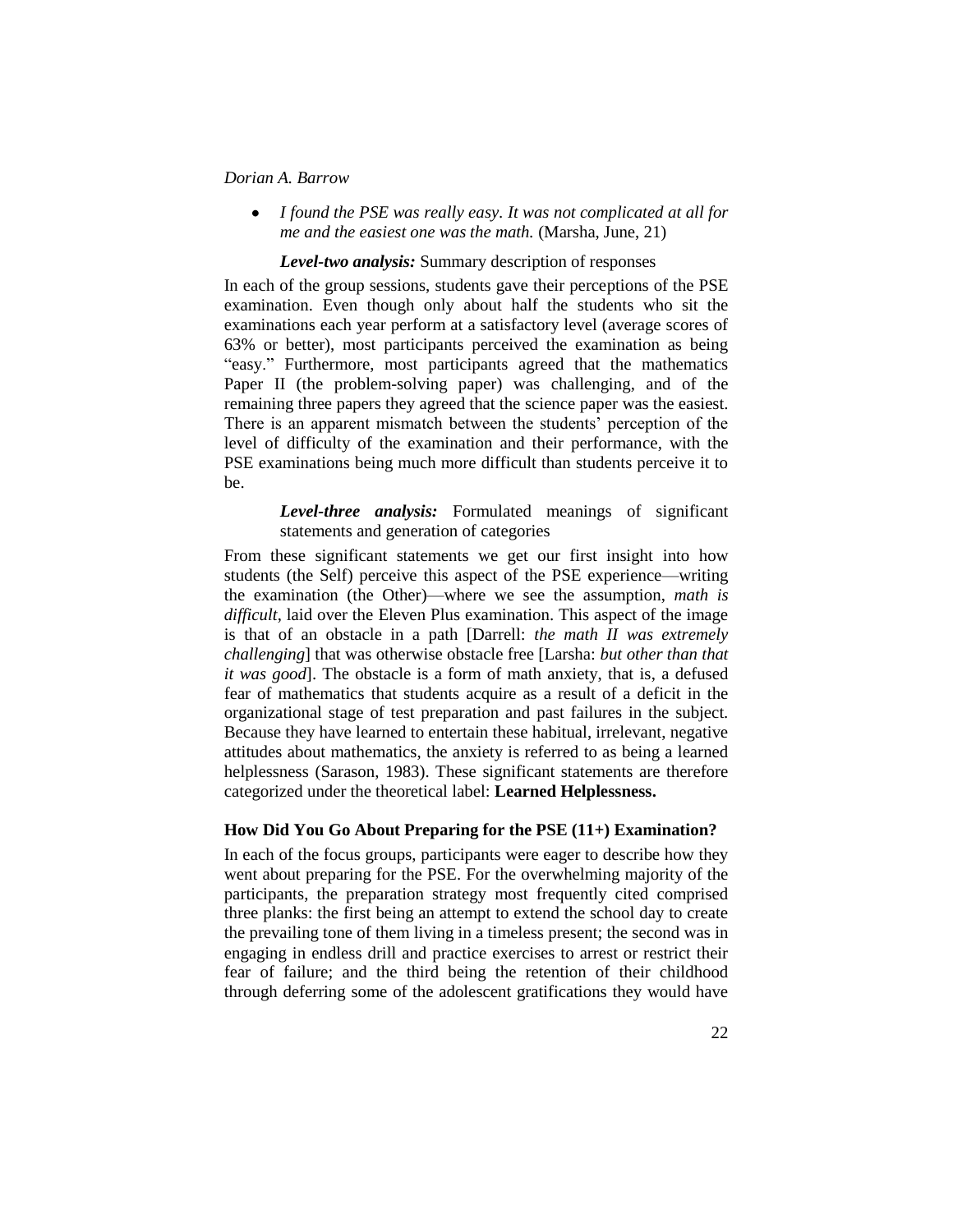normally enjoyed, if passing the PSE examination was not an obstacle that they had to overcome.

Their efforts to extend the school day took many forms, with an hour and a half of extra-lessons given by the class teacher each school day and three hours on Saturdays being the most frequently cited. This alone extended the students' school week by 10 hours. In addition, some students were further engaged in another two hours per day of private supplementary tutoring provided by another tutor, whose services they would usually pay for. While, at home, they would study for another two to three hours at night before they eventually went to bed. To restrict their fear of failure they would fill the content of their extended school day with mostly drill and practice exercises. There were teachers who directed drill and practice exercises that students were expected to complete on a daily basis. Less frequently, students, by themselves, in study groups, or with family members, would direct their own drill and practice exercises, usually going over past examination papers. The final plank in the strategy most students adopted when preparing for the Eleven Plus examination was to defer some of the adolescent gratifications that they would have normally experienced as part of a natural childhood. This retention of childhood experience takes many forms; the most cited ones being: giving up television and sporting activities; stopping the "hanging out" with friends; and spending less quality time with family members, which could lead ultimately to alienation from home communities.

Typical comments by these students include:

### **Category 2: Childhood Retentive**

- *In preparing for the PSE I had to make a lot of sacrifices. Morning classes, afternoon classes, evening classes. Go home and do homework. I had some late nights going to bed after 12:00 midnight. On different nights you had to study different subjects and on weekends you had to make sacrifices as well. For example, instead of playing ball with your friends, or hanging out with your friends, you had to stay inside and read a book, write a story, or study something. You also had to prepare yourself by eating the correct foods; you could not eat a lot of junk foods any more. I really had to sacrifice a lot in preparing for the PSE.* (Richard, June 22)
- *Well, in preparing for the PSE I took morning classes, afternoon classes, evening classes and when I got home I still had to study. At home I would use the books "Lets Pass Math" and "Lets Pass*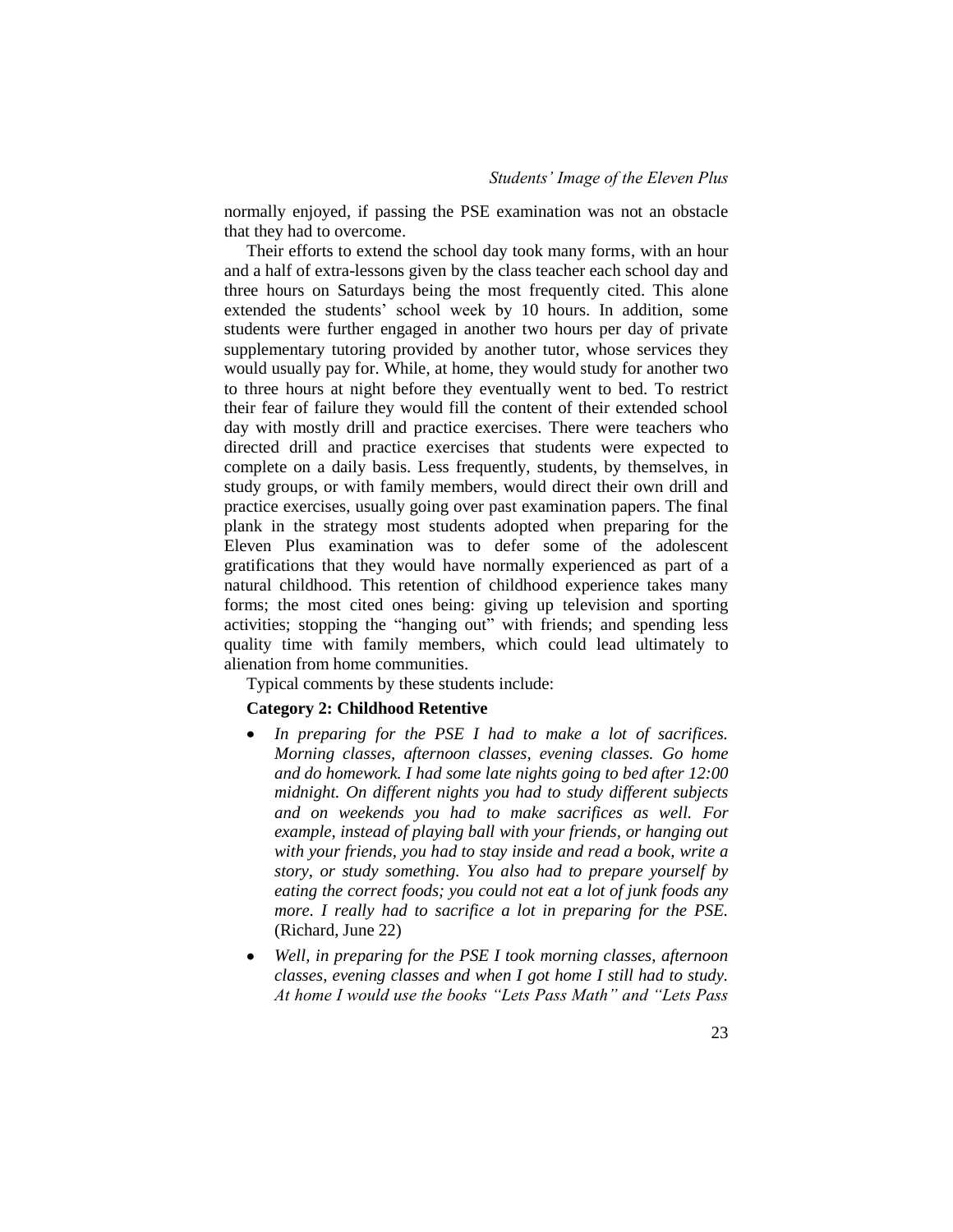*Science" and I would work it. The next day I would give my teacher the work to check, who would tell me what was wrong and what was correct. Then it was doing that all over again the next day*. (Trevor, June 22)

- *Well, preparing for the PSE was extremely hard. I really had to*   $\bullet$ *push myself to the limit. Taking all the extra-classes, evening classes. Going home and study, study, study non-stop and really pushing myself to the limit. And all the things I loved doing I couldn"t have done over this entire period.* (Darrel, June 22)
- *I prepared for the PSE with my sister. We would stay back in the evening for evening classes. Our teachers really pushed and put their all into helping us and they provided all the help we needed. I took evening classes and sometimes at home I would pick-up a book. But most of all I had to sacrifice most of the things I loved.* (Larsha, June 22)
- *In preparing for the PSE I would stay back for evening classes here at school, would come to Saturday classes and I studied at home for a few hours each night. I also received a lot of help from my friends, especially with the math paper II, the problem solving paper. We would together work past papers by doing the examples. But I found that doing that did not help much in solving problems that you were seeing for the first time*. (Julien, June 23)

Here we see the temporal presupposition, *future orientation world view*, guiding the preparation process. To have a future orientation means that one thinks of future events and conditions that have not yet come to pass more than one considers the immediacy of events that are actually occurring. Kearney (1984) points out that this temporal orientation "appears to have been strongly developed among the Calvinist ... hard work, success in business, and austere living were ways in which future salvation was to be demonstrated" (p. 95). Freud, as cited in Kearney, described a personality type characteristic of this temporal orientation that Freud referred to as:

> anal retentive, arguing that even the pleasure of defecation is deferred to a later time by such a personality. Similarly, it is compatible with scholastic achievement in that such a student is more able to resist immediate distractions and focus energies towards distant goals – good grades, degrees, etc. (Kearney, 1984, p. 95)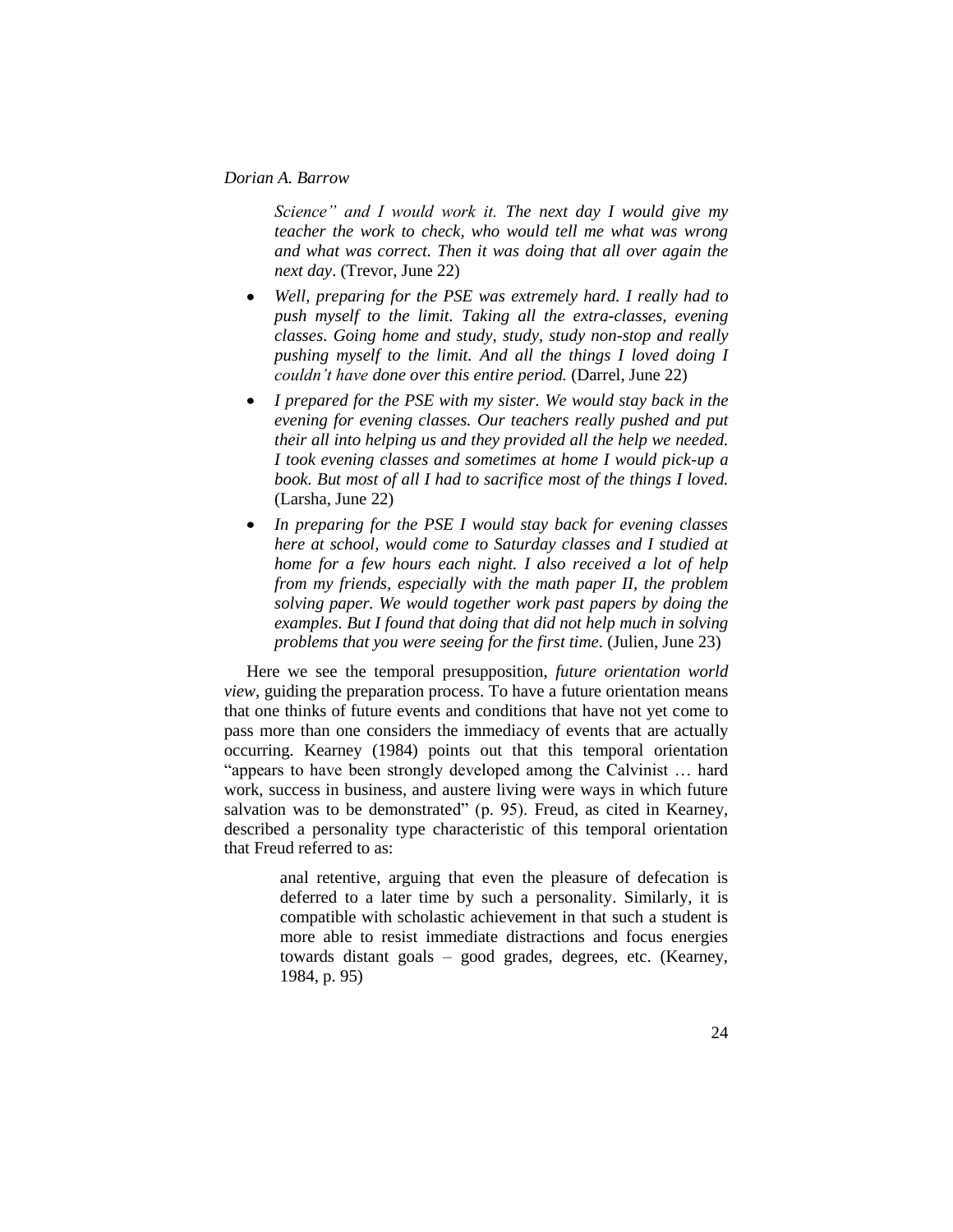# *Students" Image of the Eleven Plus*

A generated category which captures this aspect of the Other that has been integrated into the Self presupposition is childhood retention. The aspect of the image that is gleaned from these responses is that the period of preparation to sit the Eleven Plus examination is long and tough, even with help and guidance from the teacher. The teacher, whose learning activities included a large dose of drill and practice exercises, seems to function more as coach of a cycling team training for a future event than as an educator who is trying to teach children how to think critically.

# **How Important Was the PSE to You and Why?**

In each of the group sessions, an overwhelming majority of the students felt that the PSE was important because of its "banking" value, that is, because of the variety of ways in which the results (viewed as capital) could be deployed, with the three most cited being as a paycheck for their labours, as a reserve fund that they could draw on should the need arise, and as bragging rights for quantity of capital (scores on the test) accumulated. As bragging rights, the PSE results were important because it was an occasion available to many of the students to show appreciation to parents who had supported them over the many years of preparation for the examination. Many of the students who did well on the examination saw their achievement as payment for the many hours of hard work they had expended in preparation for the examination, and also as an indication of the amount of capital they had accumulated (knowledge, skills, and attitudes that they would use in secondary school and even later in adult life). On the other hand, those students who had struggled through the examination preparation process, and were yet to secure a confirmed place in a secondary school, saw the PSE results as important in helping them to secure a place in their first choice school. To these students, the examination results served as a "reserve fund" that they could draw down on to "pay" their way into their first choice school if the fund (the score on the test) was adequate to meet any such "payment."

Typical comments by these students include:

#### **Category 3: Fear of Failure**

 $\bullet$ *It is somewhat true that if you don"t get a good grade on the PSE you won"t get into a good high school. It wasn"t true for me however, as I had gotten into my preferred high school long before I had even written the PSE exam. So the real reason for taking the PSE was because I wanted to get a good grade so that I can look good as an individual.* (Richard, June 21)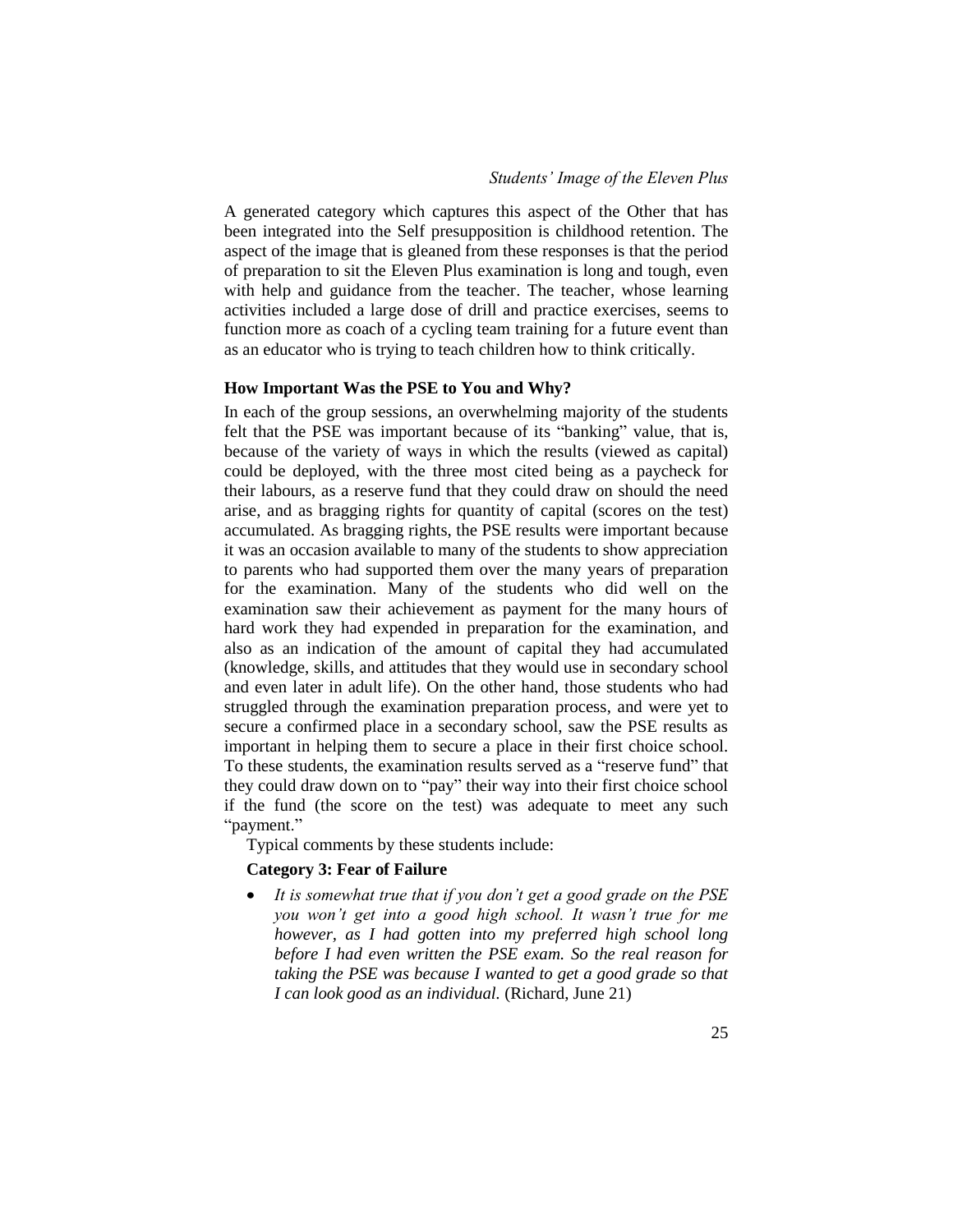- *The PSE examination was very important to me. It was a way to*   $\bullet$ *show my teacher, my Mom and my family what I could do with their help and I did it!* (Easra, June 23)
- *Well, the PSE was very important. It was important mainly because you can show all the people that sometimes without their help you won"t be able to do it. And you know it really shows sometimes, the high school too that you can do it over there.*  (Niam, June 23)
- $\bullet$ *The PSE was very important because the information you picked up over the years is going to pay off later on by helping you in getting a job and even in succeeding at high school.* (Julian, June 23)
- $\bullet$ *Though the PSE was challenging, I knew how important it was for me to get a good grade like a B. I knew it was very important because I would need it to get into a high school of my choice. So on test-day, I was banking on doing well enough to at least secure an overall grade of a B.* (Arnold, June 23)
- $\bullet$ *The PSE was important to me because as the others said you really need it to secure a place in a good high school, especially if you are on the waiting list. If your primary school grades are not really good, the PSE can bring you up and help you to get into that high school.* (Keyana, June 22)

Here we see the deeply embedded Causal presupposition*, the harder you work the more successful you will become*, influencing the students' predictive capacity. The Eleven Plus experience provided many opportunities for the Self to test this "learning is effort" hypothesis, but did so in a very controlled human environment, which constrained its predictive capacities. Keyanna, for example, predicted that "*if your* primary school grades are not really good, the PSE can bring you up." Though this prediction might be valid in a school context on a two-week unit test, that is, you can cram the night before the test and do better on the test than you did on the coursework; this type of cramming would be impossible to do for an examination like the Eleven Plus, which covers eight years of curricular content. As Kearney (1984) has pointed out, images of causalities are, on the one hand, the results of past experience and, on the other, "they shape strategies for interacting with social and physical aspects of the other" (p. 86). Students worked hard in preparing for this examination because they did not want to face the embarrassment of failure since the results are published. This fear of failure was one way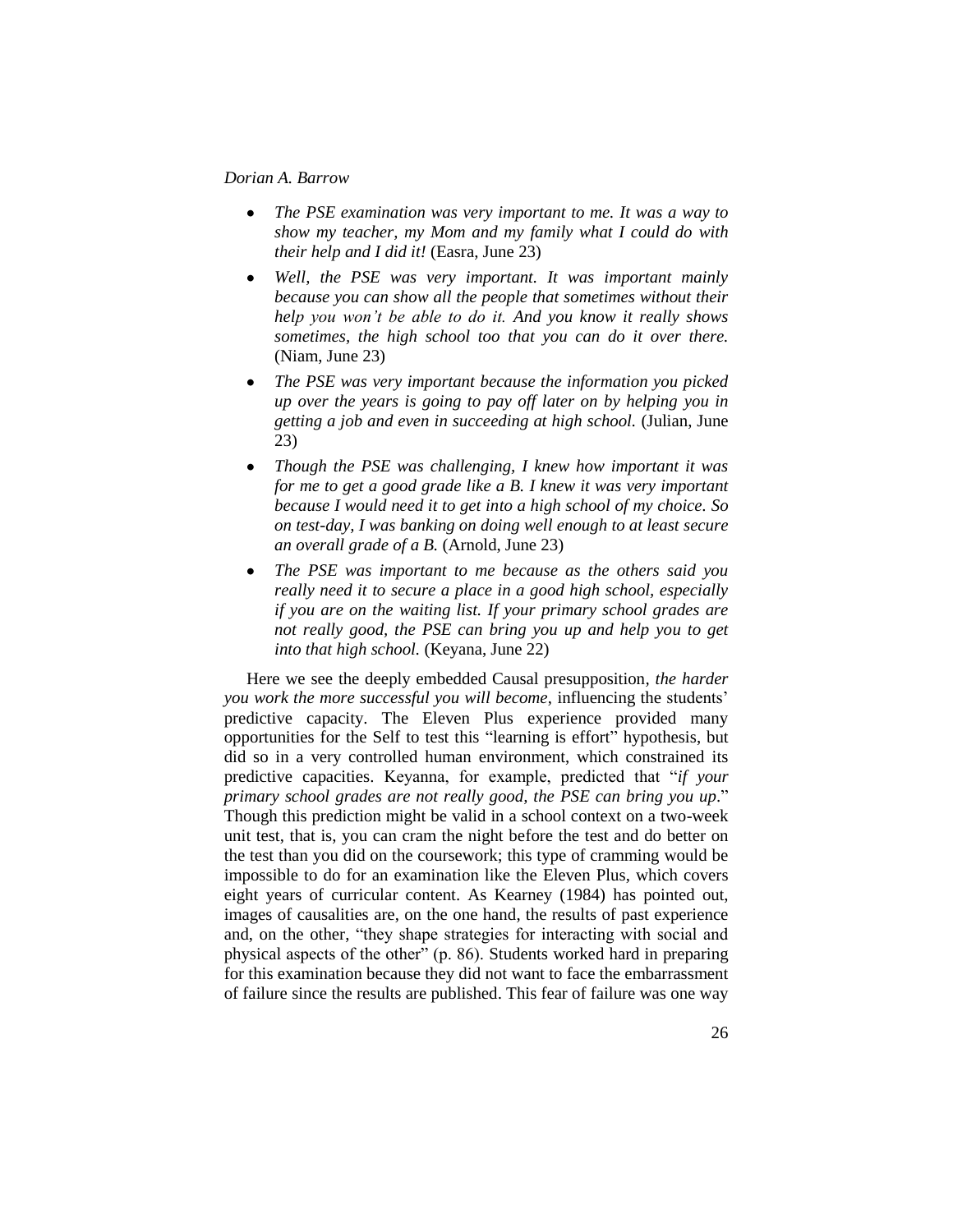that the Self was linked to this aspect of the Other, and it shaped the "work harder" strategy for interacting with the Other.

Furthermore, an aspect of the image gleaned from these responses is that the Eleven Plus experience is one phase that prepares you for another phase of the educational experience. Access to that second phase requires some level of success at the first phase. Additionally, the students' fear of failure makes the first phase more competitive than collaborative, as only those students who compete well in this phase of the experience will be rewarded. Finally, the responses suggested that the first phase of the experience is a period of a Self becoming, that is, of the Self developing a social identity and learning how to think abstractly, for example, how to generalize from particulars (Piaget, 1970).

# **What Role Did the PSE Actually Play in the Process of Deciding the High School You Will Be Attending?**

The decision on the choice of secondary school is made exclusively by the parents of most of the participants. In a few cases, the parents' decision is made in consultation with the student. Very rarely do students choose the secondary school on their own. In virtually all the cases, the decision on the choice of secondary school is made before the PSE results are published and, in this sense, the results do not feature to any great extent in the decision-making process. Though, as suggested earlier, many students still value their results as a form of reserve capital that they can draw down on should the need arise, this well-established practice of securing a place in the secondary school of their choice, using other cultural resources available to them, suggests that for most students, the PSE is not the high-stakes test that policymakers intended it to be. It further illustrates how students, with the help of parents and secondary school principals, resist the imposition by the state of a highstakes examination policy that many of them find constraining.

What then are the prevailing factors that determine secondary school choice in Belize? Participants in the four focus groups cited several, with the most salient being the reputation of the school and the family's history with the school. Two other factors, cited to a lesser extent than the first two, were convenience and if the school offered training in specific careers. Students judged the reputation of a school by the quality of the programme it offers, the perceived level of discipline of its students and teachers, its performance in the high-stakes Caribbean Examinations Council  $(CXC)$  examinations<sup>2</sup>, and the quality of the leadership at the school. The choice of the school is enhanced if the student's family had a history with the school, that is, if a family member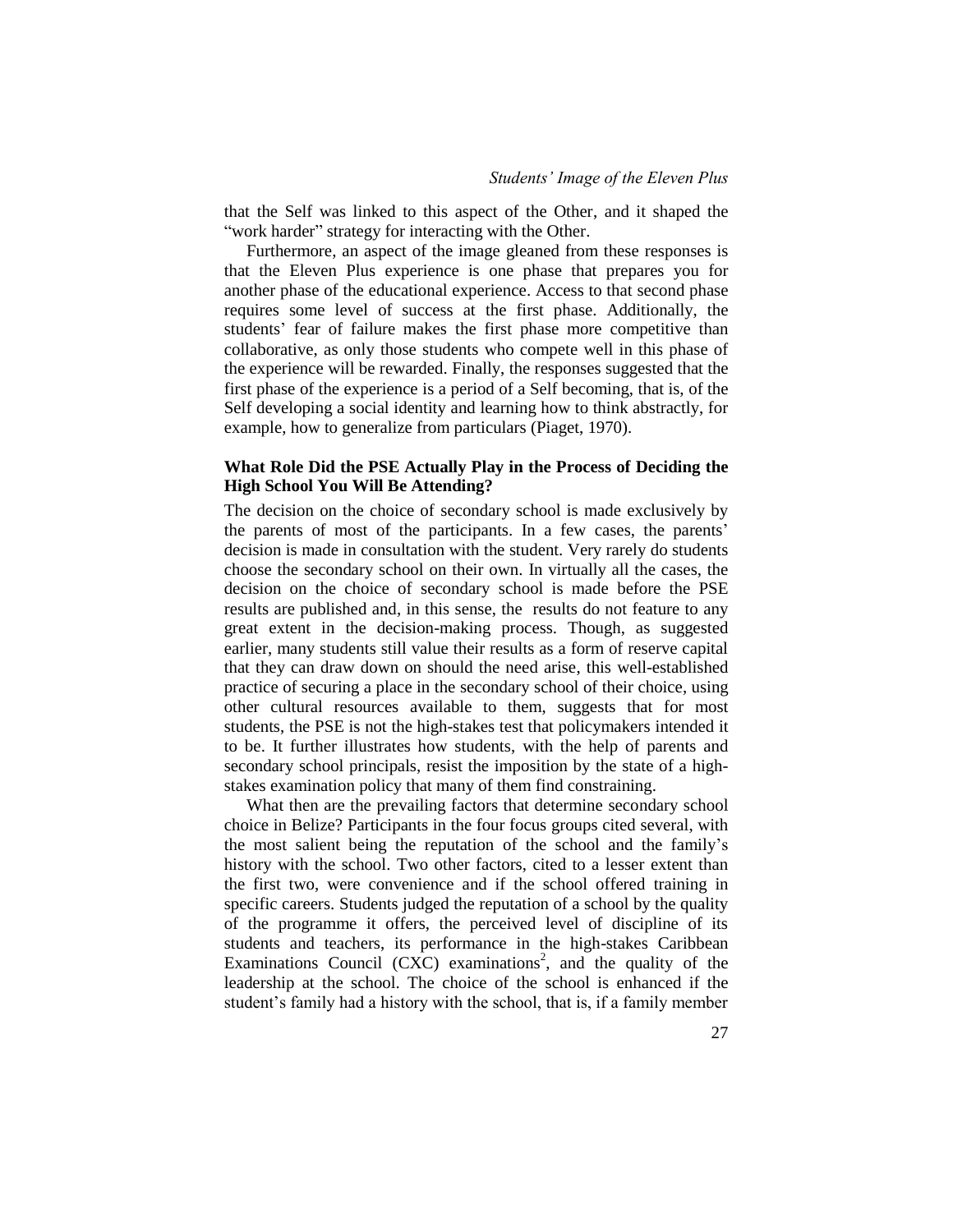was attending or had attended the school, and if the students had friends who were also attending the school. To a lesser extent, secondary schools are chosen if they are conveniently located relative to the community where the students reside, which would minimize the need and expense of travelling, or if the school curriculum is vocationally oriented and the school offers training in specific careers that are of interest to the student.

Typical comments by students in response to this question include:

# **Category 4: Locus of the Self**

- *Whatever my Mom decided I think is good because she wants the best for me. She chose Western Nazarine High School because at that school you will learn a lot and there are more good people there who will guide you and help you, than bad people who will influence you in negative ways.* (Sadee, June 24)
- *My high school was already decided for me. It was either SCA or Pallotti. I am Indian from India living in Belize, and the Indian mentality here is that "if you are not accepted at SCA or Pallotti that means that you are a dog!" So I had to get into either SCA or Pallotti to prove that I wasn"t. The problem was that I wanted to go to SCA, but my parents wanted me to go to Pallotti because Pallotti is strict. I wanted to go to SCA because it has a really good academic programme. So I spoke to my friends who were at SCA and they taught me how to strategize. After a long battle with my parents, they eventually compromised and decided to take the change with me going to SCA.* (Marcia, June 22)
- *My parents and I had looked at Mount Carmel High School. But the fact that my family had no history with the school and I had no friends there helped us to eliminate that one as a possible high school choice.* (Student Y, June 24)
- *The high school I am going to is the Center for Employment Training (CET), because I want to study cooking and sewing and you can learn a lot more about that at CET than you can at the other high schools in this area.* (Tacarma, June 24)
- *Though I was accepted at two high schools, Sacred Heart College and Mount Carmel High School, my parents decided on Mount Carmel, which is right here in the community. Sacred Heart, although a better school, my father said was too far away from home.* (Krystal, June 24)

Kearney (1984) speaks of how some Native American cultures have world views in which the Self exists conterminously with animals, which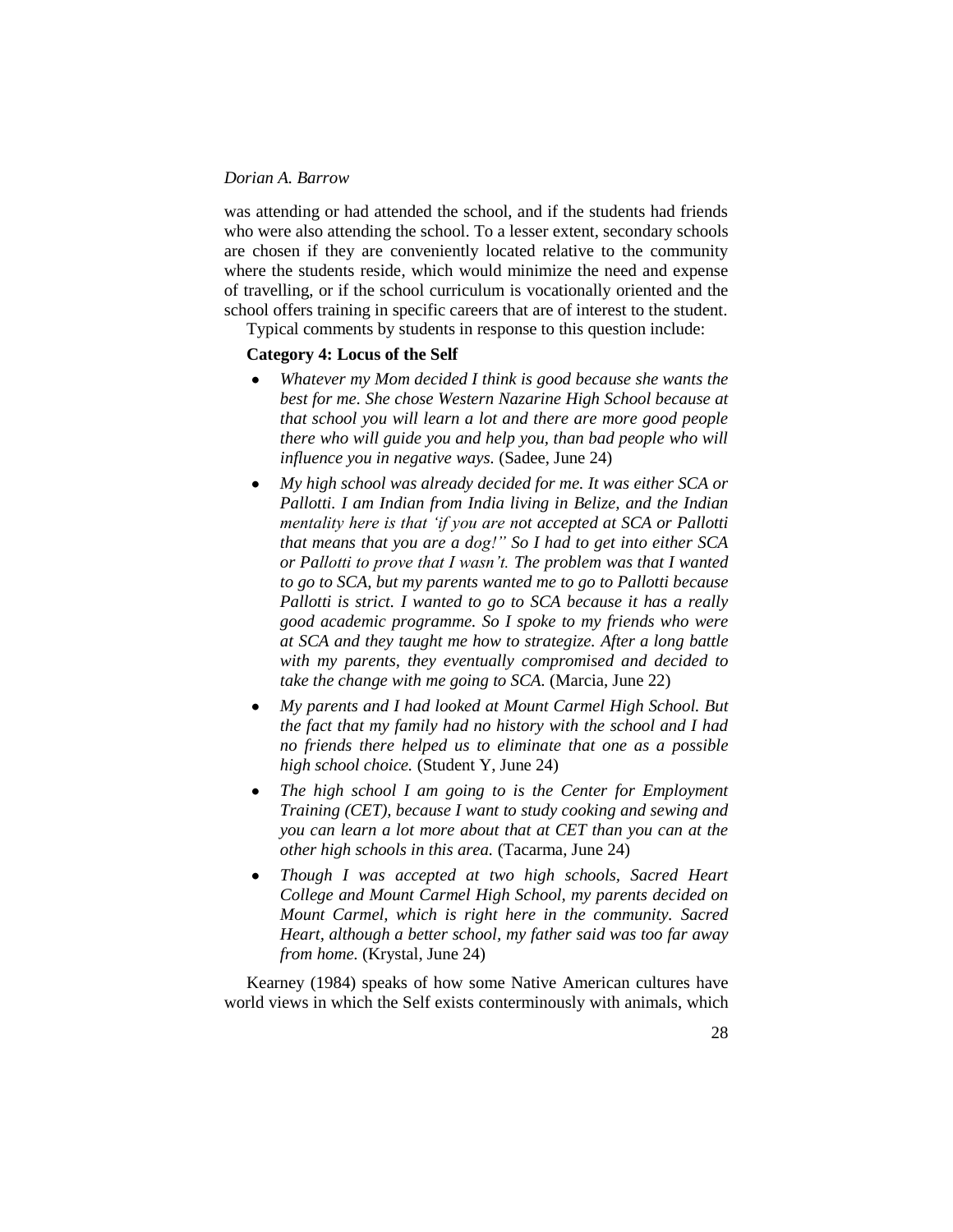he says accounts for the belief that members of these cultures share that they know when certain animals are wounded, endangered, or ill because the animal with whom they share the coterminous Self is thus affected. Some Christians who talk about the Soul (Self) leaving the body at the time of death also have this world view of a mobile Self. Here we are possibly seeing parallel assumptions about the Self, where aspects of the Self not coextensive with the student's body influence the secondary school selection process. It is the parents who ultimately decide on the school that will be selected. In households headed by a single parent, that parent is usually a woman. Women therefore have a significant voice in the decisions about school choice for their children. Hence, factors such as family ties to the school, safety, and convenience are given considerable weight in the decision-making process; qualities associated with women ways of knowing (Belenky, Clinchy, Goldberger, & Tarule, 1986). At this stage in their development, students are not trusted with making important decisions. In this regard, the image of the relationship between the Self and the Other is that aspects of the Self are coterminous with the Self of the parent, usually the mother, and that it is this latter locus of the Self that is the decision maker. Though safety and convenience are important considerations in school choice, this coterminous locus of the Self has a dark underside that prevents some students from accessing the better secondary schools, which Krystal clearly recognizes: *"Sacred Heart College, although a better school, my father suggested that it was too far away from home, and my Mom concurred"* (Krystal, June 24).

In these responses we see that the two-stage aspect of the image is intensified and brought more clearly into focus. We also begin to get insights into the boundaries of the Eleven Plus examination, including its relatively minor role in the secondary school selection process.

# **What Overall Purpose Does the PSE (11+) Serve?**

In each of the focus group sessions, an overwhelming majority of students felt strongly that the PSE served very useful purposes; the three most frequently cited being: peer socialization, legitimization, and future orientation. In preparing for the PSE, students had to spend a lot more time together at school in the evenings and on Saturdays for extralessons. Some students even visited other students' homes where they would form study groups. The additional time produced more opportunities for students to interact with each other as part of the peer socialization process, during which peer group norms and values became firmly established. Furthermore, the PSE as a high-stakes examination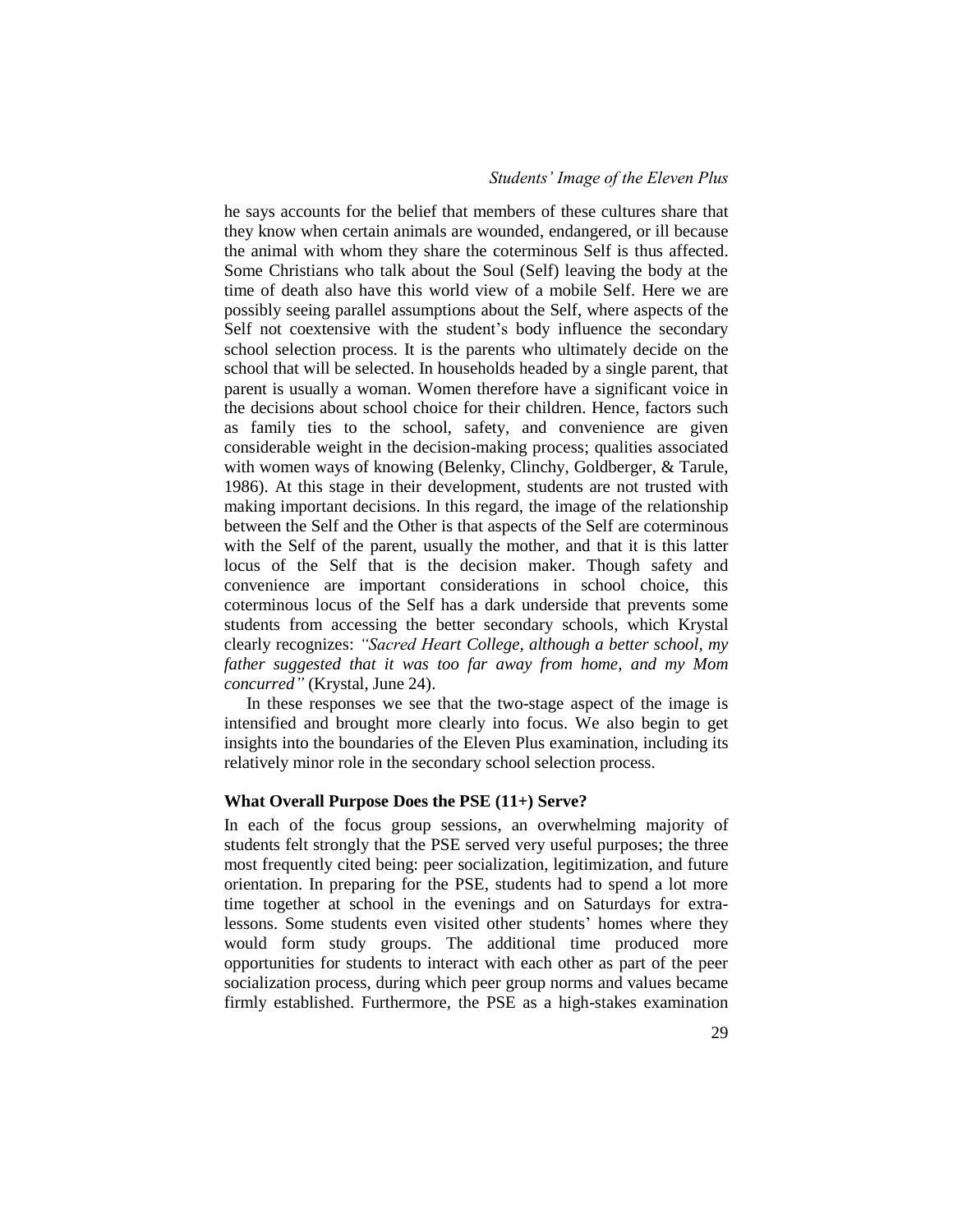tested the curriculum content standards and so directly measured the extent to which students had met those standards. But, at the same time, it indirectly indicated the extent to which satisfactory levels of teaching and learning were occurring in the primary schools. In so doing, the PSE functions as an instrument of legitimization of the country's system of primary schooling. Comments such as Maileen's provided insights into the images of the legitimization relationships that the Self (students) has with the Other (the Eleven Plus experience):

*The PSE is good because the results tell you if the teachers were putting in effort to teach the children and you can also see if the children were putting in the necessary effort to perform well on the test.* (Maileen, June 24)

Furthermore, by evaluating how well students were prepared academically to transition from the primary to the secondary level, the PSE was orienting these prospective secondary school students to the future. For contributing directly or indirectly to these three functions, the majority of the students in all four focus groups felt that the PSE is serving a very useful purpose.

Typical comments by students include:

# **Category 5: Dominant and Painful**

- *Well it mostly just socializes. In my case it created a social space for me and my friends to meet. Overall, it brings people together in the evenings and on Saturdays at school and sometimes even in our homes in study groups. Yes most of the time we spend studying, but some of time is also spent on getting to know each other better.* (Naim, June 23)
- *I think the PSE is good because you get more time to spend with your friends at school, sometimes just simply hanging out together.* (Javier, June 23)
- $\bullet$ *It helps you get away from your domestic chores at home and to spend more time with your friends at school.* (Maileen, June 24)
- *The PSE helps to show if students are serious about their school work and if they have been putting in the effort towards learning while at schools.* (Kernesha, June 24)
- *I sometimes agree that the PSE is serving a useful purpose and is a good thing, and sometimes I disagree. So I have two minds on the usefulness of the exam. I agree because in many ways the time we spend in school preparing for it helps us to be better and you get to know things that you did not know. It also helps to*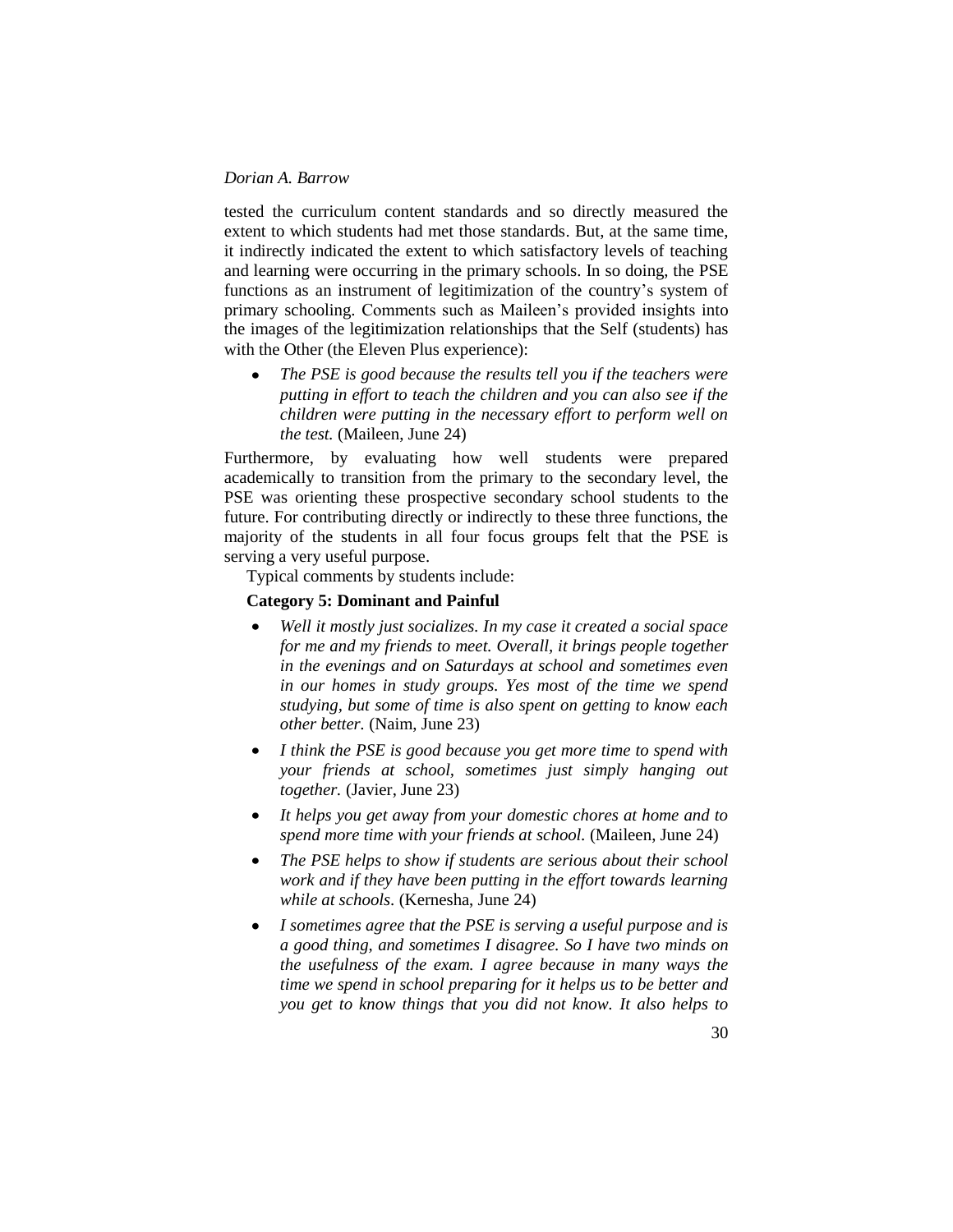# *Students" Image of the Eleven Plus*

*prepare you to get into the high school of your choice and it is an experience that we will remember for the rest of our lives. But I think they should not grade the exam. I think that all students who make the effort to write the exam should have passed it, all of them! Because they would have tried their best. Even though some of them may not have been good at academic school work, I think they all deserve to have a chance to go to high school.*  (Student X, male, June 24)

*Well, personally, I don"t think the PSE is a good thing or a bad, so I am a little ambivalent about its overall usefulness. On the day of the exam when I was in the room, I felt positive and said to myself, this exam is very easy. I know all of this, as most of what was being examined we had recently learned in class. The PSE results come out and everybody say "Marcia your grade is good, your grade is good." So I am happy until they tell me what my actual grade is. Though I got an A, I was still mad, and this is also why I think the PSE is not such a good thing. I got a high, high grade but still did not make it to the top ten in the country. So I cried my eyes out. I cried all day that day. Everybody tried to convince me that this was only one exam, and that you will have lots of more opportunities to prove yourself in high school, to step up your game. I cried because throughout primary school you push yourself, push yourself, pushed yourself, believing that with hard work you will make the top ten in the country. Then this, other people just made one or two points more than you are in the top ten, and that makes you feel small.* (Marcia, June 22)

Here we see the relationship presupposition, *life is full of disappointments*, being validated by the Eleven Plus experience. Though at times the mood of the experience was active, where the students felt consciously involved in their own learning, and were persistent and optimistic even in the face of setbacks; at many other points it was frustrating and painful, and there was no way to control either mood, as Marcia's response demonstrates Another aspect of the image, apart from dominance and pain, gleaned from these responses is that schools are social institutions which should prepare you to handle life's expectations. The experience with the system of schooling, however, did not prepare them well to deal with life's disappointments.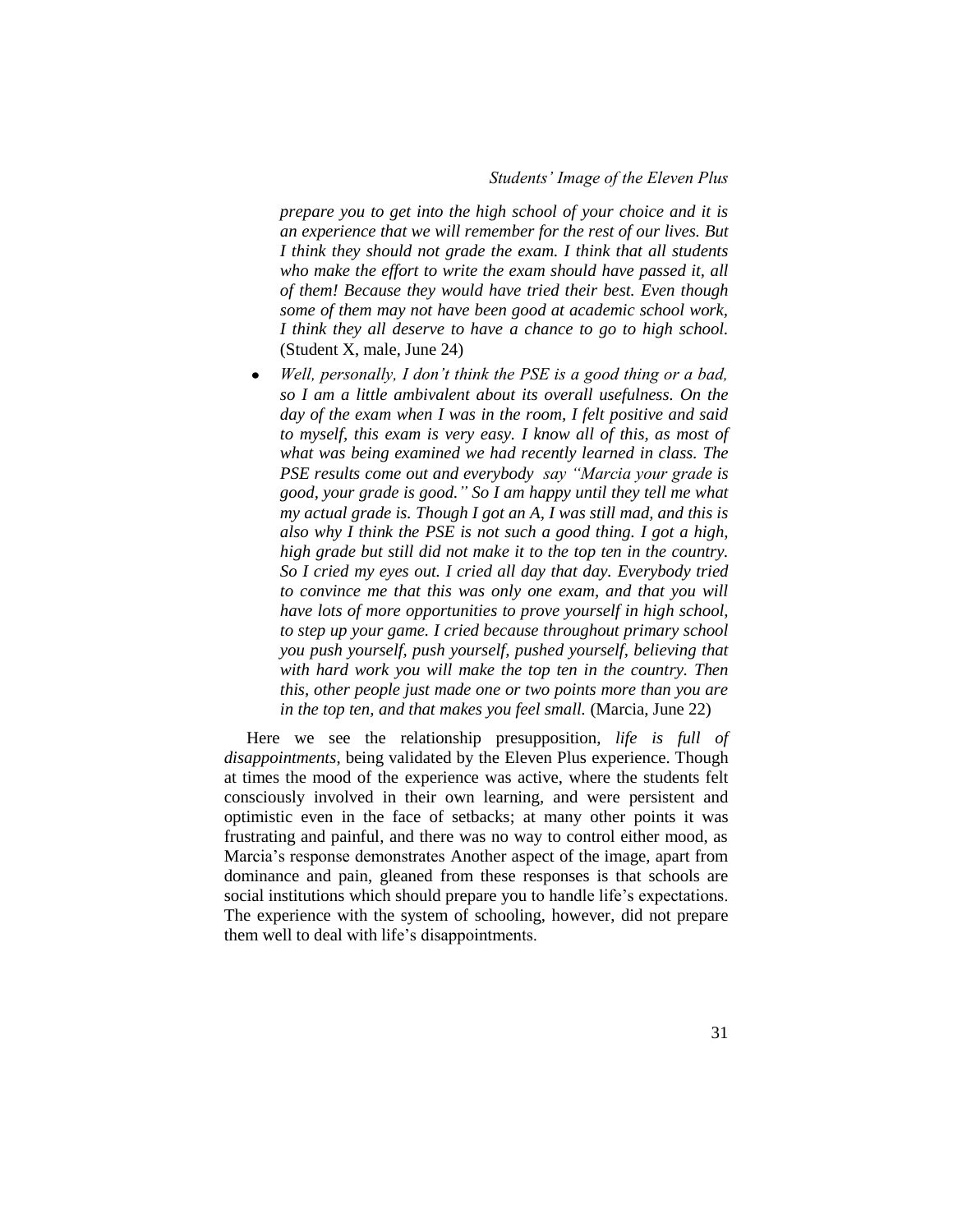# **Students' Metaphoric Statement: Like a Staged Race on an Obstacle Course …**

In summarizing the students' responses, what evolves is a picture of a Self (students) integrated with the Other (the Eleven Plus experience) in a highly complex manner, engendering an image of schooling that is both active and passive, positive and negative, and at the same time controlling and liberating. The experience oriented the students to the future, taught them the value of hard work, and helped to embed in their psyche some critical social competencies. But the experience also provided the context in which the Self acquired some unwarranted anxieties, such as the fear of mathematics and the fear of failure. Additionally, it led them to develop a very mechanical view of learning as effort, to value competition over collaboration, and did not teach them how to handle some of life's disappointments well. It is difficult to think of a single analogy that would capture all the active, passive, positive, and negative entailments of the mood, as well as the sub-themes enlightenment, disappointment, and personal sacrifice of this complex image, or world view, of schooling that the Eleven Plus experience engendered in students. Gurney (1990) suggests that the use of a metaphoric statement would be a more realistic option.

Kearney (1984) has suggested that one way to represent people's world view is through the use of analogies such as metaphors. Metaphors can be understood as a way of expressing or conceptualizing something esoteric, abstruse, or abstract by that which is well known or familiar (Tobin & Tippins, 1996). Gurney (1990), for example, cites how one student in his study used a metaphoric statement to describe her view of teaching and learning: "teaching is like road signs, maps and other navigational aids; learning is like a journey that never ends" (p. 28). But a metaphor is also a way of thinking, "an image that once captured in the mind can guide action to its completion" (Elliot, 2009, p. 285). It is the image that a metaphor statement conjures which gives it its power and makes it more or less synonymous with world view assumptions.

> Image is used herein with two meanings. One is the more literal sense of a visual representation in the mind, such as, for example, an image of the earth as an island floating in an immense sea above which are suspended the stars and the planets. Mental images may also be experienced in words, or in sensory modalities other than vision, such as auditory or tactile images. The visual imagery is thus only one form of mental representation, but it is no doubt a major one. Thus, we say "I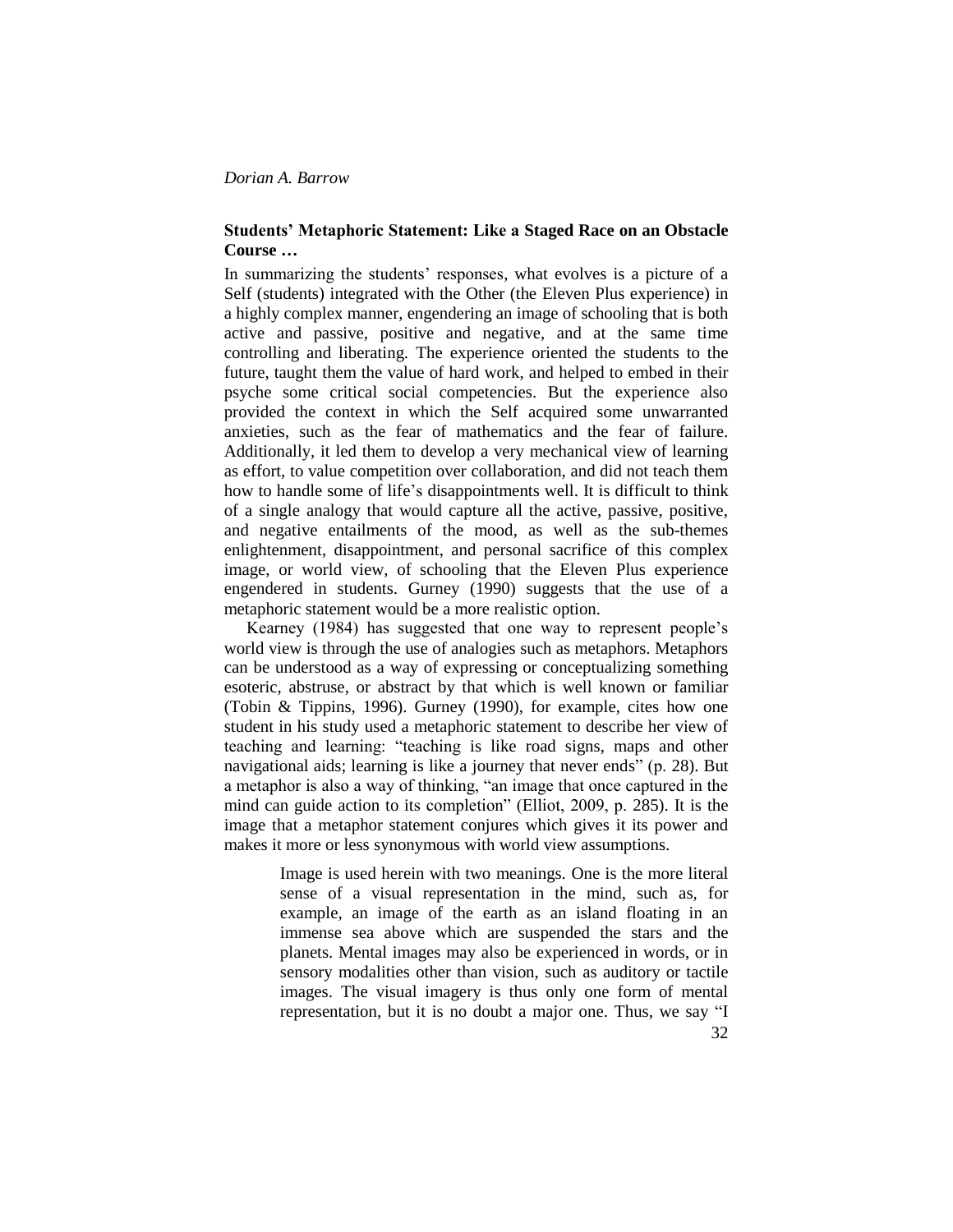see" to refer to an intellectual "insight" in any mode of representation, and use a metaphor such as "world view" to sum up a general "outlook" on life. (Kearney,  $1984$ , p.  $47$ )

An interpretation of the narrative generated in the focus groups suggests that, as a result of the interactions the students had over the eight years of immersion in a primary school system that prepared them to sit the Eleven Plus examination, the complex image of the experience they may have constructed could be summed up by this metaphoric statement:

> *The Eleven Plus experience is like stage one of a two-stage cycle race on an obstacle course with one huge obstacle (math). Riding competitively in this stage of the race is important, because if you finish in the top ten you will become a rich celebrity or if you get a consolation prize you will be allowed to ride the next stage, but if you don"t place in prize range you are out of the race. To be able to ride competitively in stage one, preparation is long and tough, even with a good trainer; on the way, however, one experiences many good times and many difficult times, some painful others enjoyable, but all valuable even if you don"t finish the race in prize range.*

The image of the Eleven Plus experience that occurred frequently in this sample was a version of a ceremonial two-stage race on a difficult course, for which one has to prepare intensely if one is going to be competitive enough to finish the first stage of the race in prize range. The mood of the experience is active, sometimes positive, other times negative, but learner-centred. Most significantly, the metaphoric statement suggests that the sub-theme which most permeated the experience is enlightenment, in that some valuable knowledge, as well as some hidden potential of the students themselves, becomes revealed through the experience.

# **Epilogue: Reflections on the Students' Image**

Bennett (2008) claims that the original purpose of the Eleven Plus (PSE) examination in Belize was "to measure the academic achievement of primary school pupils upon completion of the eight years of primary school" (p. 15). This historic legitimization or certification function of the examination has been expanded to include two other functions, namely, (1) a reward function, whereby students who do well on the examination are awarded a secondary school scholarship that covers the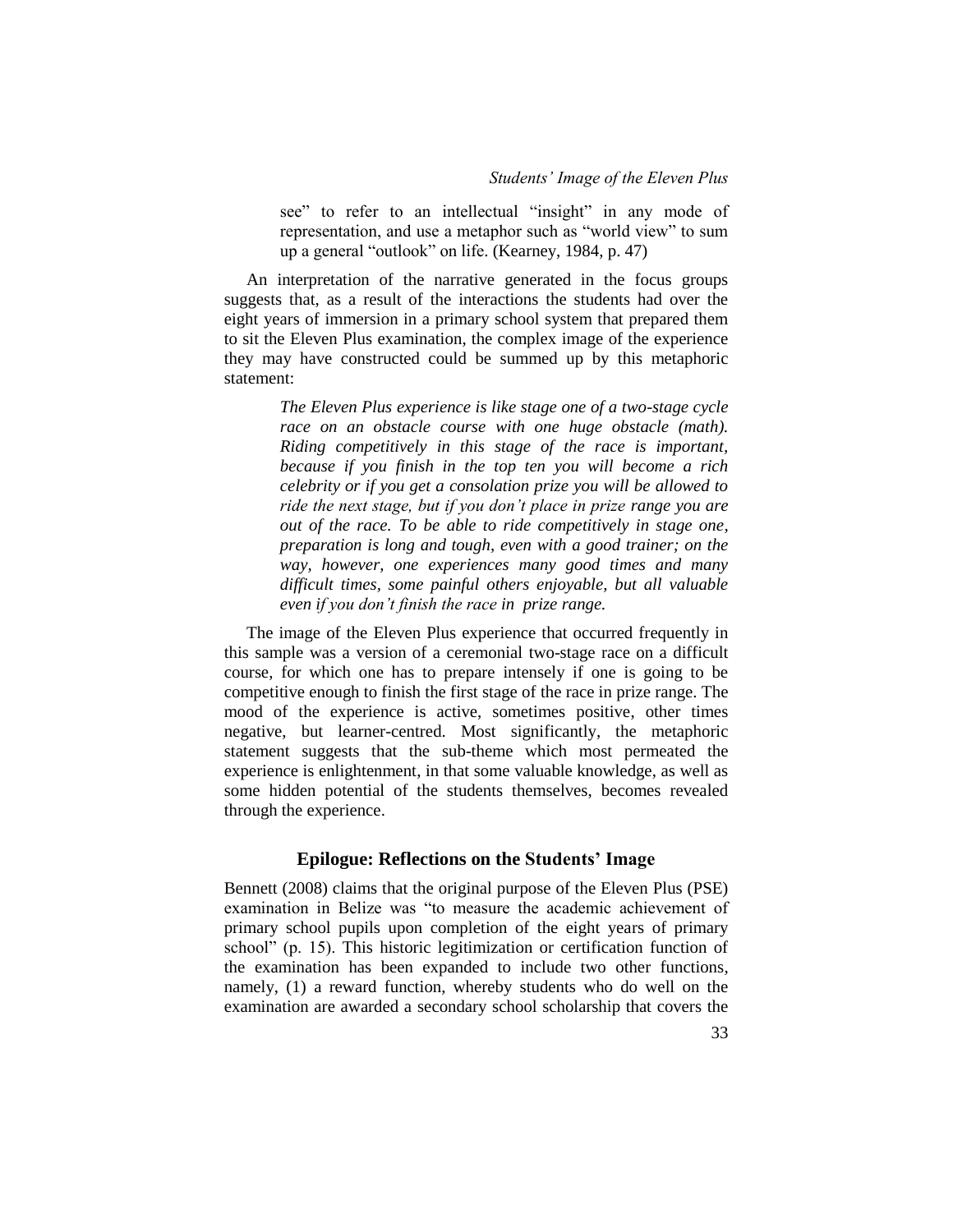cost of books and institutional fees; and (2) a secondary school selection function, which requires all government-funded secondary schools to use the examination scores as part of their admission policy. The majority of the students in this study indicated that they had been admitted to their first choice secondary school long before the results of the Eleven Plus examination had been published. In this regard, the examination was not very significant to students in the secondary school selection process and so is not serving that intended purpose. The question therefore arises as to what purposes it serves and what are the real variables that influence secondary school choice.

From the students' responses, there are four salient factors that impact on secondary school selection. The most significant is the reputation of the school. Schools that are perceived as having strong academic programmes, high levels of discipline, doing well on the Caribbean Secondary Education Certificate (CSEC) and Caribbean Advanced Proficiency (CAPE) examinations, and which have strong leadership, tend to be first choice schools for most students. Secondly, secondary schools with which the student's family has had a history are preferred, that is, if family members have attended or are attending the school, it will be given serious attention in the decision-making process. To a lesser extent, secondary schools that are conveniently located in or near to the community, or those that offer training in a special vocationaltechnical area in which the parents of the student have a special interest, would be selected as first choice schools. That the Eleven Plus examination results do not feature significantly in this secondary school selection process suggests that it is the other two relatively soft subjective criteria, namely, the student's primary school transcript and the principal's recommendation, that are driving the selection process. Yet, it is the Eleven Plus primary school curricula that are driving the teaching and learning processes in the primary schools. This conflict has some implications for policy.

One of the challenges this situation poses for policymakers is how best to complement the other two criteria with an alternative form of assessment to the PSE, which would be a credible way to not only certify successful completion of education at the primary level and reward academic excellence, but also to ensure a more seamless and transparent transition of students from the primary to the secondary level. In this regard, there are two options in the region that might be worth exploring. The first is the Continuous Assessment Programme (CAP) that is being developed in Trinidad and Tobago (T&T). This programme makes the assumption that assessment should be a primary tool to facilitate teaching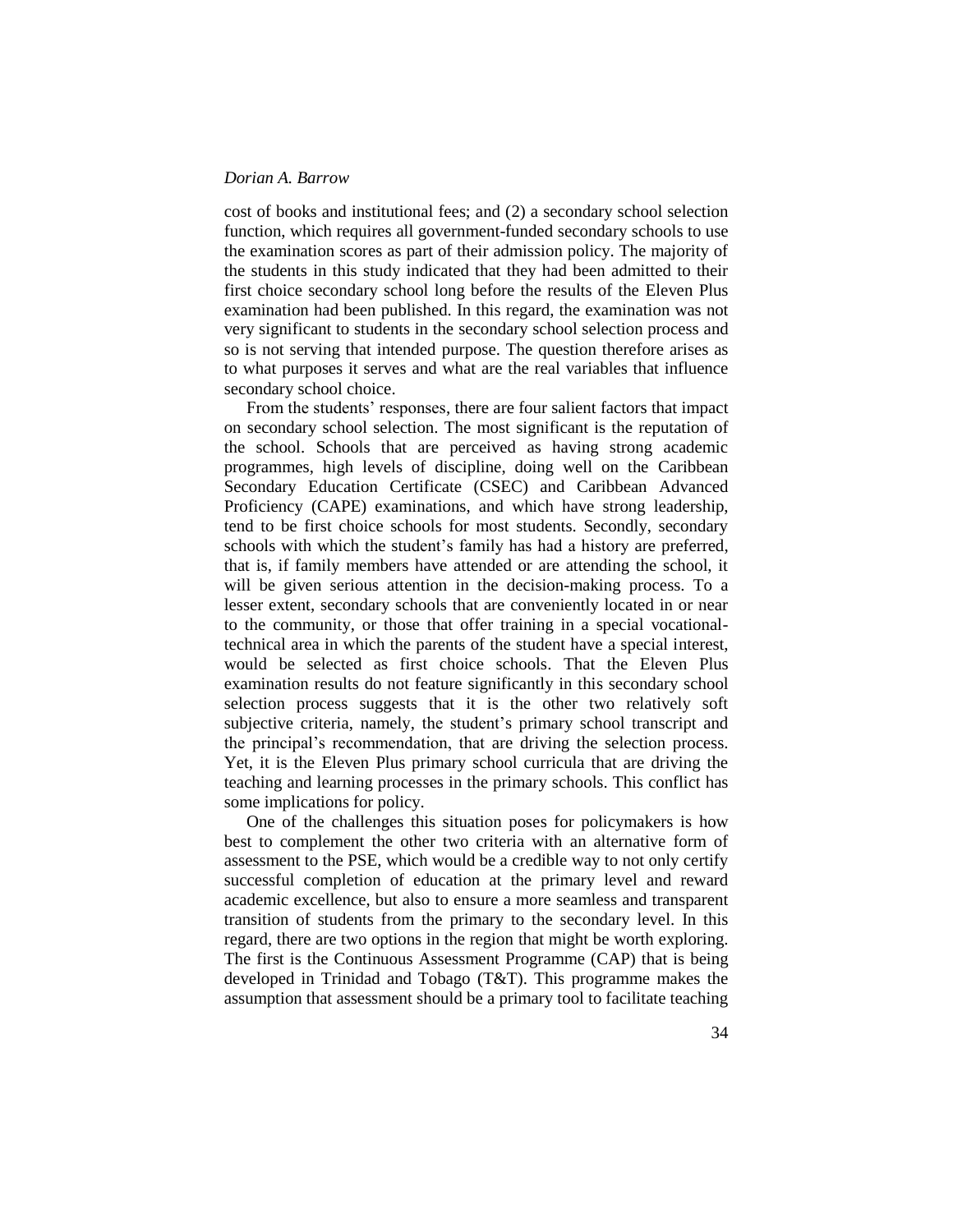and learning, and should therefore be done skilfully, on a continuous basis, and in a very systematic manner. To achieve this, some principals and teachers were trained in assessment for learning techniques, in student monitoring, and in how to generate comprehensive reports on student growth on a regular and timely basis. All of this is done in an effort to make the student's education experience in transitioning from one level to the next more seamless. De Lisle, Seecharan, and Ayodike  $(2010)$  did an evaluation of this programme and found that "despite various concerns and contextual difficulties as the lack of resources and support, teachers were able to complete most CAP tasks in schools with strong, informed leadership" (p. 163). Even though many challenges still exist in the institutionalization of all aspects of the programme, several medium-achievement schools also reported relatively high programme strength when leadership was effective. It must therefore be noted that this option is viable only for those schools with strong informed leadership, for once an innovation like CAP is installed, "the pathways to change are variable and sometimes even regressive, strongly dependent upon the quality of leadership and key organizational characteristics" (De Lisle et al., 2010, p. 161).

The second is the alternative assessment programme currently in place in Jamaica. Though this programme has elements that overlap with the CAP, it has enough unique features to make it both qualitatively and substantively different from the CAP in operation in T&T. Prior to 1999, Jamaica used the Common Entrance Examination (CEE) to assess students' ability to qualify for entrance to selected secondary schools in Jamaica (Barnes, 2000). The CEE or Eleven Plus examination was a summative examination written over two days. The Grade Six Achievement Test (GSAT) that replaced it in 1999 is an examination ―that marks the end of months of on-going assessment of students in year-six of primary school" (Barnes, 2000, p. 1). In this assessment programme, students' primary school achievement is measured over the entire Grade 6 academic year. These monthly scores are then combined with their GSAT score to determine their final achievement scores. The Government considers this assessment programme to be an instrument that has brought "equity to the distribution of students to the secondary school" (Barnes, 2000, p. 2). For example, under the previous CEE system, the Ministry of Education would find places in secondary and comprehensive schools for only the top 30% of the more than 50,000 students who took the examination annually. The rest had to make their way into the technical and all-age schools or to private institutions. Under the GSAT, the Ministry is now placing 100% of the children in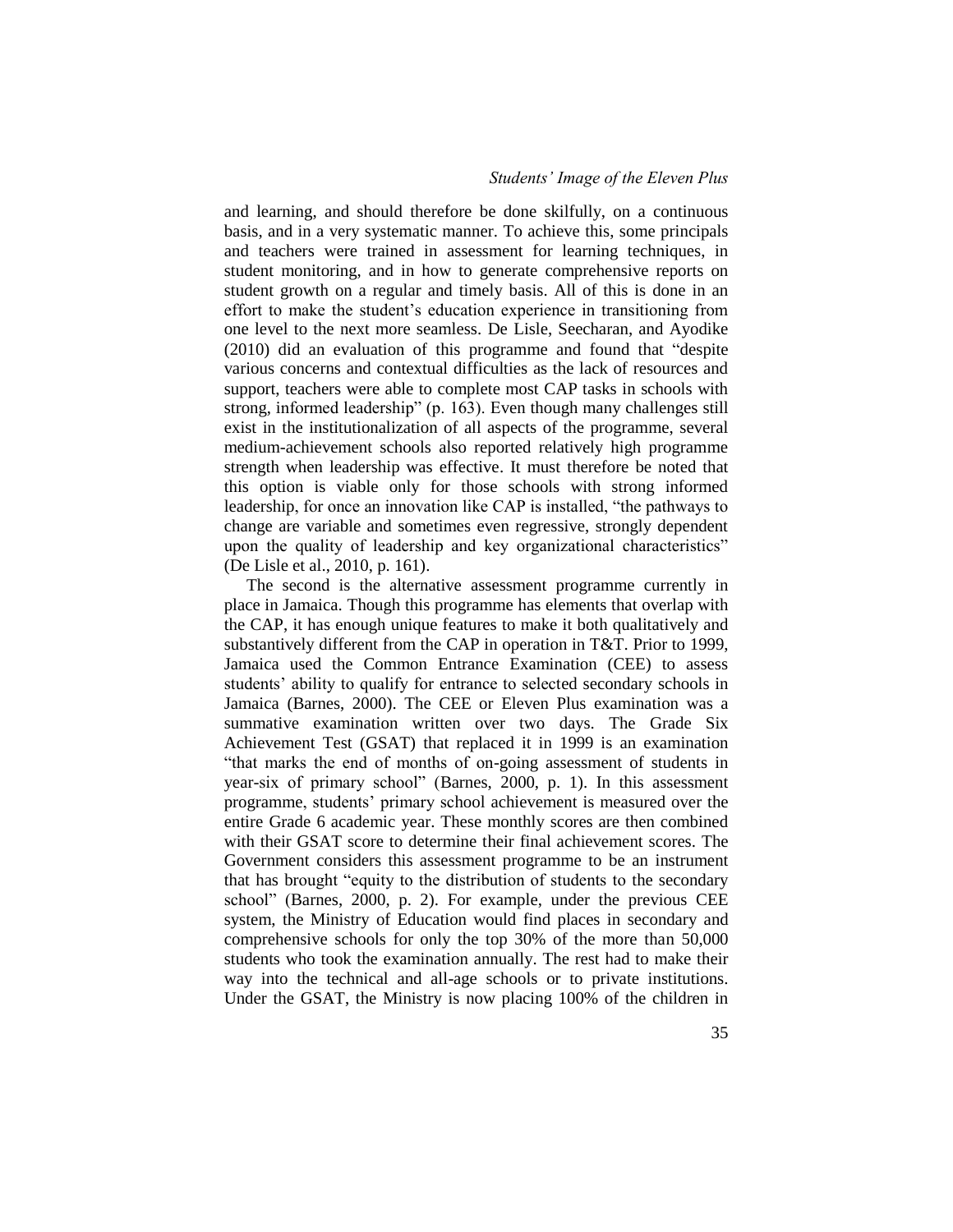secondary schools as promotion from primary to the secondary level is now automatic. The additional places were created for students by upgrading some all-age and junior secondary schools to high school level (Barnes, 2000).

Though both CAP and GSAT have received positive reviews, they both have their critics. For example, Professor Errol Miller, of the Institute of Education at the Mona Campus of The University of the West Indies (UWI), contends that replacing the CEE with the GSAT is sending the wrong signal to the Jamaican student: "Automatic promotion from the primary to the secondary level without the requirement of meeting some performance standards [as the CEE endeavoured to set] is not the best use of scarce resources and sends the wrong signal to our young people‖ (as cited in Barnes, 2000, p. 2). Professor Miller further asserts that "where students in primary schools do not merit places in secondary schools [that is, fail the CEE], they should be placed in all-age or junior high schools" (as cited in Barnes, 2000, p. 3). Though Miller's assertions have some merit and should therefore be considered by policymakers, I couldn't help but recall the comments made by the 11-year-old student, Student X, in one of the focus groups.

The views of Miller and Student X highlight the conflicting images on the use of national assessment data to establish merit as the basis for access to secondary schooling, as represented by those who have power to influence policy, like Miller, and those for whom the policy is made. The two perspectives are world views apart. The two views also suggest that the Eleven Plus experience helped to shape some of the core beliefs and images Student X held about schooling: *"I think they should not grade the exam. I think all those students who make the effort to write the exam should have passed it … I think all [students] deserve to have a chance to go to high school,"* including beliefs about the role of assessment in schooling, a view of learning as effort, and a strong position on the issue of equity in education. Clearly, his Eleven Plus experience helped to shape this student's education identity.

Even though the Eleven Plus examination does not play a significant role in the secondary school selection process in Belize, this study suggests that the experience the students had, especially with preparing for the examination, did play a major role in shaping their core beliefs and images of schooling, that is, in the formation of the students' education identities. Teachers also seem to have done a fair job of motivating students to go on to secondary school—the second stage of the race—as all the students interviewed indicated that they were going on to secondary school in September. What is significant is that most of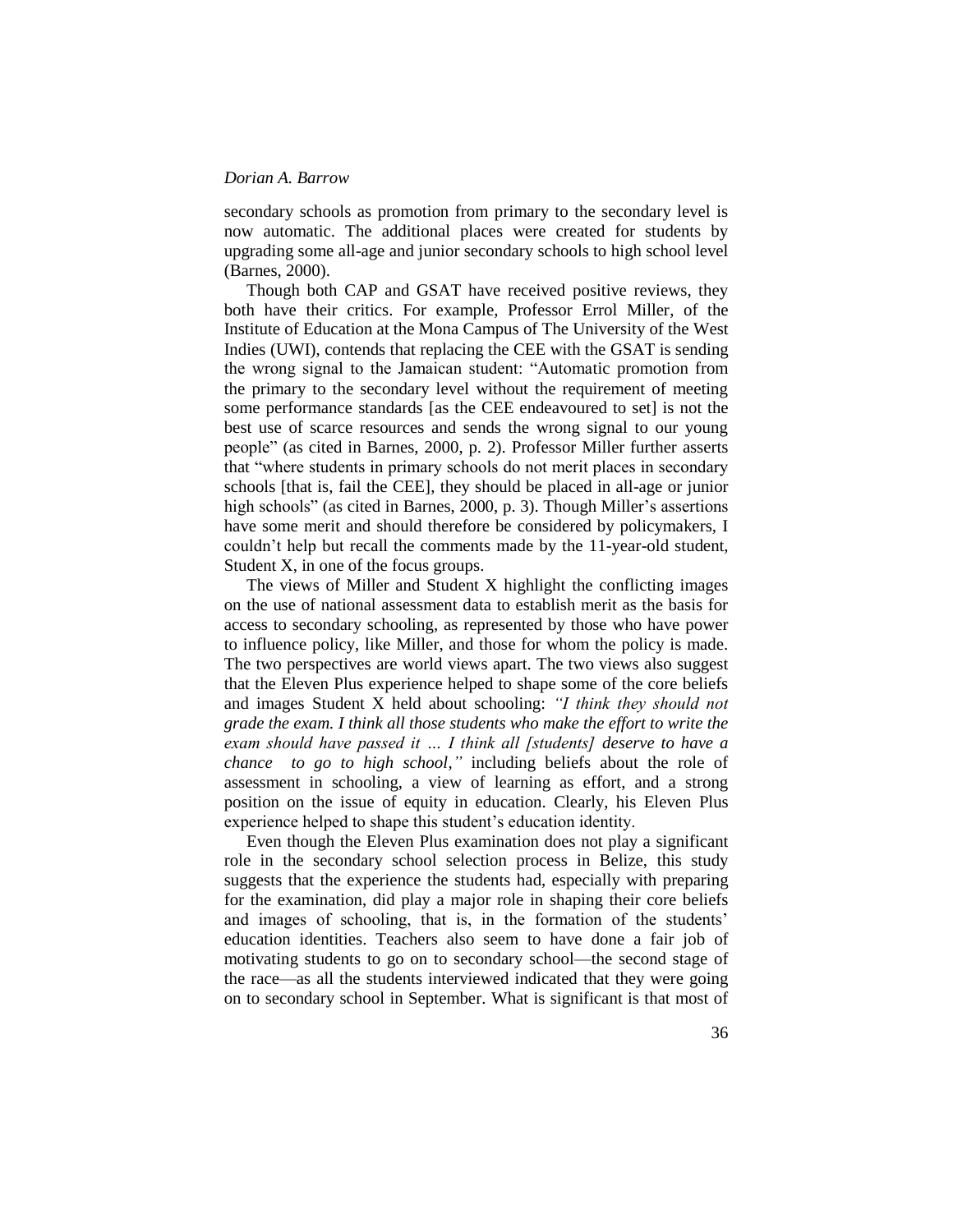the students realized that a good transcript and a strong recommendation from the principal carried more weight than their PSE results. This may have assisted in motivating them to stay in school and work hard at their school tasks, even when the tasks themselves may not have been as relevant to them as they would have liked. Being together with their friends for extended periods of time may have also been an added source of motivation for the students to stay in school.

Finally, it can be argued that some of these beliefs and images, such as future orientation and a mobile locus of self, are constructive, in the sense that they have the potential to contribute in a positive way to students' further engagement in education. Having a future orientation, for example, can motivate students to stay longer in the formal education system, and so may lead to greater lifetime earnings and greater social mobility. However, some of the views that the experience engendered in students, such as learned helplessness and fear of failure, are images that undermine such important education ideals as lifelong learning. Furthermore, our schools are expected to produce students who are able to make skilful decisions about actions involving acceptable levels of risk, if we are going to survive and enjoy "the good life" in the future. A fear of failure could lead to us to be unwilling to take any risk at all, even with ventures where the risk of failure might be small (Nolan & Anyon, 2004). It is therefore important to provide more opportunities for students to share their views on the education that we are providing them, so that we can become more aware of the adjustments we, as educators, may have to make to better ensure that the education we say we are providing them is a better match to the education they receive, that is, we need to ensure that the implemented and the received curriculum are in better alignment (Ornstein & Hunkins, 2004).

In this article, I have presented some students' image of their Eleven Plus experience, employing motivation and identity theories, Kearney's world view model, and Gurney's metaphoric framework as my analytic lens. I have also offered my reflections on the students' image and have suggested how that image is different from that of an educator who continues to have influence on education assessment policy in the Anglophone Caribbean. The experience provided a context in which students acquired, as part of their education identities, some unwarranted anxieties, such as the fear of mathematics and the fear of failure. It also led them to develop a very mechanical view of learning as effort, to value competition over collaboration, and did not teach them how to handle some of life's disappointments well.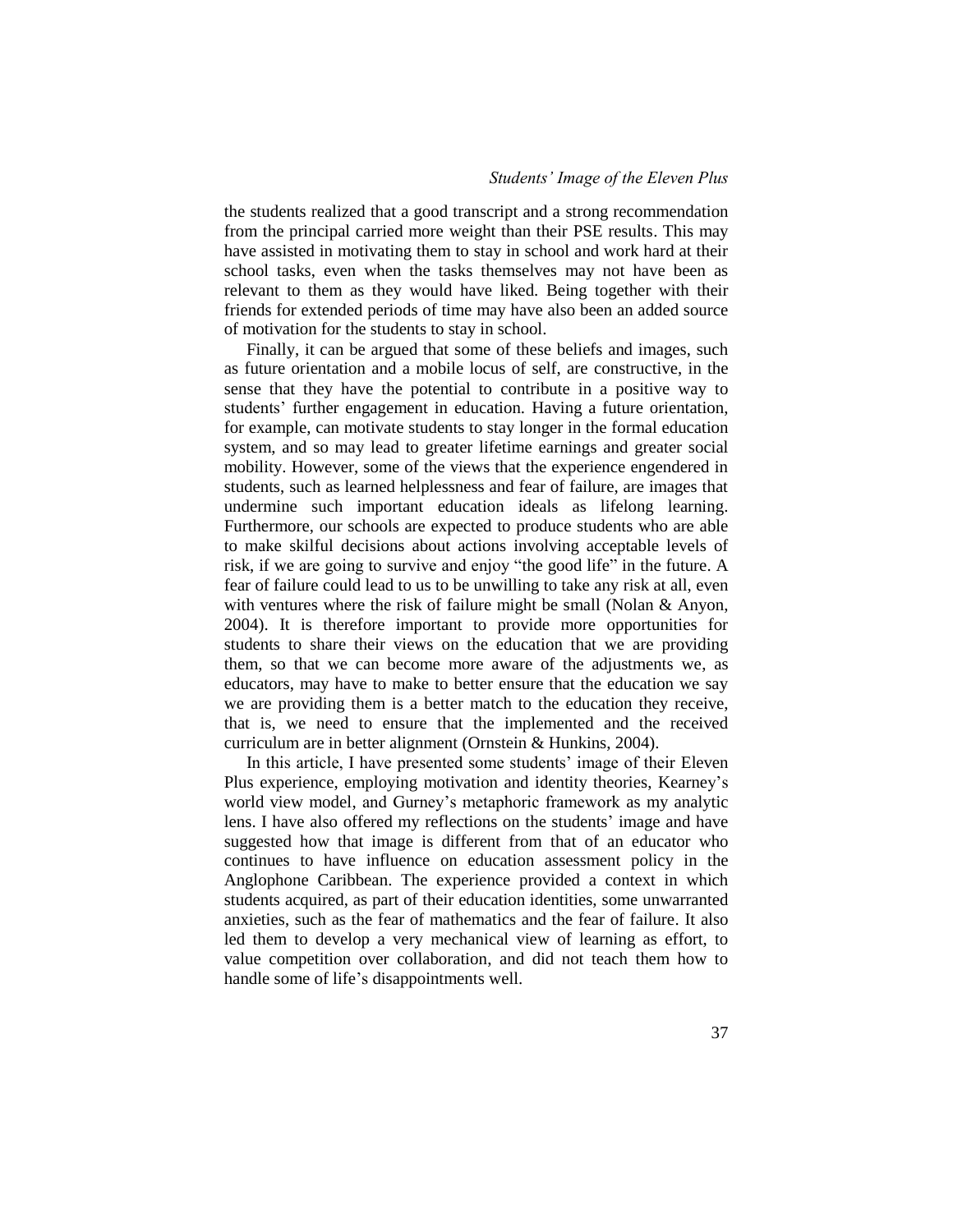Although this is a synopsis of the experiences students in Belize have while coping with an educational environment managed by policymakers who favour the use of national assessment mainly to establish merit as the basis of the selection process at the secondary level, it could be considered as a metaphoric statement on possible lived experiences of students in other countries where high-stakes examinations are also used for this purpose. Though the students in this study found the experience enlightening, there were those many difficult times, some painful! Barnes (2000) points out that in Jamaica it was "not until the suicide of a 12 year old Jamaican boy for not doing well on the [11+] Examination … that more serious notice was taken on the tremendous strain [the 11+ experience had] on children" (p. 1). My hope is that more of our policymakers listen to the voices of our children and take "more serious notice" of what they are saying. By deliberately ensuring greater student voice in their research, education researchers, especially those who advise policymakers, can help to bridge the gap between these two divergent world views by advising policymakers on what the students are saying. Furthermore, since it is in the primary schools that these two cultures—student and policymaker—clash, teacher education programmes that orient student teachers on how to recognize social aspects of teaching and learning, and train them to be cultural brokers (Cobern & Aikenhead, 1998) could also form part of the strategy to bridge the gap between the two world views. Finally, the political ramifications of these differences in world view, especially with regards to the importance and purpose of the Eleven Plus examination, warrants urgent attention from education researchers.

# **Notes**

- 1. In the spirit of the epistemic nature and power of language discussed by Asante (1988), Kohain Hahlevi, a Hebrew Israelite rabbi, uses the term *African ascendants* to describe people of African heritage. In contrast to the commonly used term *descendent*, he argues that African ascendant more accurately describes the upward and forward moving nature of African people throughout the diaspora as well as on the African continent herself. Like Cynthia B. Dillard (Dillard, 2008), I subscribe to this notion.
- 2. At the secondary level, the Anglophone Caribbean standardized the student achievement examinations in 1979. At the Form 5 level, students sit the Caribbean Secondary Education Certificate Examinations (CSEC) and at the Form 6 level they do the Caribbean Advance Proficiency Examinations (CAPE). The agency charged with developing and administering these examinations is the Caribbean Examination Council (CXC).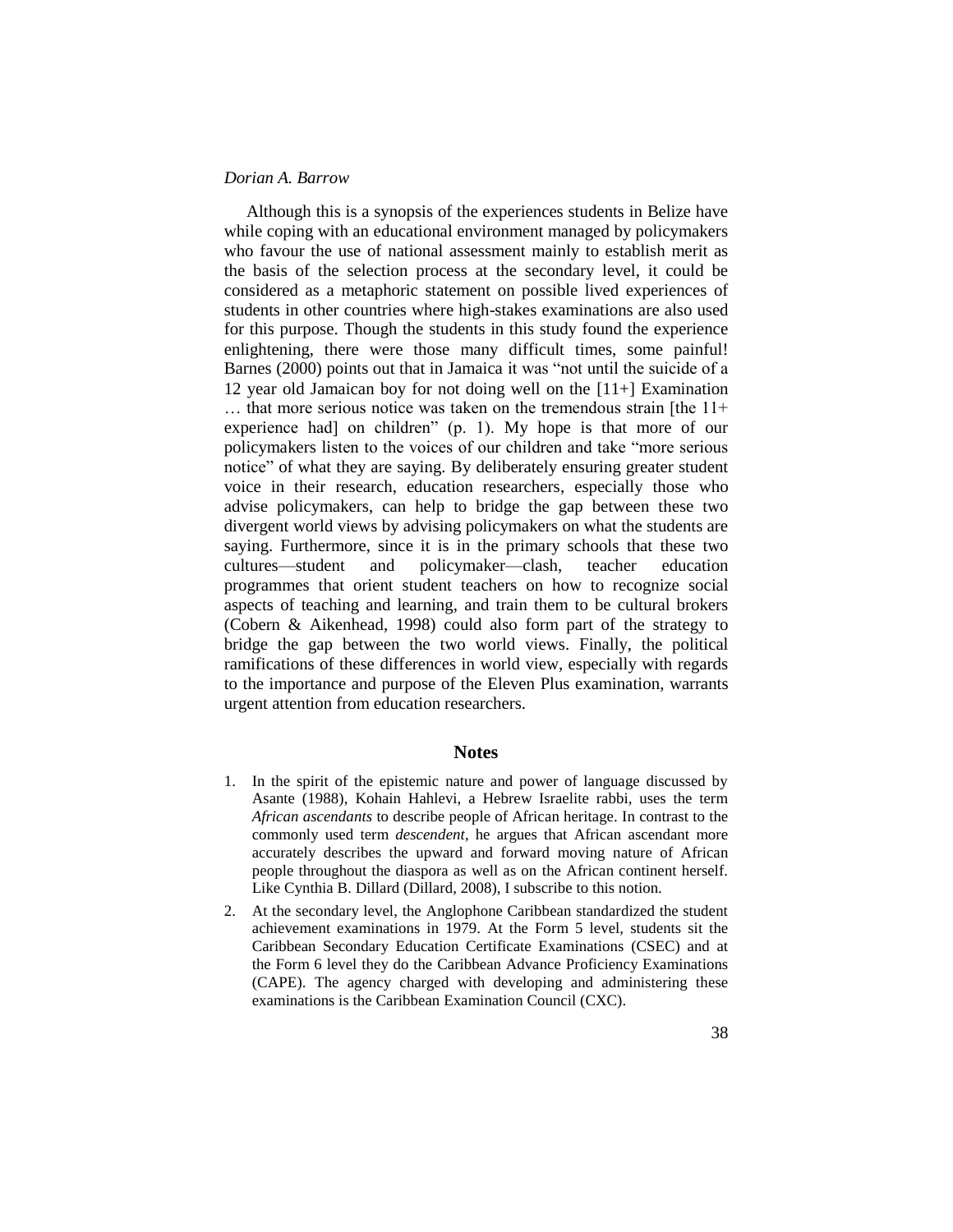#### **References**

- Barnes, C. (2000, March 24). New test of ability for high school entry in the Caribbean. *World Education Forum 2000.* Retrieved from http://www.unesco.org/education/wef/en-news/caribbean2.shtm
- Barone, T. (2001). *Touching eternity: The enduring outcomes of teaching.* New York, NY: Teachers College Press.
- Behar-Horenstein, L. (1999). *A study of domains and subsystems in the most influential textbooks in the field of curriculum 1970-*1995. (Unpublished doctoral dissertation). Loyola University of Chicago, Chicago.
- Belenky, M. F., Clinchy, B. M., Goldberger, N. R., & Tarule, J. M. (1986). Women's ways of knowing: The development of self, voice and mind. New York, NY: Basic Books.
- Bennett, J. A. (2008). *Education in Belize: A historical perspective.* Belize City, Belize: Angelus Press.
- Bennett de Marrias, K. & LeCompte, M. D. (1999). *The way schools work: A sociological analysis of education.* New York, NY: Addison Wesley.
- Bolland, O. N. (1997). Pluralism and politicizing of ethnicity. In O. N. Bolland (Ed.), *Struggles for freedom: Essays on slavery, colonialism and culture in the Caribbean and Central America* (pp. 259–313). Belize City, Belize: Angelus Press.
- Cameron, L. (2002). Metaphors in the learning of science: A discourse focus. *British Education Research Journal, 28*(5), 673–688.
- Campbell, C. (1992). *Colony and nation: A short history of education in Trinidad and Tobago.* Kingston, Jamaica: Ian Randle.
- Cobern, W. W. (1991). *Worldview theory and science education research* (NARST Monograph No. 3). Manhattan, KS: National Association for Research in Science Teaching.
- Cobern, W. W., & Aikenhead, G. S. (1998). Cultural aspects of learning science. In B. J. Frazer & K. G. Tobin (Eds.), *International handbook of science education* (pp. 39–52). London, UK: Kluwer Academic.
- Creswell, J. W. (2007). *Qualitative inquiry and research design: Choosing among five approaches* (2<sup>nd</sup> ed.). Thousand Oaks, CA: SAGE.
- Deci, E. L., & Ryan, R. M. (1985). *Intrinsic motivation and self-determination in human behavior.* New York, NY: Plenum Press.
- De Lisle, J. (2008). Can standards-referenced, large-scale assessment data lead to improvement in the education system? Judging the utility of student performance standards in the primary school national assessments of educational achievement. *Caribbean Curriculum, 15*, 71–114.
- De Lisle, J., Keller, C., Jules, V., & Smith, P. (2007). When choosing might mean losing: The construction of secondary school choice in the Republic of Trinidad and Tobago. In L. Quamina-Aiyejina (Ed.), *Reconceptualising the agenda for education in the Caribbean: Proceedings of the 2007 Biennial Cross-Campus Conference in Education, April 23-26, School of Education, UWI, St. Augustine* (pp. 321–345). St. Augustine, Trinidad; School of Education, UWI.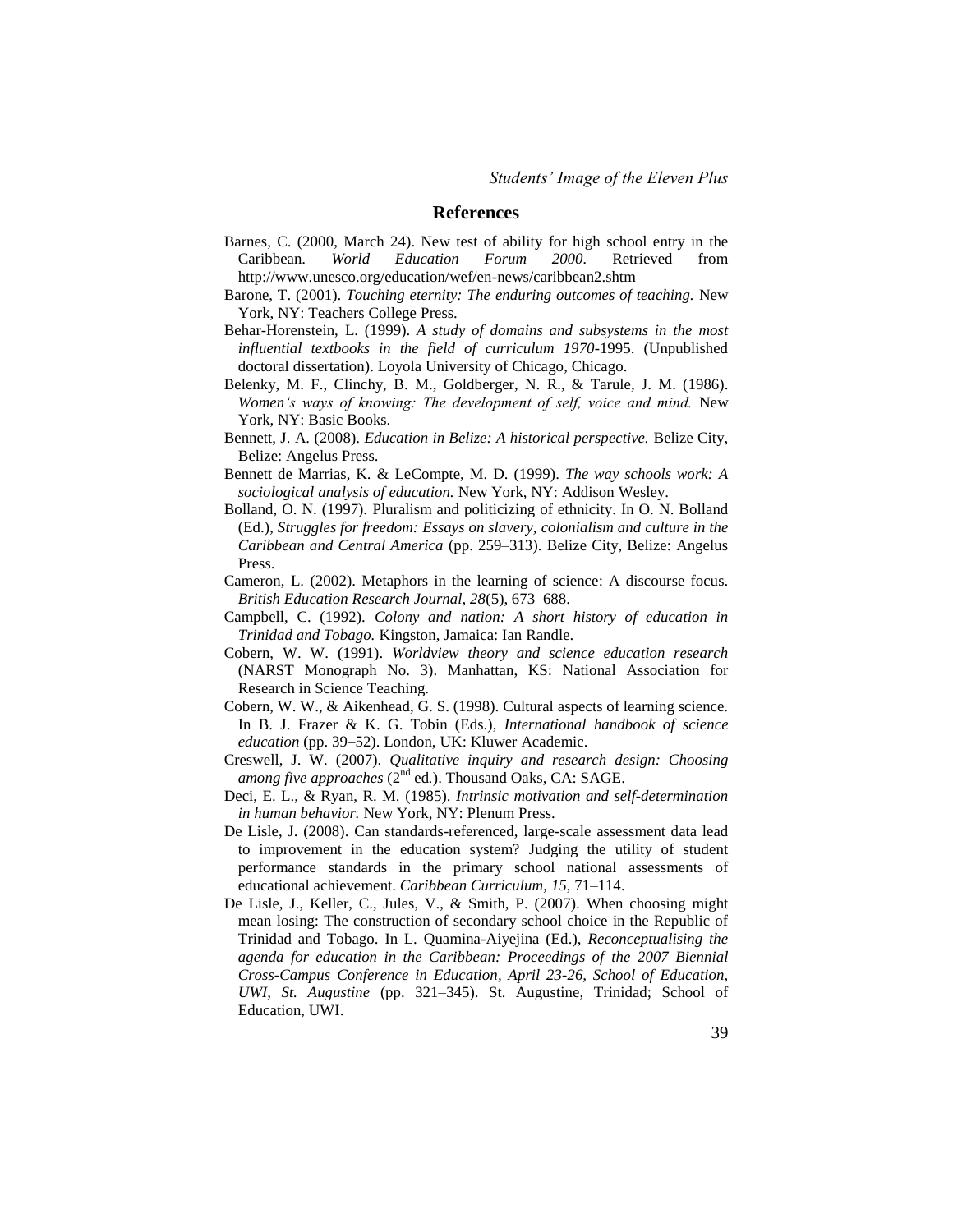- De Lisle, J., Seecharan, H., & Ayodike, A. T. (2010). *Is Trinidad and Tobago education system structured to facilitate optimum human capital development? New findings on the relationship between education structures and outcomes from national and international assessments*. Paper presented at the 10<sup>th</sup> SALISES Annual Conference, Cave Hill, Barbados. Retrieved from: http:sta.uwi.edu/conferences/09/salises/documents/J%20De%20Lisle.pdf
- Dillard, C. B. (2008). When the ground is black, the ground is fertile: Exploring endarkened feminist epistemology and healing methodologies in the spirit. In N. K. Denzin, Y. S. Lincoln, & L. T. Smith (Eds.), *Handbook of critical and indigenous methodologies* (pp. 277–292). Thousand Oaks, CA: Sage.
- Dryfoos, J. G. (1996). Adolescents at risk: Shaping programs to fit the need. *Journal of Negro Education, 65*(1), 5–18.
- Elliott, F. (2009). Science, metaphoric meaning, and indigenous knowledge. *Alberta Journal of Educational Research, 55*(3), 284–297.
- Foodun, A. R. (1992). *Private tuition in Mauritius: The mad-race for a place in a "five star" secondary school* (Monograph no. 8). Paris, France: International Institute for Educational Planning-Unesco.
- George, J. M. (1995). Health education challenges in a rural context: A case study. *Studies in Science Education, 25*, 239–262.
- George, J. M., Mohammed, J., & Quamina-Aiyejina, L. (2003). Teacher identity in an era of educational reform: The case of Trinidad and Tobago. *Compare, 33*(2), 191–206.
- Gurney, B. F. (1995). Tugboats and tennis games: Preservice conceptions of teaching and learning revealed through metaphors. *Journal of Research in Science Teaching, 32*(6)*,* 569–583.
- Haraway, D. (1996). Situated knowledges: The science question in feminism and the privilege of partial perspective. In E. F. Keller & H. E. Longino (Eds.), *Feminism and science* (pp. 249–263). Oxford, UK: Oxford University Press.
- Herbert, S. M. (2008). Collateral learning in science: Students' responses to a cross-cultural unit of work. *International Journal of Science Education*, *3*(7), 979–993.
- Hitchen, P. (2005). *Education and multi-cultural cohesion in the Caribbean: The case of Belize, 1931-1981.* Raleigh, NC: Lulu Press.
- Jules, D. (2010, March 24). Should common entrance be abolished? *Carib101.com.* Retrieved from http://caribflyer.com/carib/should-commonentrance-be-abolished/
- Kearney, M. (1984). *World view.* Novato, CA: Chandler & Sharp Publishers.
- Krueger, R. A. (1988). *Focus groups: A practical guide for applied research.* Newbury, CA: SAGE.
- Lakoff, G., & Johnson, M. (2003). *Metaphors we live by.* Chicago, IL: University of Chicago Press.
- Lochan, S., & Barrow, D. A. (2008). Extra-lessons: A comparison between ―different sides of the track‖ in Trinidad and Tobago. *Caribbean Curriculum, 15*, 45–69.